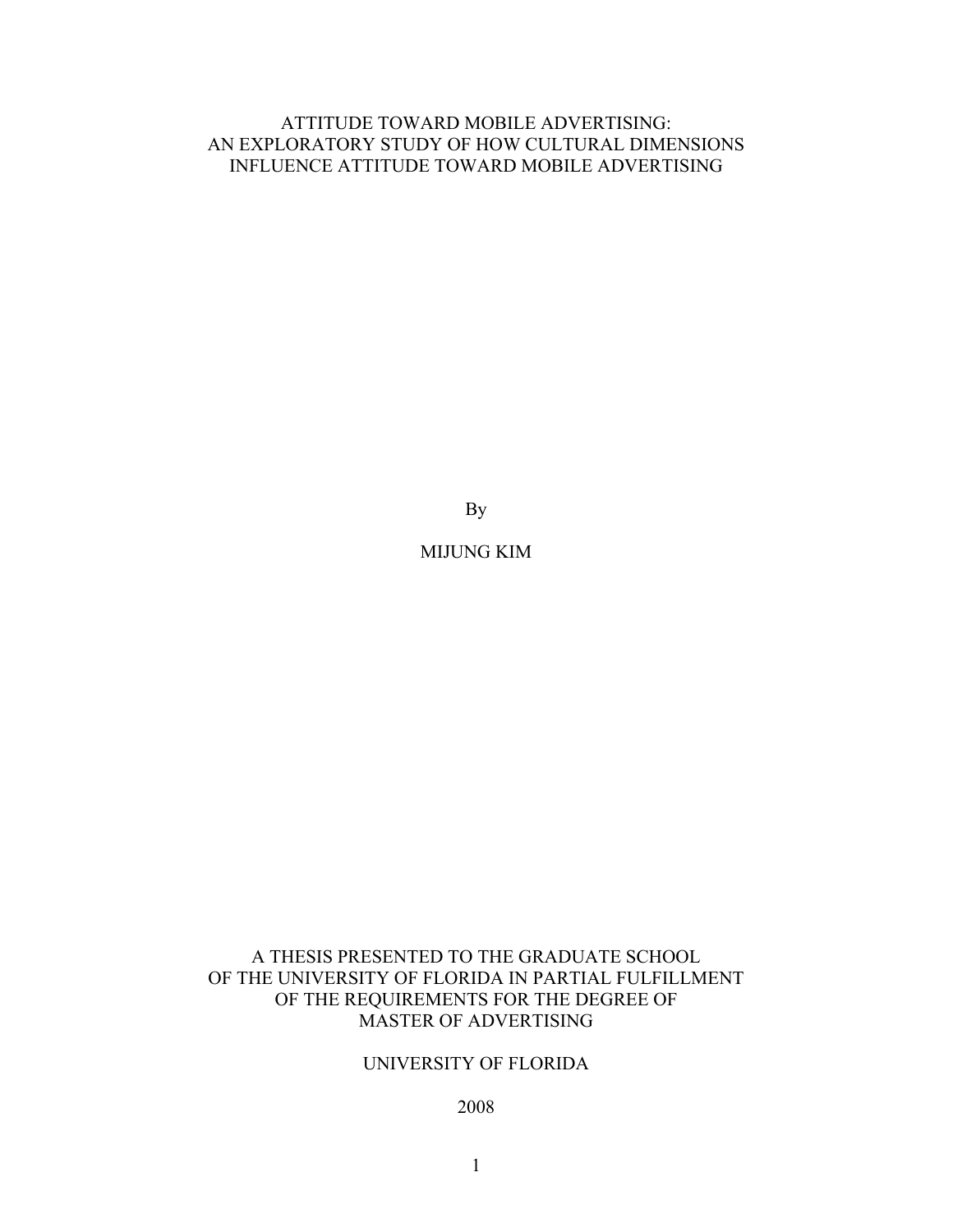© 2008 Mijung Kim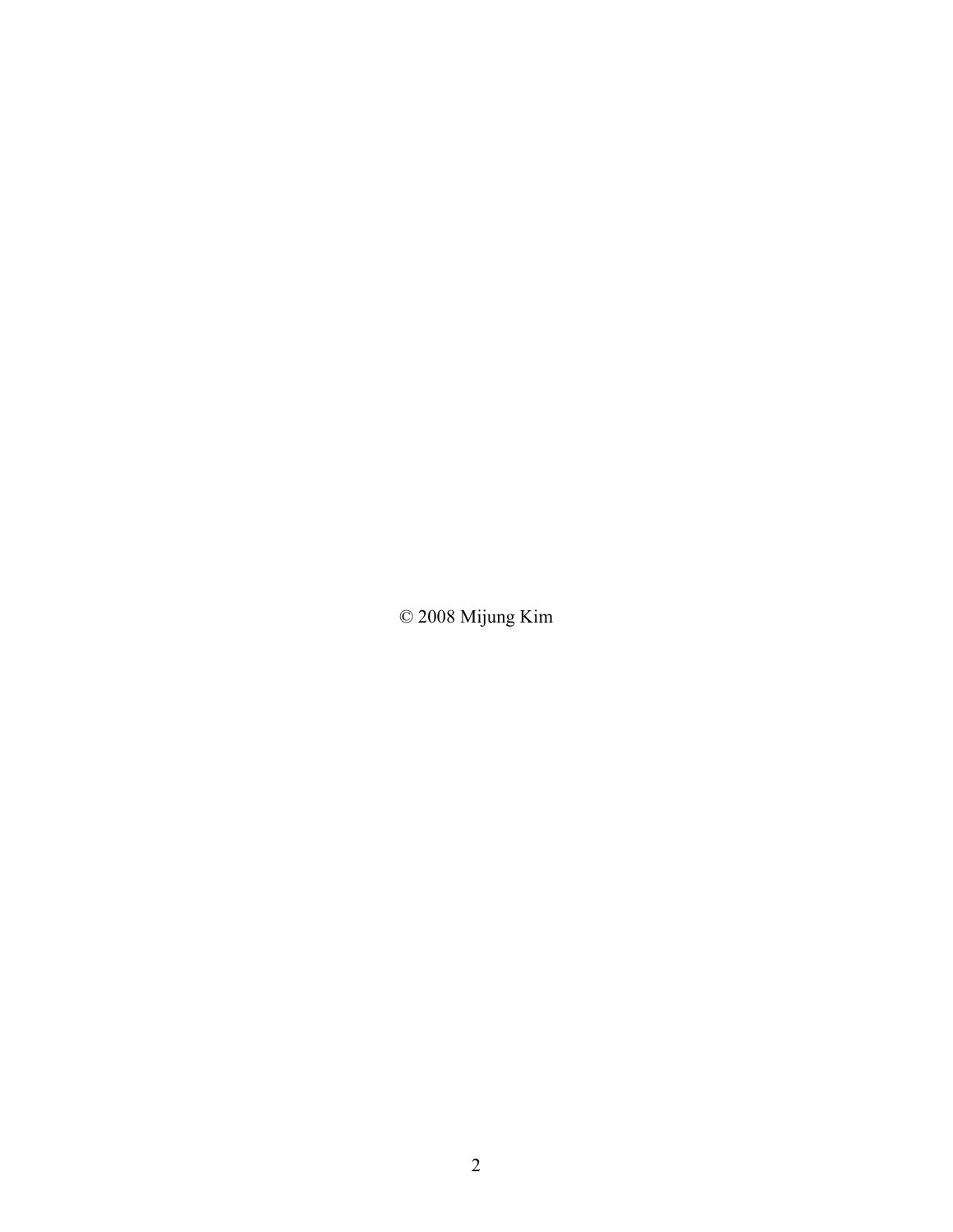To Dr. Villegas and the professors of advertising in the College of Journalism and Communications at the University of Florida.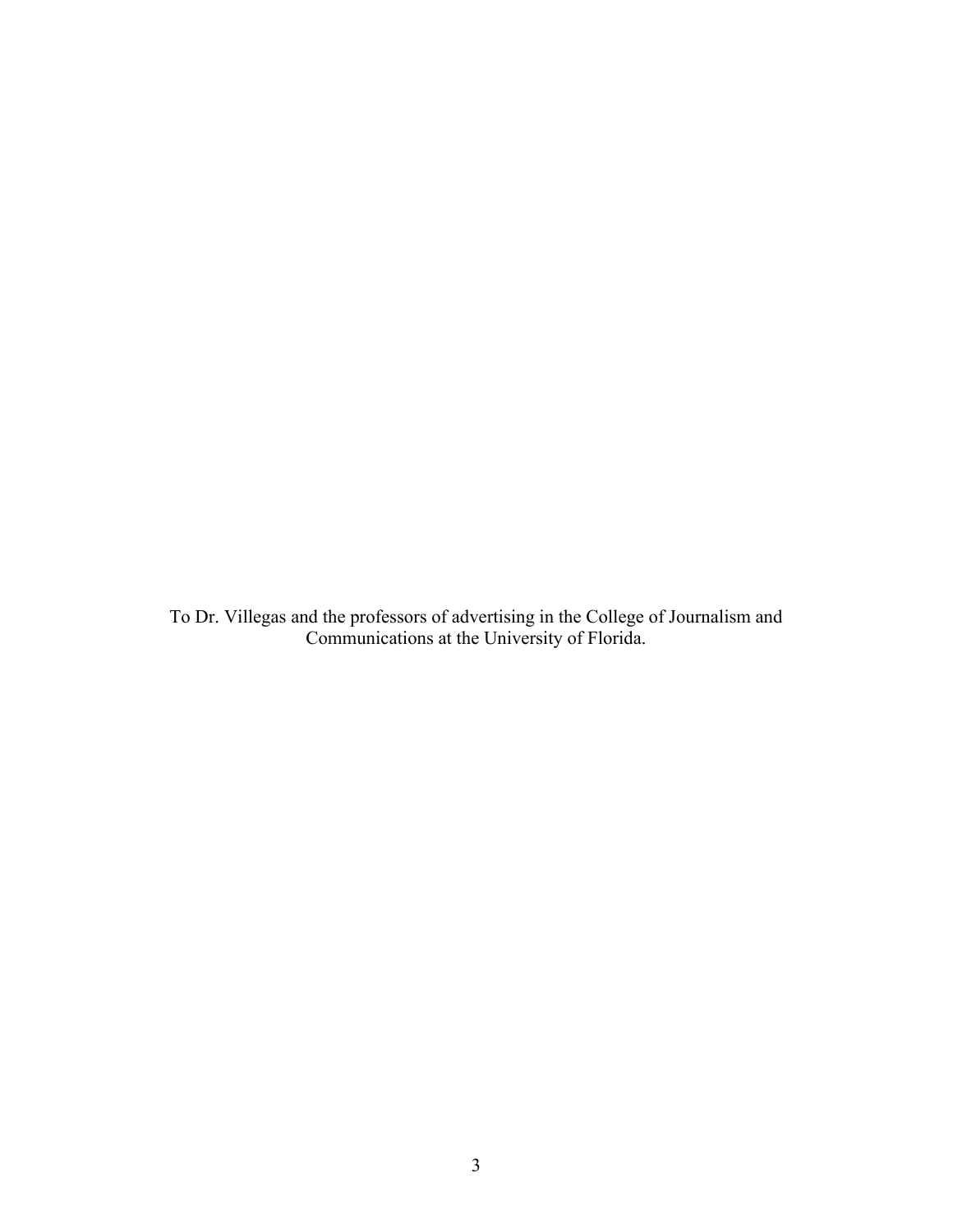# ACKNOWLEDGMENTS

<span id="page-3-1"></span><span id="page-3-0"></span>I would like to offer this deeply felt thanks to the following people, without whom this thesis could not have been started and certainly would never have been completed. Thanks go to my family in South Korea for continuously being there for me and supporting me constantly. I also want to extend my sincere gratitude to my friends for their support. Thanks go to Yasuo Yoshida for helping me realize what research is and how enjoyable it can be. My sincere appreciation goes to Youseung, Elaine, Jun, his wife Hyunmi, and Jiyoung for their wonderful inspiration and help. Last, but not least, I would like to thank Dr. Villegas, my advisor; and Dr. Chan-Olmsted, and Dr. Roberts.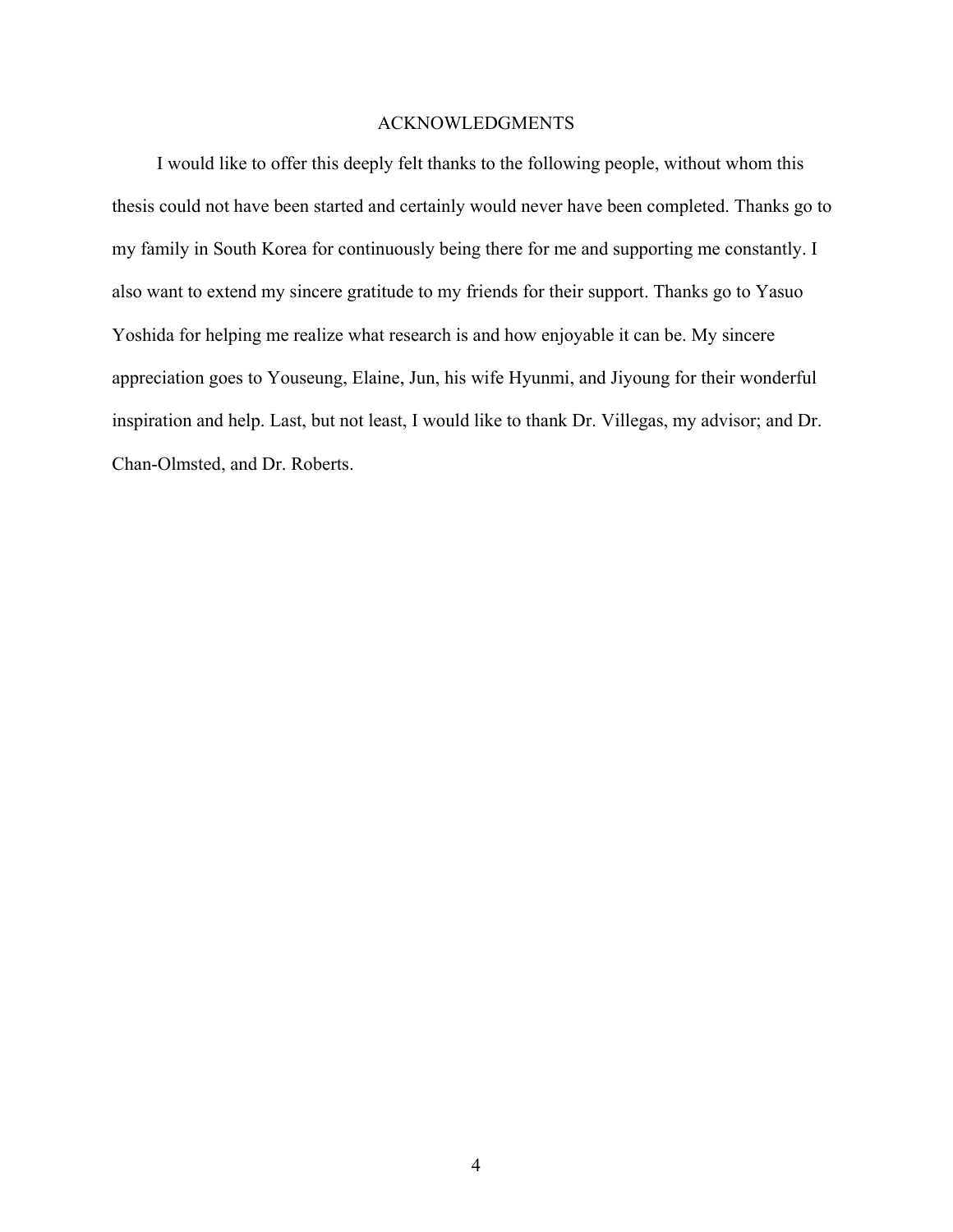# TABLE OF CONTENTS

|                |                | page |
|----------------|----------------|------|
|                |                |      |
|                |                |      |
|                |                |      |
|                |                |      |
|                | <b>CHAPTER</b> |      |
| 1              |                |      |
| $\overline{2}$ |                |      |
|                |                |      |
|                |                |      |
|                |                |      |
|                |                |      |
|                |                |      |
|                |                |      |
|                |                |      |
|                |                |      |
|                |                |      |
|                |                |      |
|                |                |      |
| $\overline{3}$ |                |      |
|                |                |      |
|                |                |      |
|                |                |      |
|                |                |      |
|                |                |      |
|                |                | .28  |
|                |                |      |
|                |                |      |
| 4              |                |      |
|                |                |      |
|                |                |      |
|                |                |      |
|                |                |      |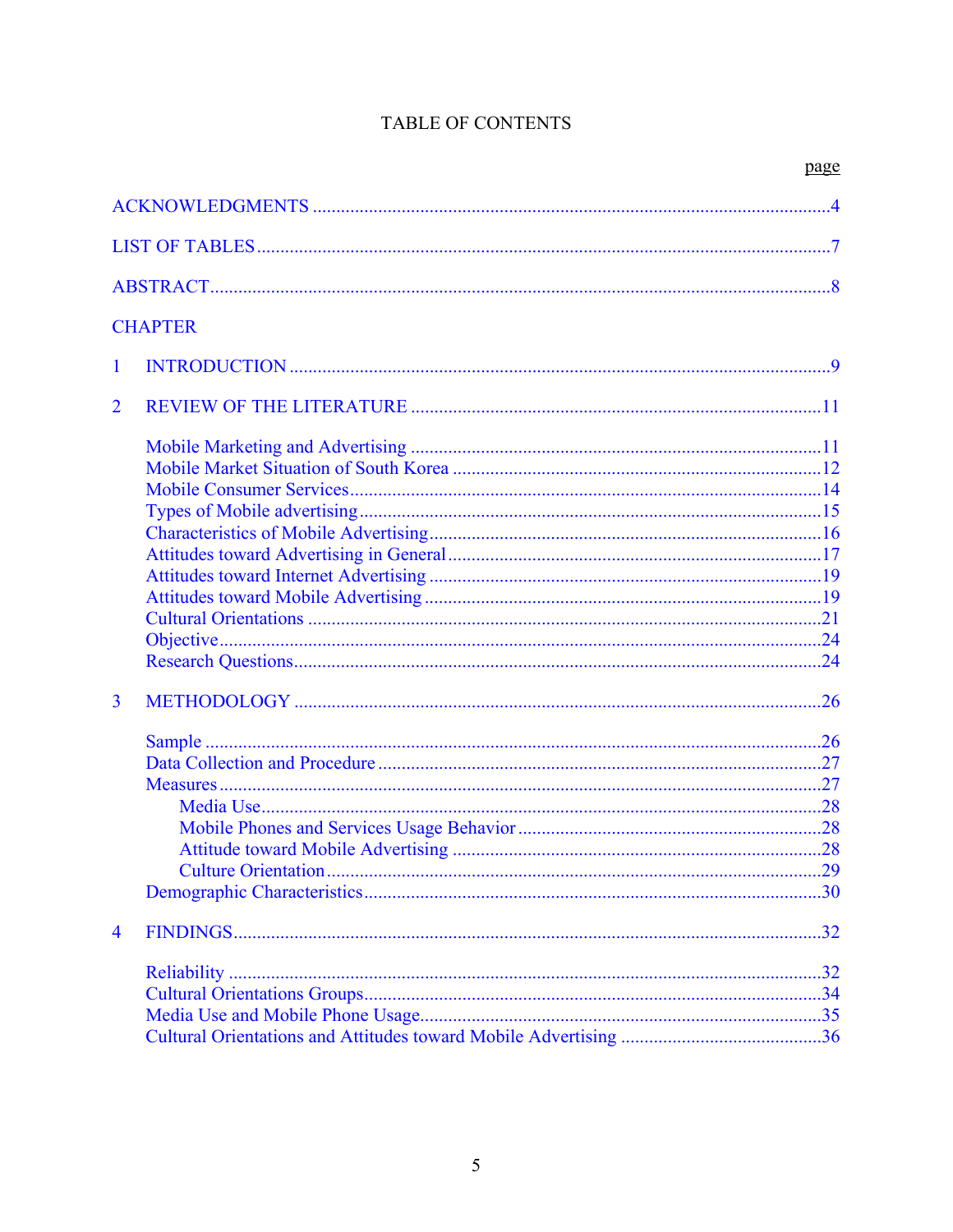| 5 <sup>1</sup> |                   |    |
|----------------|-------------------|----|
|                |                   |    |
|                | <b>APPENDIX A</b> |    |
|                |                   |    |
|                |                   |    |
|                |                   | 66 |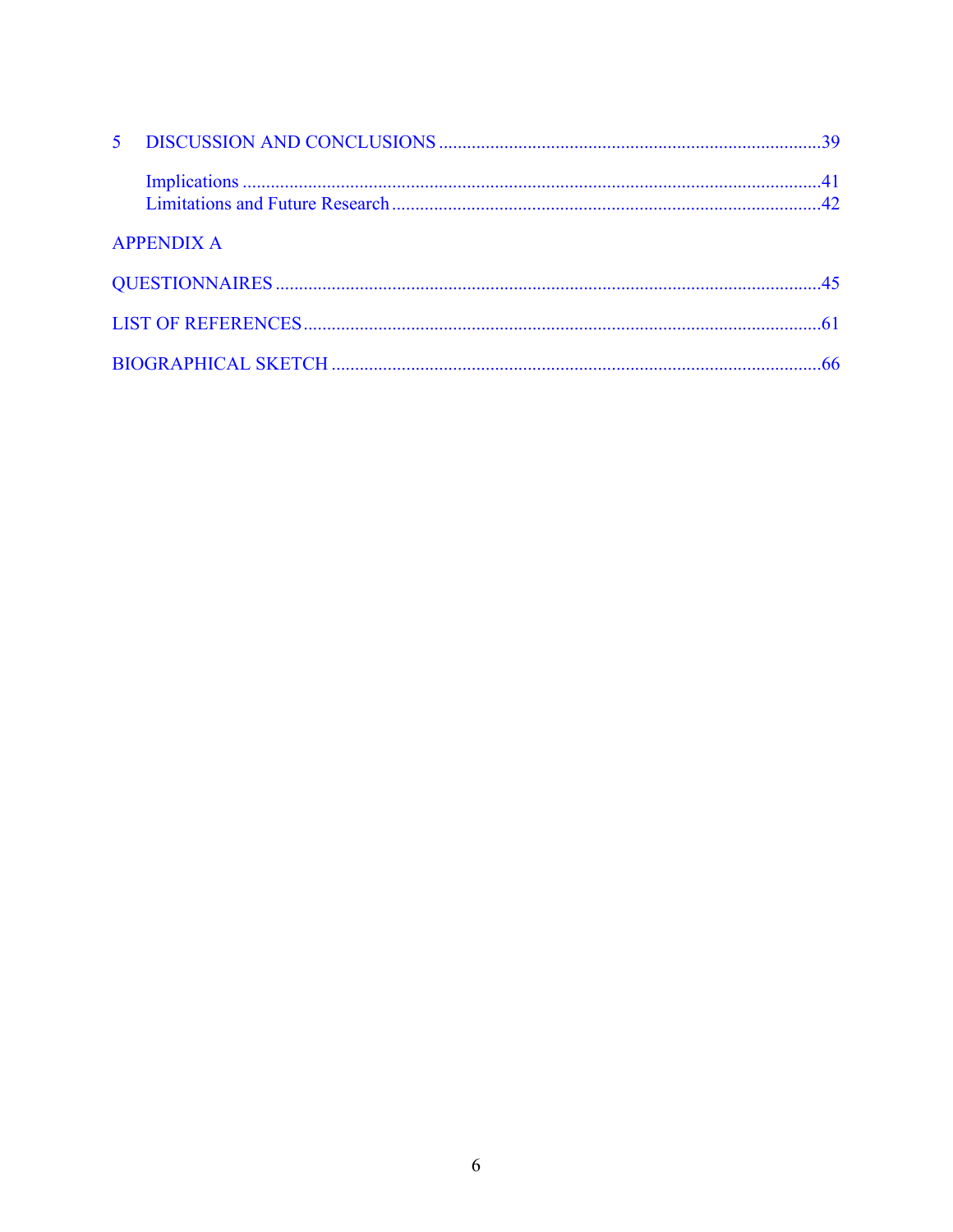# LIST OF TABLES

<span id="page-6-1"></span><span id="page-6-0"></span>

| Table   |                                                                             | page |
|---------|-----------------------------------------------------------------------------|------|
| $2 - 1$ |                                                                             |      |
| $2 - 2$ |                                                                             |      |
| $2 - 3$ |                                                                             |      |
| $3-1$   |                                                                             |      |
| $4-1$   |                                                                             |      |
| $4 - 2$ |                                                                             |      |
| $4 - 3$ |                                                                             |      |
| $4 - 4$ |                                                                             |      |
| $4 - 5$ |                                                                             |      |
| $4 - 6$ |                                                                             |      |
| $4 - 7$ | Mobile advertising attitude means of the four cultural orientation groups38 |      |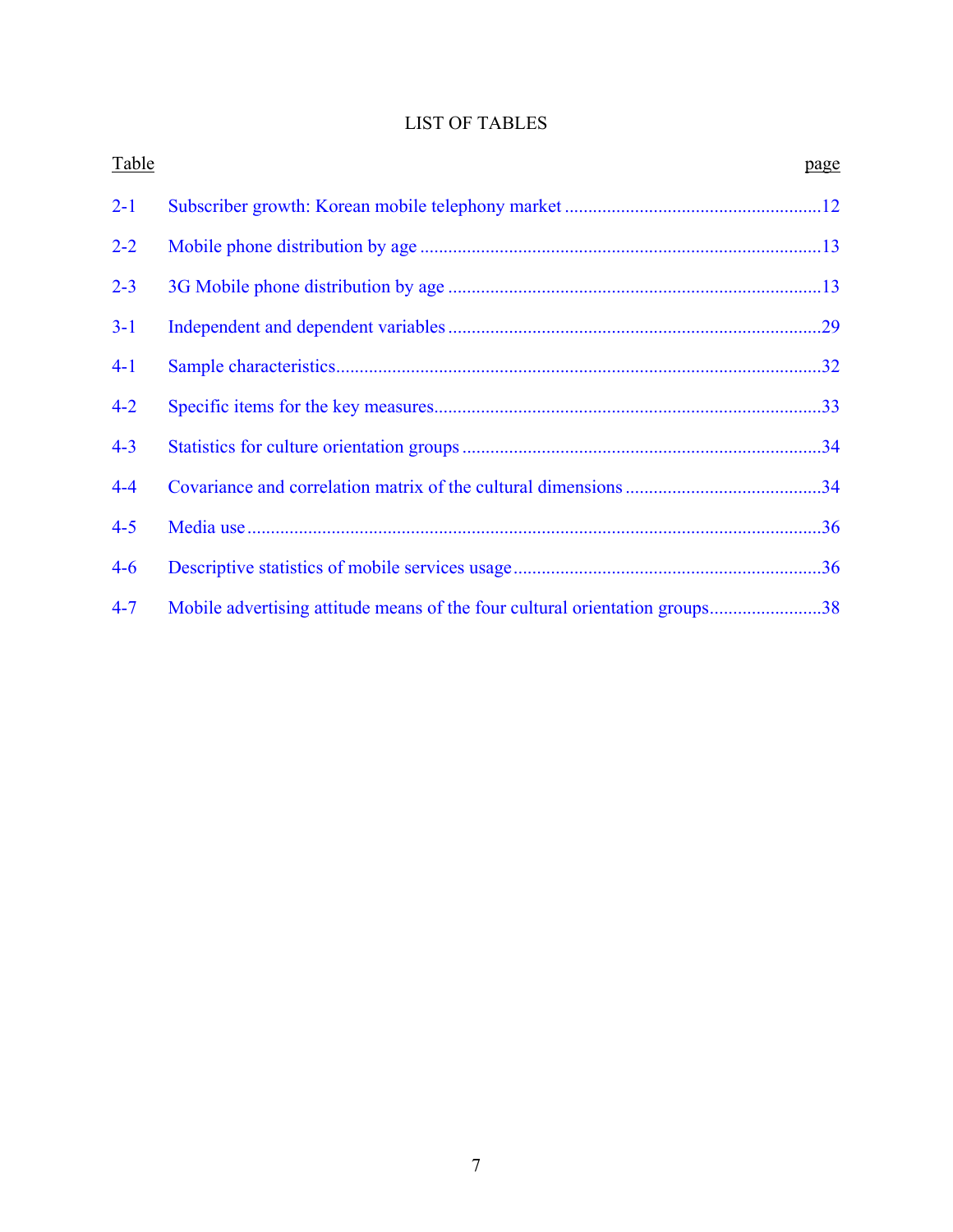Abstract of Thesis Presented to the Graduate School of the University of Florida in Partial Fulfillment of the Requirements for the Degree of Master of Advertising

# <span id="page-7-1"></span><span id="page-7-0"></span>ATTITUDE TOWARD MOBILE ADVERTISING: AN EXPLORATORY STUDY OF HOW CULTURAL DIMENSIONS INFLUENCE ATTITUDE TOWARD MOBILE ADVERTISING

By

Mijung Kim

May 2008

## Chair: Jorge Villegas Major: Advertising

This study tested Triandis'(2001) combination of individualism/collectivism and horizontal/vertical dimensions typology for its ability to detect differences in mobile users' cultural orientations in South Korea, and also examined the role of these cultural orientations in people's general media use, mobile phone use, and attitude toward mobile advertising.

The objective of this study is to add to the body of work looking at mobile advertising, while focusing specifically on the relationship between attitude toward mobile advertising and cultural orientations to understand the influence of cultural orientations on consumer response toward mobile communication. Culture is never static; it evolves and changes with the passage of time. Communication plays an important role in facilitating these changes by providing relevant information, motivation, and interaction for people. This study is to frame the attitude toward mobile advertising and culture orientations within an environment that changes rapidly according to the development of technology.

Results show that respondents in the vertical collectivism orientation, where people submit to the authorities of the in-group and are willing to sacrifice themselves for their in-group, are more likely to have a positive attitude toward mobile advertising. Implications for marketers and advertisers are discussed. This study also presents limitations and suggestions for future research.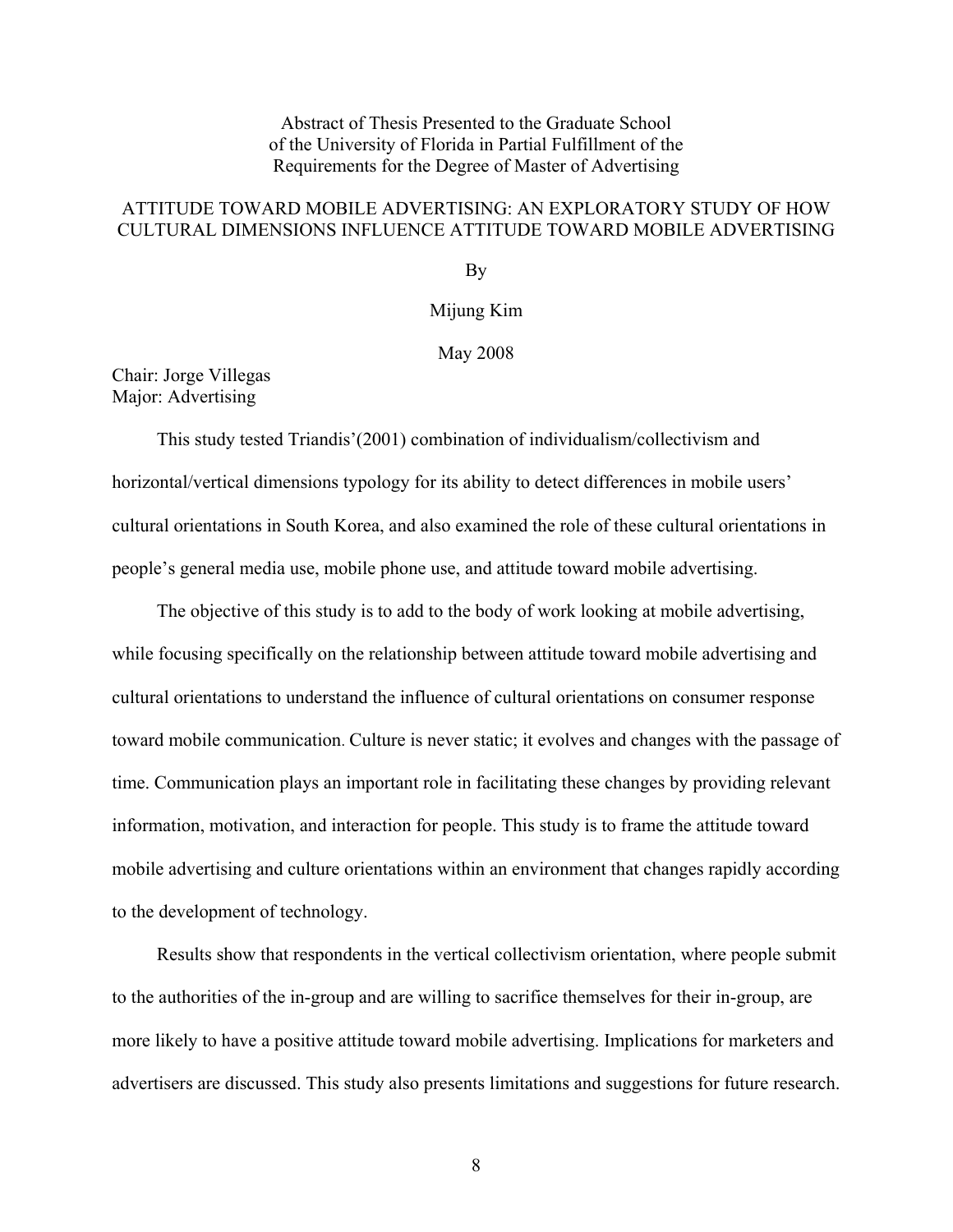## CHAPTER 1 INTRODUCTION

<span id="page-8-1"></span><span id="page-8-0"></span>As the penetration rate of mobile phones has exceeded those of personal computers in many markets, it is believed that mobile media have become dominant as personal devices for communication. Accordingly, marketers and advertisers are considering the need for a mobile commerce revolution (Robins, 2003). In this fast-growing mobile communication environment, cell phones are no longer just voice communication devices. The Mobile Marketing Association (2007) states that the mobile phone is becoming a primary means of communication, not only for voice but also for digital services, such as email, digital photos, navigation, and other mobile services. Although this trend is prevalent across the globe, mobile phones are especially gaining popularity in Asian countries such as Japan, Korea, and China. Among these big mobile phone markets, the Korean market has been growing enormously as its market change and the trends of mobile phone subscriptions show (Kim, 2002; Moom, 2007; KTF mhows Mail Magazine, 2007).

The technological convergence of mobile phones with audio, video, computing, telecommunications and television has turned them into increasingly effective media for consumer advertising (Robins, 2003). However, mobile phones are private communication devices unlike other communication media. Because of this differentiating characteristic, the extent of personalization employed in mobile commerce is an issue in the market.

On the other hand, mass media and culture are closely related because culture is the source of content for mass media; culture influences mass media and vice versa (Lee & Chio, 2006; Pollay & Mittal, 1993). All content within the media, such as entertainment, news information, and advertisements, is derived from culture. If this were not true, it could not be understood among its audiences (Morris & Lee, 2005). By using individualism and collectivism as dimensions of culture previous researchers were able to understand the way culture relates to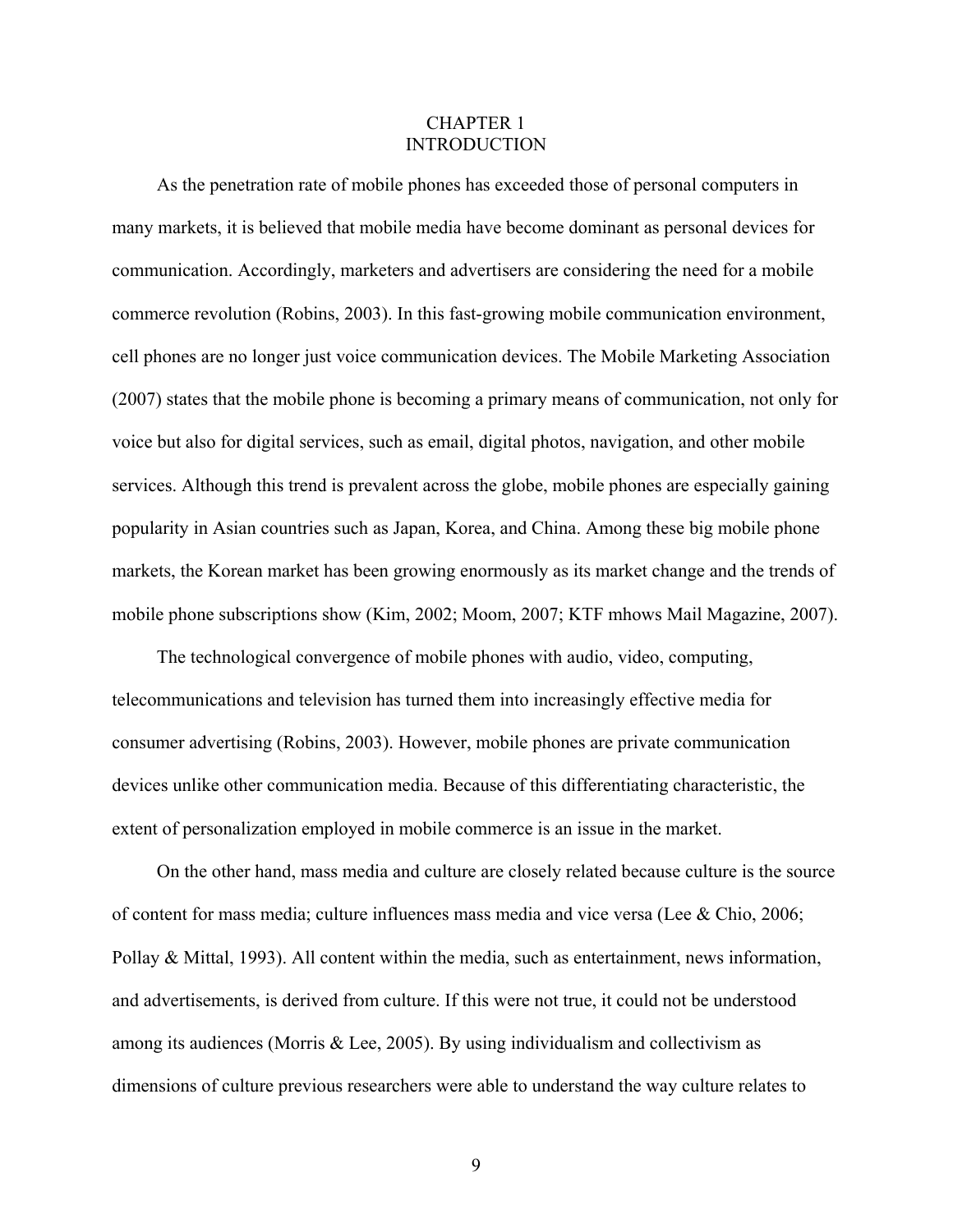social psychological phenomena in a systematic manner (e.g., Hui, Triandis, & Yee, 1991; Triandis, Brislin, & Hui, 1988).

In this regard, the objective of this study is to explore the mobile advertising, the mobile market of South Korea and cultural orientations in literature, in order to discover how the Korean consumers' perception and attitude of mobile advertising are related to personal cultural orientations: horizontal and vertical individualism and collectivism. The results of this study will provide practitioners with direction as to how users perceive mobile advertising differently according to their target audiences' cultural orientations and how advertisers should strategically modify their advertising content and messages.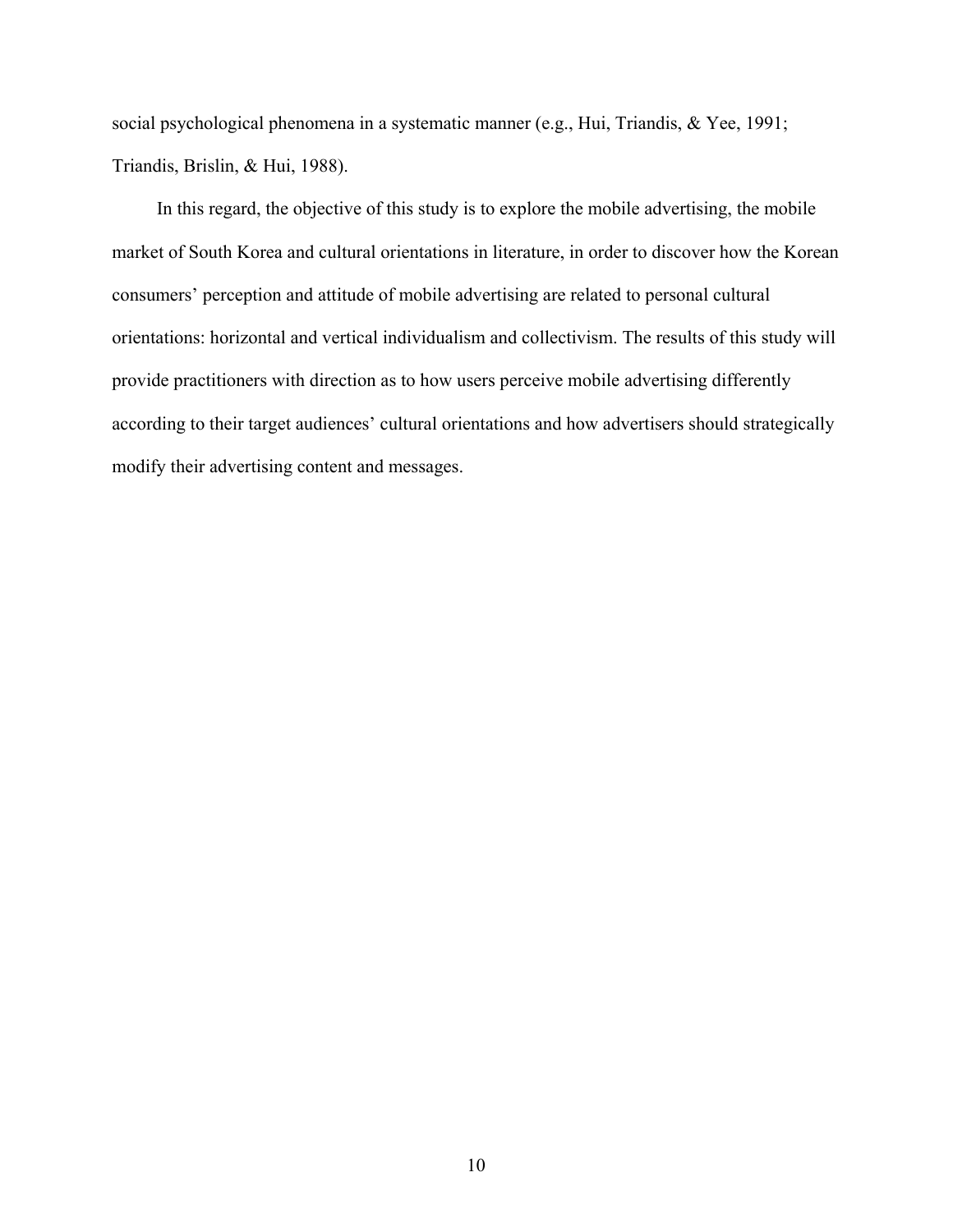## CHAPTER 2 REVIEW OF THE LITERATURE

#### **Mobile Marketing and Advertising**

<span id="page-10-2"></span><span id="page-10-1"></span><span id="page-10-0"></span>The Mobile Marketing Association (2007) states that mobile marketing is the use of wireless media as an integrated content delivery system and a direct response vehicle within a cross-media or stand-alone marketing communications program. Mobile marketing emerged from the Internet revolution and has become a major issue among marketers. According to the overview of the mobile industry by the Mobile Marketing Association, mobile telephony is "one of the first new channels to arise in over 50 years, to have quickly become a primary means of reaching out to our customers" (Mobile Marketing Association, 2007

[http://www.mmaglobal.com](http://www.mmaglobal.com/)). Similarly, the Wireless Advertising Association (WAA) defines mobile marketing as the sending of advertising messages to mobile devices such as mobile phones or PDAs through the wireless network (Zoller, Housen, & Mattews, 2001; XU, 2007). Another definition of mobile advertising is the transmission of promotional messages to consumers in the form of time and location sensitive, personalized information through interactive mobile media (Haghirian, Madlberger, &Tanuskova, 2005).

In short, mobile advertising is the communication of information about products, services, or ideas using mobile devices (Li & Lee, 2006). In particular, Web's interactive and quickresponse capabilities via mobile phones definitely help mobile phones become a direct marketing channel (Barwise & Strong, 2002). Cyriac Roeding, European chair of the Mobile Marketing Association suggests that, "Mobile advertising will be one of the most important revenue generators for mobile operators" (DeZoysa, 2002 p.8). Moreover, the high penetration rate of mobile phones has contributed to the increased delivery of advertisements for products and services (Tsang, Ho & Liang, 2004). Therefore, marketers and advertisers are looking for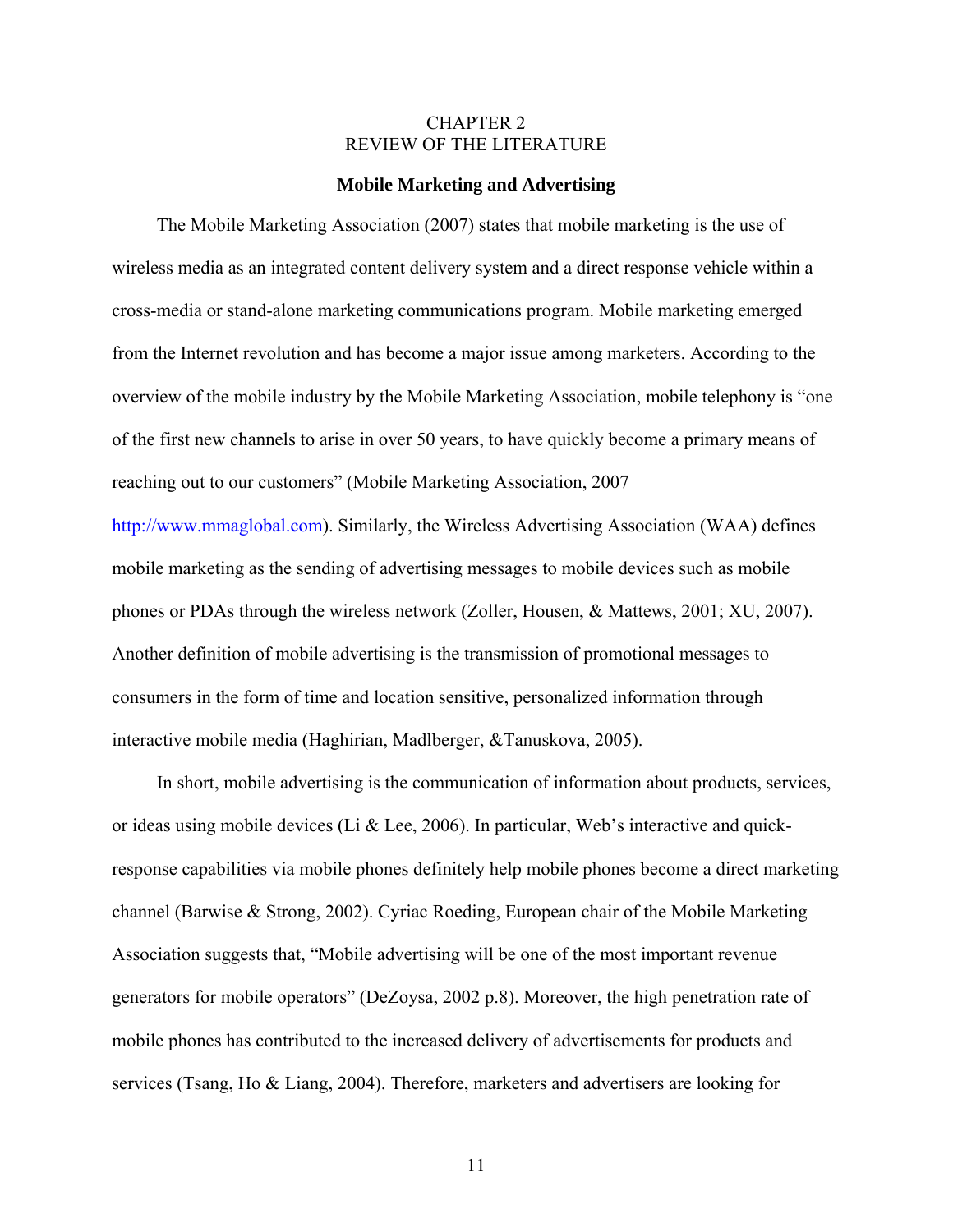<span id="page-11-0"></span>innovative ways to reach their target market by using mobile phones which is a personal communication device.

## **Mobile Market Situation of South Korea**

<span id="page-11-1"></span>The mobile phone is becoming a primary means of communication, not only for voice but also for digital services, such as email, digital photos, navigation, and other mobile services (Mobile Marketing Association, 2007). This trend is prevalent across the globe. However, even though the mobile industry is developing all over the world, its growth rate and popularity are higher and more distinguished in Asian countries such as South Korea, Japan, and China. Particularly, South Korea is said to be one of the leading countries in terms of mobile technology. Among these big mobile phone markets, the Korean market has been growing enormously as its market change and trends of mobile phone subscriptions show.

While there were only 6 million Korean mobile service subscribers in 1997, by June 2001 the number had reached around 28 million (57% of the South Korean population). Subsequently, the subscriber base reached to more than 40 million in 2006.

<span id="page-11-2"></span>

| Year | The number of subscribers |
|------|---------------------------|
| 2001 | 29,040,000                |
| 2002 | 32,340,000                |
| 2003 | 33,591,758                |
| 2004 | 36,586,052                |
| 2005 | 38,772,123                |
| 2006 | 40, 197, 115              |
|      |                           |

Table 2-1. Subscriber growth: Korean mobile telephony market

\*Source: inews24.com "2005 Koean mobile yearbook" and Electronic Newspaper (Oct. 9th 2006)

In addition, according to mobile phone distribution by age group data, the popularity of mobile phones in South Korea is most evident among the younger generation (Kim, 2002). Furthermore, age group 20 to 29 is about 7 times more likely to have a subscription than age group 50 to 59.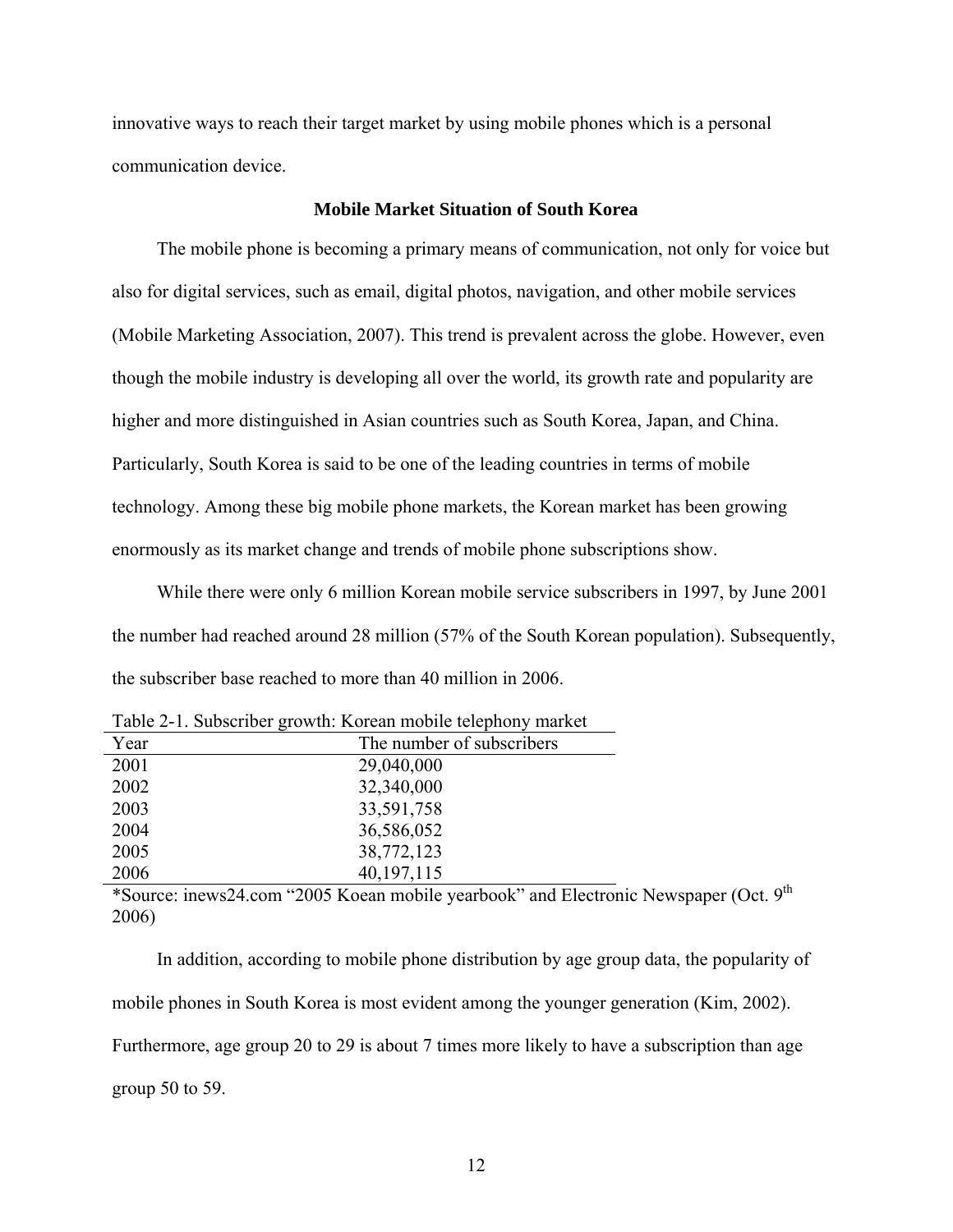<span id="page-12-1"></span>

|         | ັ                         |         |
|---------|---------------------------|---------|
| Age     | The number of subscribers | Percent |
| $13-19$ |                           |         |
| 20-29   | 7,350,000                 | 43.70   |
| 30-39   | 5,090,000                 | 30.26   |
| 40-49   | 3,020,000                 | 17.95   |
| Over 50 | 1,360,000                 | 8.9     |
| Total   | 16,820,000                | 100     |
|         |                           |         |

<span id="page-12-0"></span>Table 2-2. Mobile phone distribution by ages

\*Source: Cheil Communication (1999)

Table 2-3. 3G Mobile phone distribution by ages

<span id="page-12-2"></span>

| The number of subscribers | Percent |
|---------------------------|---------|
| 908,000                   | 22.7    |
| 868,000                   | 21.7    |
| 828,000                   | 20.7    |
| 1,396,000                 | 34.9    |
| 4,000,000                 | 100     |
|                           |         |

\*Source: KmobileNews (Feb  $21<sup>st</sup> 2008$ )

In recent years, Korean telecommunication companies have changed from 2G to 2.5G and on to 3G networks, and they have improved their mobile services (Informa UK Ltd, 2003). In 1999, LG Telecom was the first to offer wireless application protocol (WAP) services. Then KTF followed, along with SK Telecom in 2000. As a result, the Korean mobile phone market has become one of the most advanced in the world. Furthermore, Korea is the first country in the world to offer mobile TV content on cellular phones. Within two years of its introduction in Korea, the subscribers of mobile TV reached seven million throughout the world (Moon, 2007). Overall, the mobile telephone market in Korea is rapidly increasing, and subscriber adaptability to technological development is high enough to justify new services. Additionally, the use of digital multimedia broadcasting (DMB) service on mobile phones has increased, so advertising strategies and tactics can be diversified. This, in turn, benefits advertisers and marketers who endeavor to provide more effective advertising messages to their consumers. Furthermore, in 2004 the Korean Marketing Association (KMA) expected that the Korean mobile advertising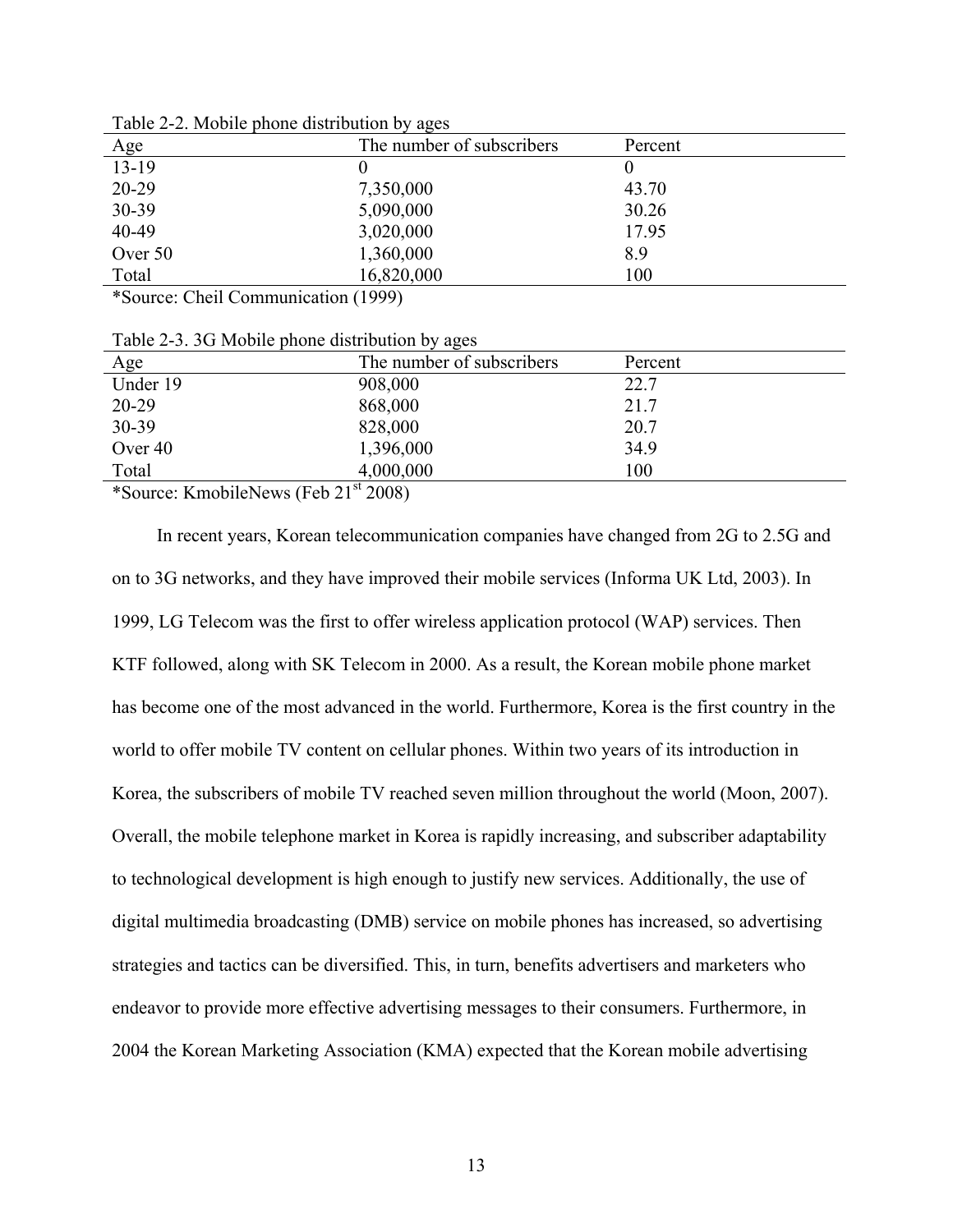<span id="page-13-0"></span>market size would be 190 billion dollars, and would grow to 630 billion dollars in 2005 (KTF mhows Mail Magazine, 2007).

Overall, the mobile telephone market in Korea is rapidly increasing, and the adaptability of technological development among subscribers is high enough to provide new services. Moreover, the use of DMB service on mobile phones has increased such that advertising strategies and tactics can be diversified, which is good for advertisers and marketers who endeavor to give more effective advertising messages to their consumers.

#### **Mobile Consumer Services**

<span id="page-13-1"></span>Mobile communication services can be categorized into four groups of connectivity: Rich voice, the wireless Internet, messaging, and content (Steinbock, 2005; Pagani, 2006).

Rich Voice: This is a 3G service with "always-on data communication" (Steinbock, 2005 p. 91) provides advanced voice capabilities, voice-activated net access, and Web-initiated voice calls (Pagani, 2006).

The wireless Internet: This service allows the consumer access to the Internet with their mobile devices; it includes mobile internet, mobile intranet, and/ or extranet. Mobile intranet and extranet provide secured mobile access to not only the Internet but also to that business company's local area networks (LANs) and virtual private networks (VPNs) (Steinbock, 2005).

Messaging: This service offers short message service (SMS), multimedia message service (MMS), and mobile instant messaging, as well as location-based services (LBS). LBS enables users to find other people or users and buildings or machines (Steinbock, 2005).

Content: This service includes information, entertainment, transactions, and databases (Steinbock, 2005). In the current study, this is not online content but the content that is already built-in on mobile users' devices or content that they are able to save in the memory of their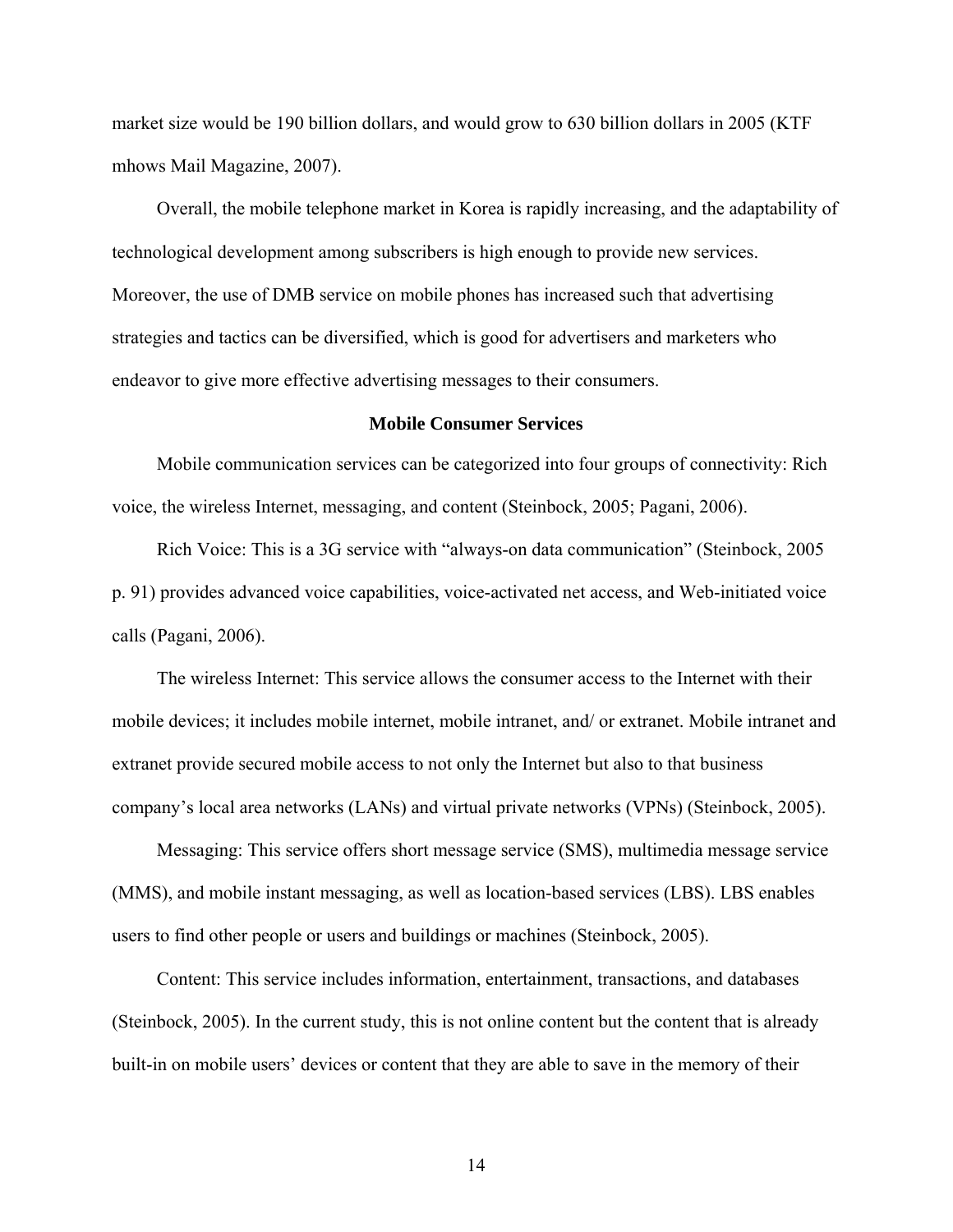<span id="page-14-0"></span>mobile devices and use with their mobile devices. Pagani (2006) names it as "customized infotainment" (p.16).

## **Types of Mobile Advertising**

<span id="page-14-1"></span>A mobile advertising service is simply a service in which consumers receive merchants' persuasive messages, typically SMS or MMS, on their mobile phones (Pagani, 2004). Marketers and advertisers have considered that mobile advertising might be an optimal tool to send the right message to the right person at the right time to affect consumers' behaviors (Buckely, 2007). Pagani (2004) classifies mobile advertising into three types: push messaging, pull campaigns, and sponsoring. Push messaging is the sending of promotional messages to existing customers' mobile devices. Second, pull campaigns are the sending of discount coupons or samples to customers if they connect to the information by using their mobile device. Lastly, sponsoring is to provide a marketing message at the end of information that customers request via their mobile phones (Pagani, 2004).

Meanwhile, since the mobile phone is a very personal device that allows an individual to be assessed virtually any time and anywhere, mobile advertising must be more personalized and may take different forms. Mobile marketing can be permission-based, incentive-based, or location-based (Barnes and Scornavacca 2004; Barwise and Strong 2002).

Permission-based advertising messages are sent only to mobile service subscribers who have explicitly agreed to receive the mobile advertising messages. Usually, mobile phone users often ignore the message when they get an unexpected advertisement. By relying on the permission of the target audience, permission-based advertising focuses on reducing the irritation (Tsang, Ho, & Liang, 2004).

Incentive-based advertising provides specific rewards to individuals who receive a mobile advertisement, such as free coupons. Another way of rewarding is for mobile phone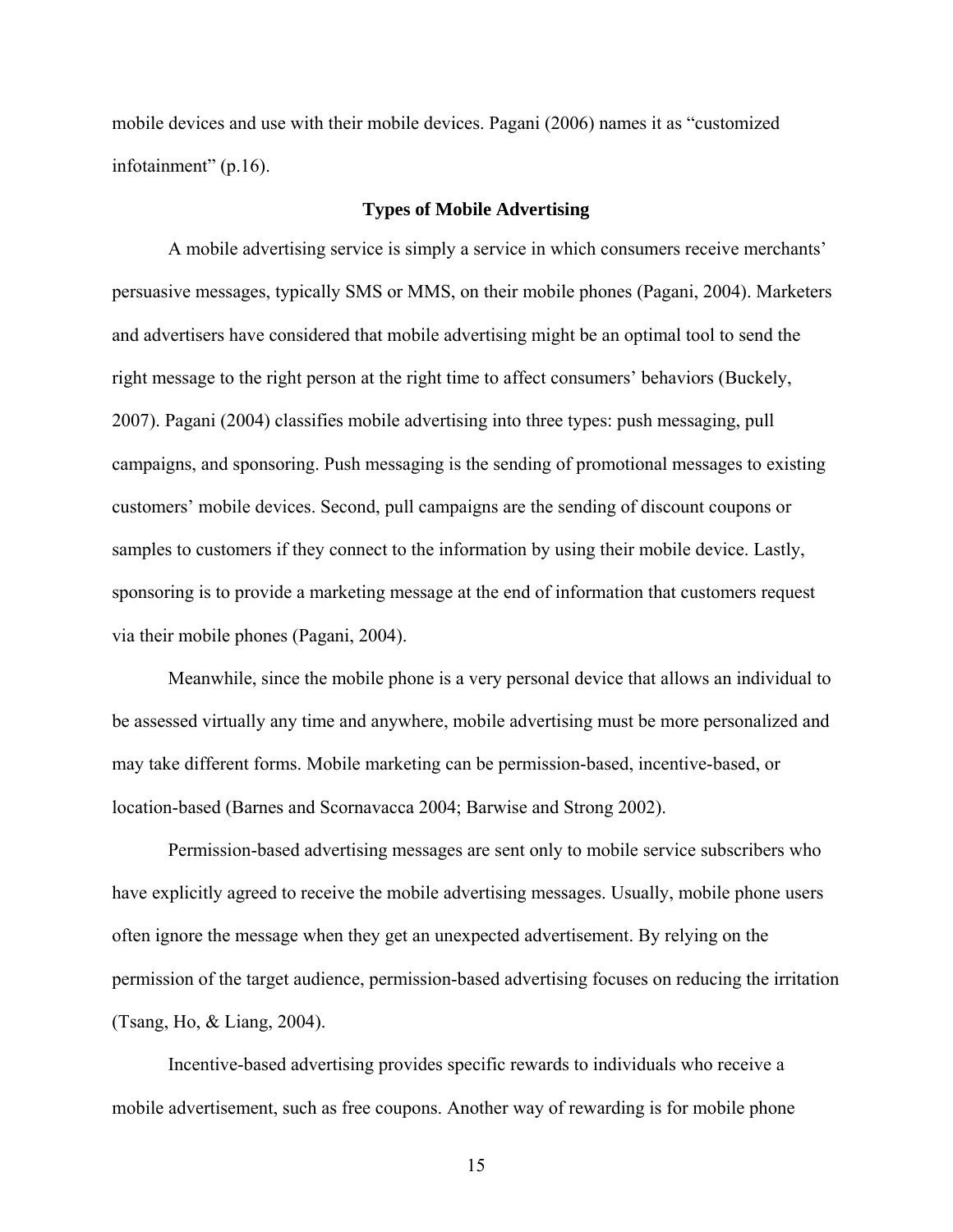<span id="page-15-0"></span>companies to offer free connection time for listening to voice advertisements or accessing WAP pages. Both permission-based and incentive-based advertising mechanisms are feasible for mobile advertising because the wireless technology makes it possible to identify individual users (Tsang, Ho, & Liang, 2004).

In addition to individual identification, mobile technology also makes it possible to locate a particular consumer. Location-based advertising takes advantage of this feature to target people in a certain location. Customized advertisements are sent based on where the user is or where the user is going.

In terms of messaging configuration types, mobile advertising started off with push SMS advertisement on mobile phones (Kim & Jun, 2008). Previous research reports that mobile advertising affects brand recall and brand association, which ultimately leads to purchase intent (Li & Stoller, 2007). As a result, SMS has been widely used (Tsang, Ho, & Liang, 2004; Xu, 2007; Kim & Jun, 2008). The next successful type of mobile advertising is integrating SMS and other channels to help customers pull information (Burkely, 2007). For instance, consumers can participate in a promotional event via mobile phones by accessing established WAP pages or a vote program on television, and then download a coupon. Recently, this type of mobile advertising has been getting popular (Burkely, 2007). Due to technology development, another type of mobile advertising has been getting popular. This new type is MMS and is especially popular in Asia and Europe. MMS includes playing video clips with audio, which can be more creative and effective (Li & Stoller, 2007).

#### **Characteristics of Mobile Advertising**

<span id="page-15-1"></span>Previous studies have discussed the unique characteristics of mobile advertising (e.g. Haghirian, Madlberger, & Tanuskova, 2005; Pagani, 2006; Perlado & Barwise, 2005; Stenbock, 2005). Among these studies, Perlado and Barwise (2005) suggest five distinctive features of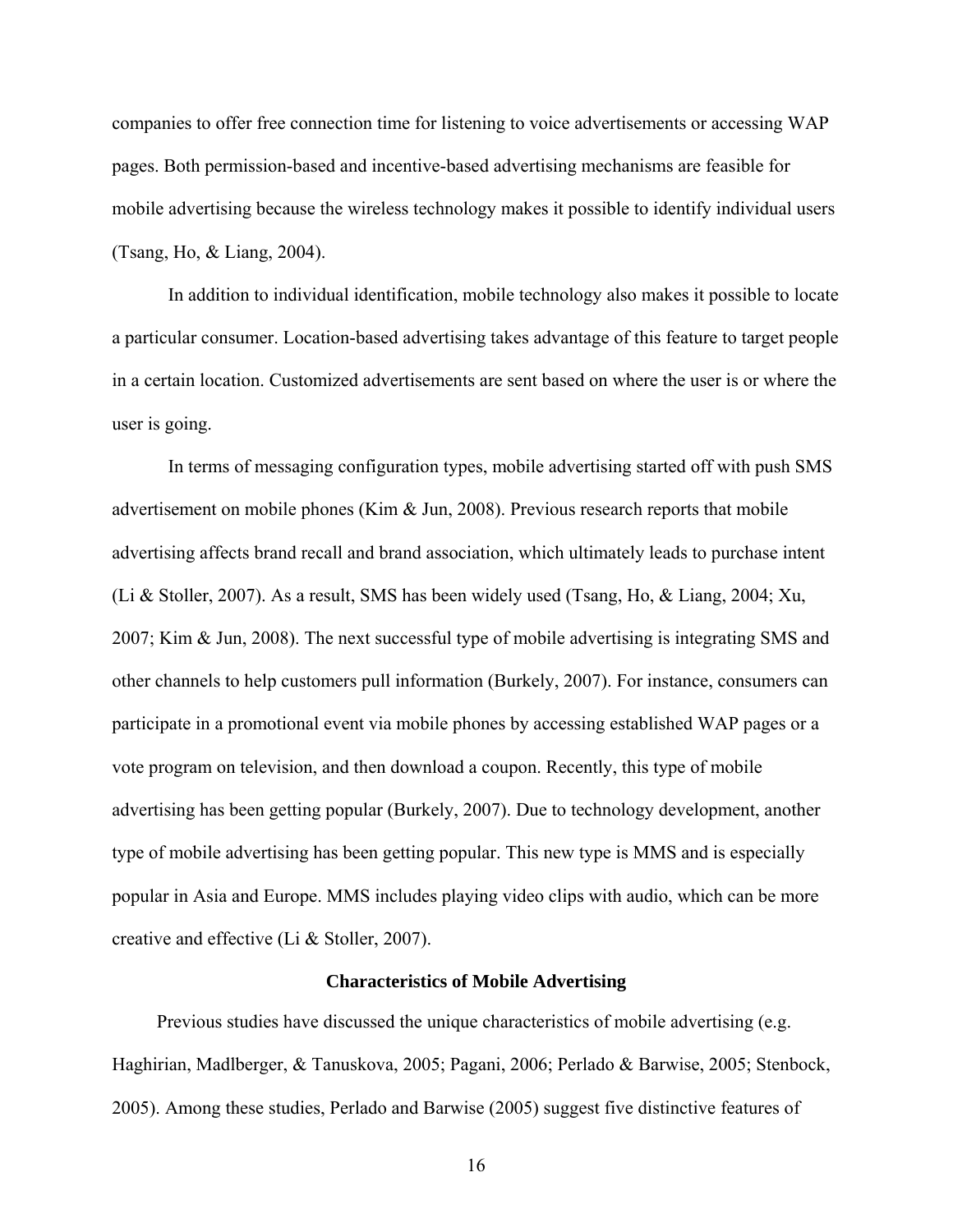<span id="page-16-0"></span>mobile advertising: portability, relatively small interface, personal identity, ubiquity, and location sensitivity.

The physical characteristics of mobile phones seem to limit mobile advertising because they have tiny screens and keypads as well as limited memory. However, mobile phones are individually identifiable so that they are well suited to provide accurately personalized services and information (Robin 2003). Moreover, mobile phones can be used anywhere and anytime; that is, marketers can have the opportunity to interact with their targets wherever they are (Chowdhury, Parvin, Weitenberner, & Becker, 2006). One may expect mobile advertising to be more favorable to consumers for location-sensitive and time critical events (Barwise & Strong, 2002; Zoller, Housen, & Mattews, 2001).

Based on different strategic applications, mobile advertising can be permission-based, incentive-based, or location-based (Barnes & Scornavacca, 2004; Barwise & Strong, 2002; Chowdhury, Parvin, Weitenberner, & Becker, 2006). However, mobile users may regard mobile advertising as an interruption to their lives. On the other hand, Haghirian, Madlberger, and Tanuskova, (2005) argue that personalization and interactivity are the main characteristics of mobile advertising.

#### **Attitudes toward Advertising in General**

<span id="page-16-1"></span>Previous studies on advertising have been focused on attitudes for a long time (Chowdhury, Parvin, Weitenberner, & Becker, 2006). However, there are two different focuses on attitude toward advertising: the attitude toward the advertising and the general attitude toward advertising. Researchers who focus on the first approach have studied the relationship between the attitude toward the ad and the effectiveness of advertising, attitudes toward brand, and purchase intentions (Lutz, 1985; MacKenzie & Lutz ,1989; Durvasula, Andrews, Lysonski & Netemeyer, 1993). The past studies of the general attitude toward advertising have focused on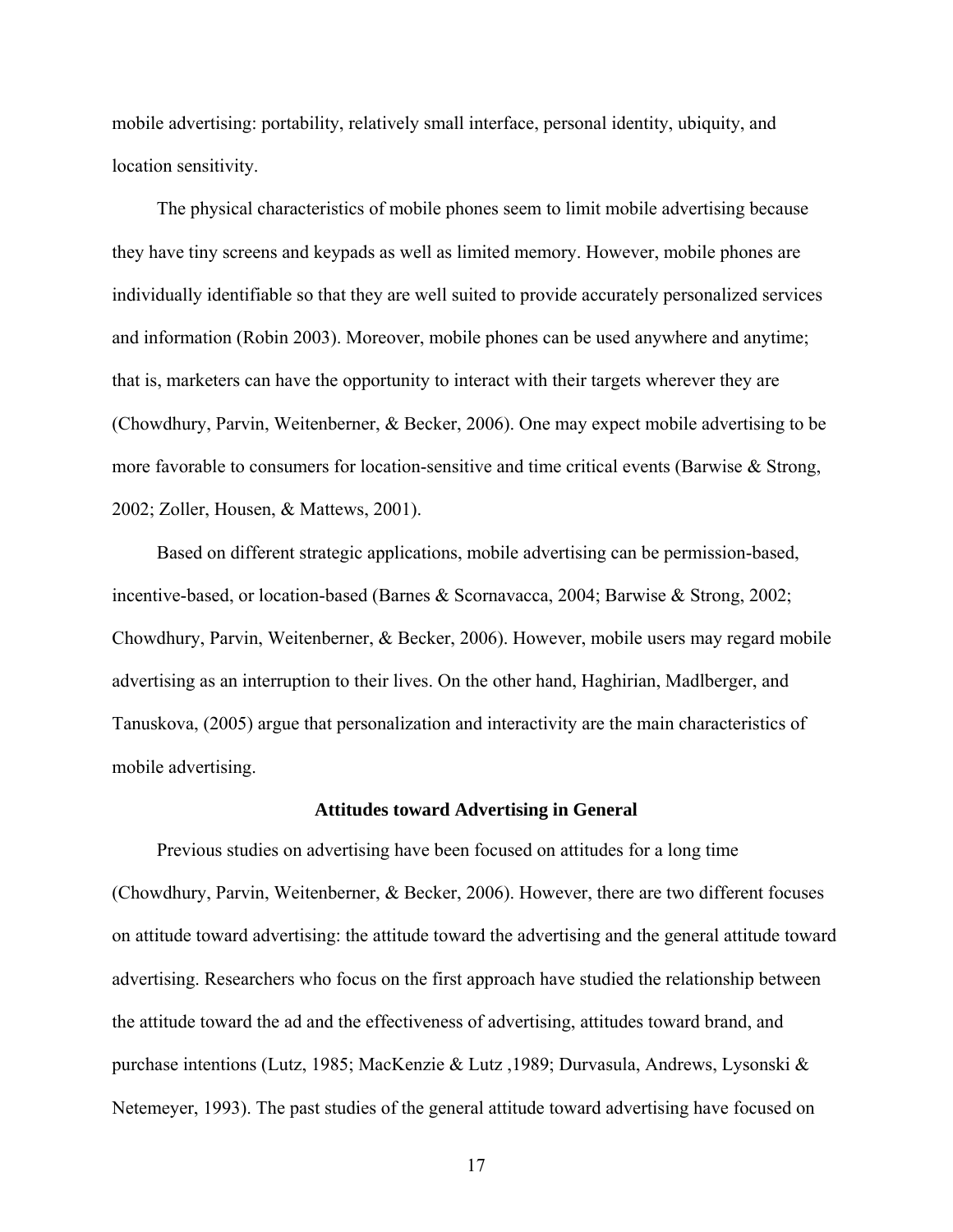the attention consumers pay to it, their evaluations of specific advertisements, and their responses to those advertisements through the exposure of individuals to advertising (Chowdhury, Parvin, Weitenberner, & Becker, 2006). Lutz (1985) defined attitude toward advertising as "a learned predisposition to respond in a consistently favorable or unfavorable manner toward advertising in general" (p. 5). Past researches have suggested that consumers' attitudes toward advertising tend to affect their responses toward individual advertisements and subsequent purchase behavior (James & Kover, 1992; Lutz, MacKenzie, & Belch, 1983; Lee & Choi, 2006). Moreover, James and Kover (1992) have shown that the overall attitudes toward advertising affect the involvement with specific advertisements in significant but complex ways (Brackett & Carr, 2001; Briggs & Hollis, 1997).

Researches of consumer attitudes revealed positive results toward advertising (Chowdhury, Parvin, Weitenberner, & Becker, 2006). According to Gallup (1959), most respondents of his research had a favorable attitude on general advertising and considered it informative. In later studies, consumers reported more positive attitudes toward advertising than negative attitudes (Bauer and Greyser, 1968). However, the literatures revealed that this positive attitude toward advertising changed after 1970 (Tsang, Ho, & Liang, 2004; Chowdhury, Parvin, Weitenberner, & Becker, 2006). Zanot (1981; 1984) argued that around this time, negative attitude toward advertising increased among consumers. In more recent researches, the unfavorable attitude toward advertising has been found (Alwitt & Probhaker, 1994; Mittal, 1994).

On the other hand, Pollay and Mittal (1993) suggest the structure of attitudes toward advertising includes two factors: utilitarian and societal factors. For example, attitudes toward advertising were positive when the advertising provided information and entertainment (utilitarian factors), but attitudes were negative when the advertising was linked to unfavorable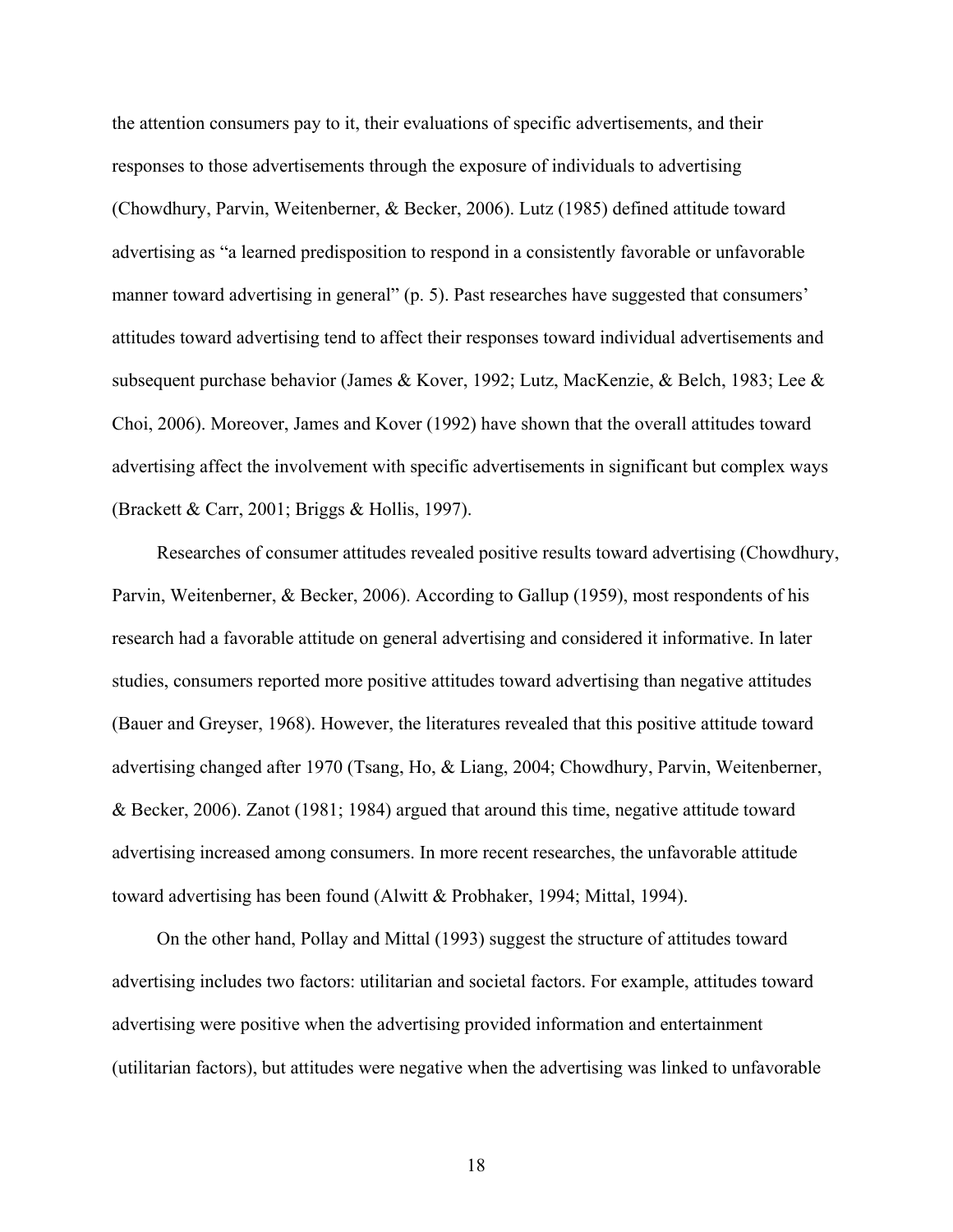<span id="page-18-0"></span>metaphors (Coulter, Zaltman, &Coulter, 2001). In addition, it is assumed that attitudes toward advertising are positively related with past behavioral experience (Mackenzie & Luts, 1989; Donthu & Garcia, 1999).

#### **Attitudes toward Internet Advertising**

<span id="page-18-1"></span>Many advertising researchers and practitioners have been investigating Internet advertising because of the high degree of interactivity and user control afforded on the Internet (Lee & Choi, 2006). Therefore, Web advertising is often regarded as an effective marketing communication tool with free samples, or trial offers, billboard-type logos, graphical displays of products, branded banners, online catalogs, shopper guides, and sponsor identifications for Web sites (Ducoffe, 1996; Lee & Choi, 2006).

While researches of general attitudes toward advertising among consumers has shown increasing negative and unfavorable attitudes (e.g., Zanot, 1981; 1984; Alwitt & Prabhaker, 1994; Mittal, 1994; Shavitt, Lowrey, & Haefner, 1998), recent studies of attitudes toward Web advertising have found that the public have positive attitudes toward online advertising (Lee & Choi, 2006). Their results report that respondents considered Web advertising to be valuable, informative, hardly irritating and more favorable than traditional advertising (Ducoffe, 1996; Schlosser, Shavitt, & Kanfer, 1999; Lee & Choi, 2006). Specifically, Schlosser, Shavitt and Kanfer (1999) suggest several key dimensions of Web advertising such as informativeness, trustworthiness, and confidence. Because of its new forms and interactive communication tactics, Web advertising could get the attention of its audience, and consumers even reported a more favorable attitude toward it (Lee & Choi, 2006).

### **Attitudes toward Mobile Advertising**

<span id="page-18-2"></span>As an extension of the Internet environment, the high penetration of mobile phones in recent years has created a good opportunity for mobile advertising (Bauer, Barnes, Reichardt, &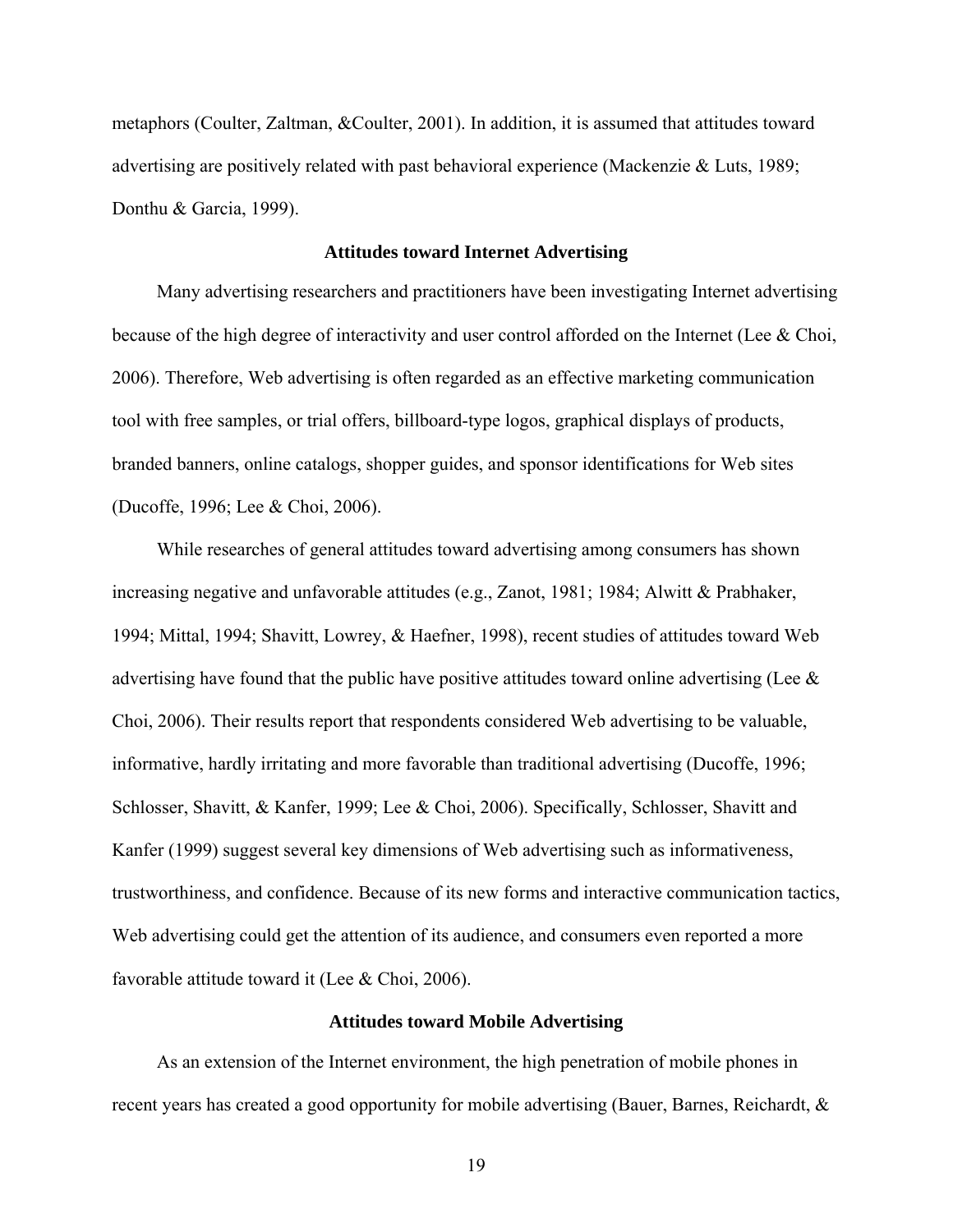Neumann, 2005; Leppaniem, Sinisalo, & Karjaluoto, 2006; Chowdhury, Parvin, Weitenberner, & Becker, 2006).

Globally, mobile advertising have been used for marketing and advertising to promote products and brands because it differs from traditional media advertising in many ways (Chowdhury, Parvin, Weitenberner, & Becker, 2006). Mobile advertising and Internet advertising have many features in common: both are emerging media used to deliver digital texts, images, and voices with interactive, immediate, personalized, and responsive capabilities (Yoon & Kim, 2001). However, consumers often impatiently ignore the message when interrupted by an advertisement (Barnes, 2002; Denk & Hackl, 2004; Varshney, 2003; Wang & Wang 2005). Meanwhile, according to Bauer (2005), interactivity and specific targeting are the most salient differentiating characteristics.

Pagani (2004) suggests a model of consumer adoption of 3G mobile media services and empirically tests it in the Italian market. She states that "perceived usefulness, ease of use, price, and speed of use are the most important determinants of adoption of multimedia mobile services, in that order" (Pagani, 2004 p. 58). The results of this study also indicate that "the importance of determinants differs by age groups or segments" (Pagani, 2004 p.58). According to Okazaki, Katsukura, and Nishiyama (2007), the perceptions of both the mobile media and the content of advertising affect a mobile campaign's recall. On the other hand, Drossos, Giaglis, Lekakos, Kokkinaki, & Stavraki (2007) investigated the significance of a number of factors associated with SMS advertising effectiveness through an experimental study. Their findings indicate that incentive, interactivity, appeal, product involvement, and attitude toward SMS advertising in general directly influence attitude toward the advertisement, attitude toward the brand, and purchase intention (Drossos, Giaglis, Lekakos, Kokkinaki, & Stavraki, 2007).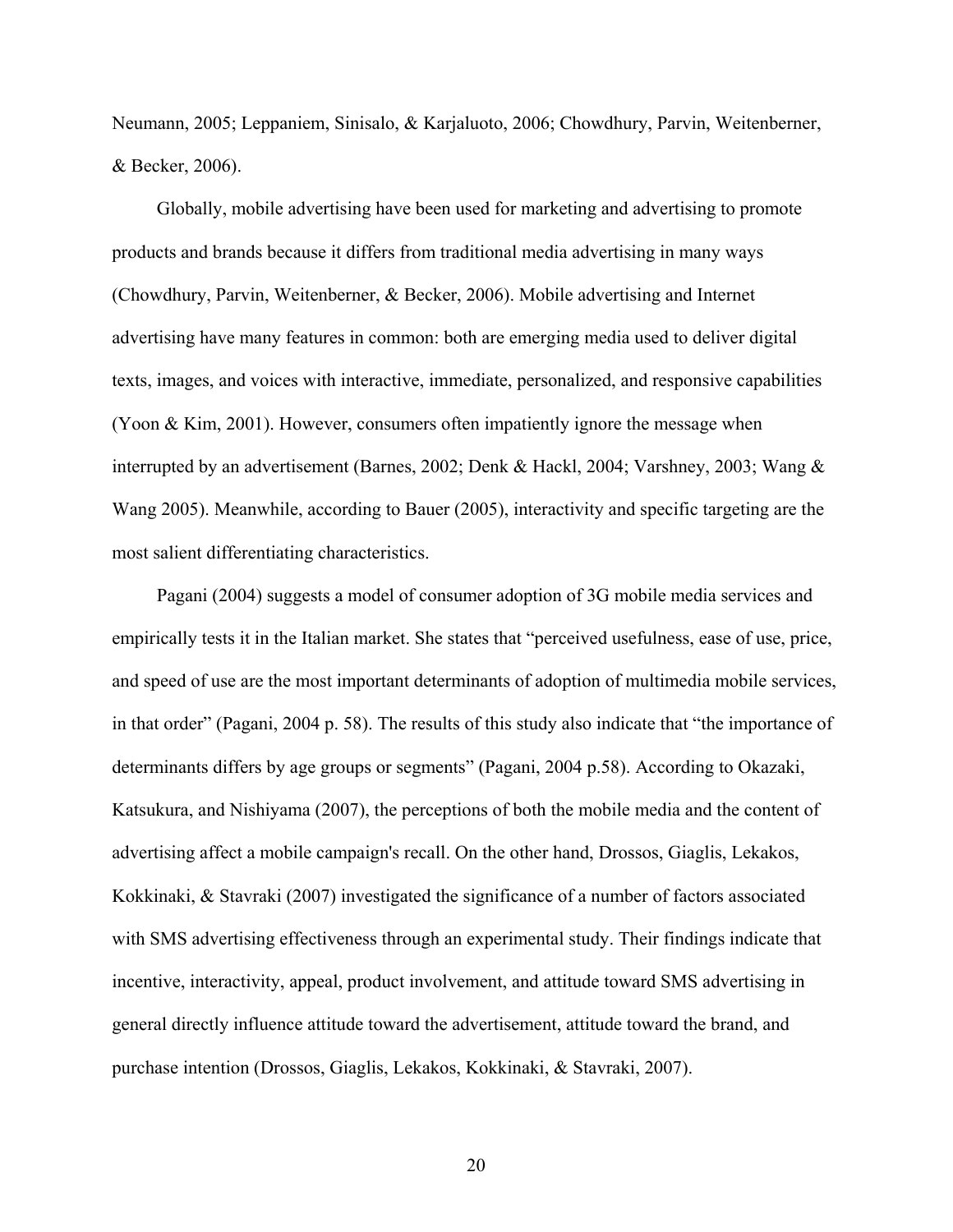<span id="page-20-0"></span>Meanwhile, Tsang, Ho, and Liang (2004) suggest that "consumers generally have negative attitudes toward mobile advertising unless they have specifically consented to it, and there is a direct relationship between consumer attitudes and consumer behavior" (Tsang, Ho & Liang, 2004 p. 65). Consumers are more likely to trust messages coming from their service providers than anywhere else, and so it is important that service providers offer a high level of filtering and protection as reassurance for their users (Carroll, Barnes, Scornavacca, & Fletcher, 2007).

Chowdhury, Parvin, Weitenberner, and Becker (2006) suggest that consumers will not be annoyed, and there is a fair possibility that they will gradually like the mobile advertisements if mobile advertisers can present mobile ads pleasingly, with appropriate information. Furthermore, credibility, a construct of this study, has been found to be the most significant of the factors affecting respondents' attitudes toward mobile advertising (Chowdhury, Parvin, Weitenberner, & Becker, 2006).

## **Cultural Orientations**

<span id="page-20-1"></span>Mass media and culture are closely related and are not easily separated; culture provides mass media with sources for content. All content must be derived from culture, including entertainment, news, and advertisements, otherwise it could not be understood (Morris & Lee, 2005). Specifically, advertising is one form of mass communication, and advertisements are influenced by culture and/or influence the culture. However, there is debate about whether culture is reflected in advertisements in previous studies on advertising (Holbrook, 1987; Pollay, 1987; Pollay & Gallagher, 1990; Morris & Lee, 2005).

In the process of conducting advertisements, understanding how people in a group communicate and make purchase decisions is important. Therefore, advertisers and marketers research and consider consumers' lifestyles, attitudes, perceptions, habits, behaviors, wants and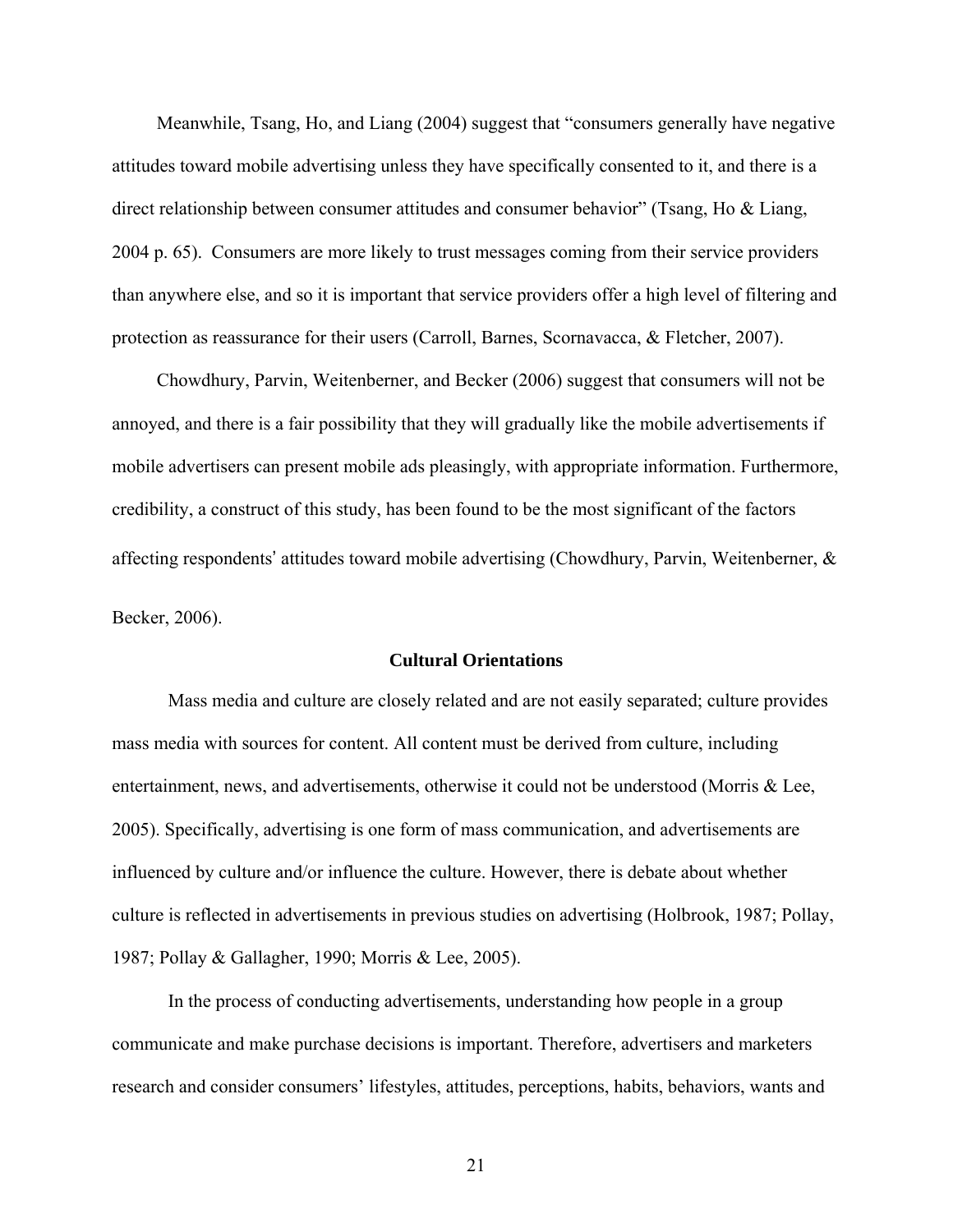needs to develop effective messages to communicate with them (Morris & Lee, 2005). Furthermore, these consumer profiles are based on the elements of culture (Morris & Lee, 2005). From these perspectives, advertising and culture are closely related and are not easily separated.

In previous culture studies, researchers were able to understand the way culture relates to social psychological phenomena in a systematic manner by using individualism and collectivism as dimensions of culture (e.g., Hui, Triandis, & Yee, 1991; Triandis, Brislin, & Hui, 1988). Hofstede (1980, 1984, 2001) demonstrated how the constructs of individualism and collectivism can be characterized in people's social perceptions and behavior. According to the author, in individualistic cultures, people are autonomous and independent from their in-groups. Their personal goals are usually valued over the goals of their in-groups. For instance, their behaviors are usually based on their own attitudes rather than the norms of their in-groups. Meanwhile, people in collectivistic cultures are interdependent within their in-groups. Priority is placed on the goals of their in-groups, and they generally behave according to norms of their in-groups. Therefore, collectivists tend to do what they are expected to do by other members of their group whereas individualists tend to do what they enjoy doing (Triandis, 1995). These two different cultural dimensions have served as a useful means to compare communication style and content across cultures (de Mooij, 1998; Hofstede, 1980, 1983).

Meanwhile, in today's global environment, the notion of a homogeneous population within a culture may no longer be valid (Singlis & Brown, 1995). In other words, not every person in an individualistic culture is an individualist. Nor does it mean that people in a collectivistic culture are all collectivists. Just as nations are compared based on their classification of individualism or collectivism, so should people within a culture be compared in this way. However, studies on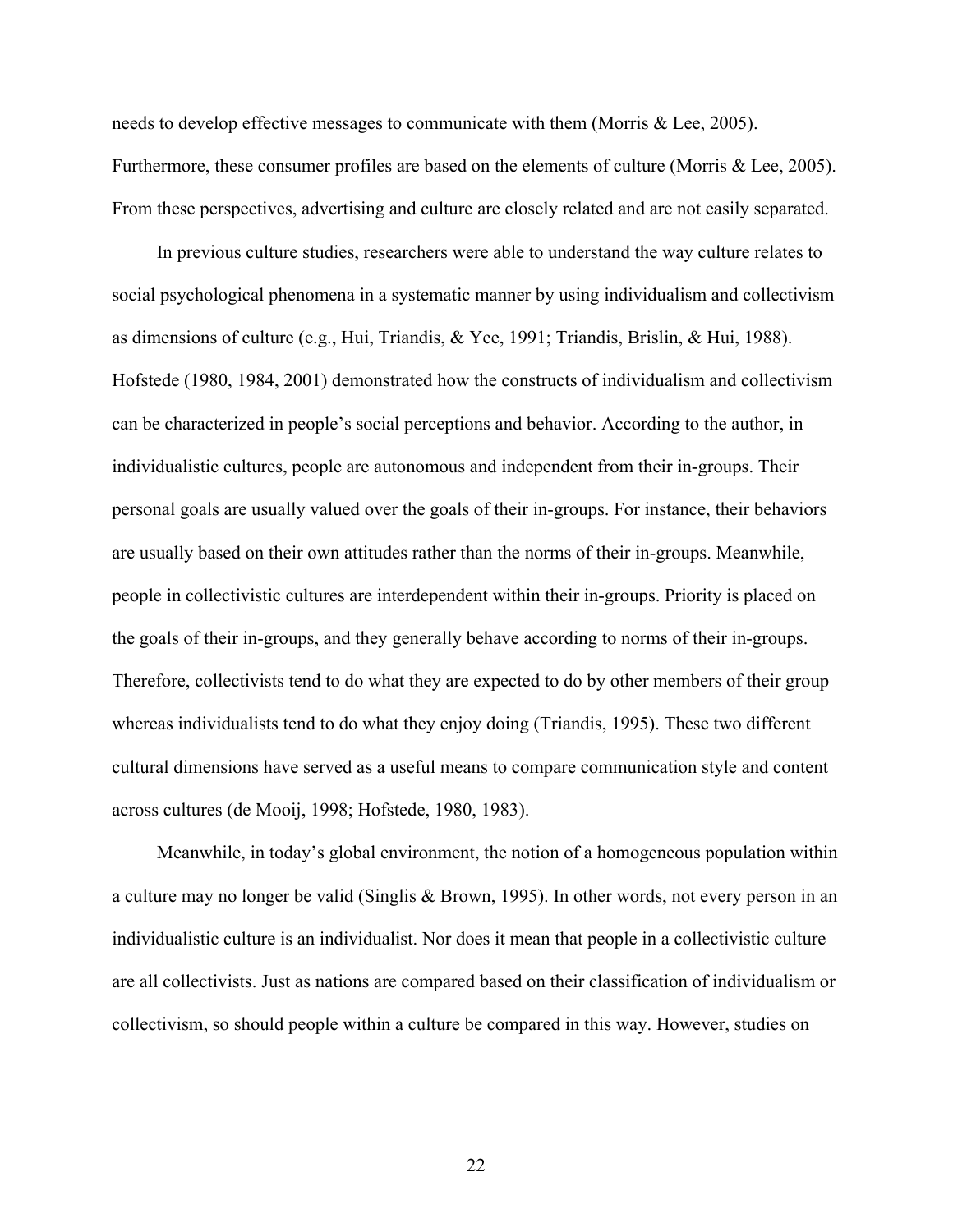cultural differences within a nation are needed to understand and find more effective ways to communicate with consumers.

On the other hand, previous researchers also suggest that uni-individualism and collectivism need to be expanded to multidimensional individualism and collectivism (Singlis, Triandis, Bhawuk, & Gelfand, 1995; Triandis & Gelfand, 1998). Triandis (1995, 2001) suggested that there are, in fact, different types of individualism and collectivism. For example, Korean collectivism is not entirely the same as the collectivism of China. The individualism in France is different from that of the American individualism.

Gregory and Munch (1996) discuss the individualism-collectivism dimension at the cultural level and at the individual level. They state that individualist societies place value on one's achievements, recognition, etc. (McCarty & Hattwick, 1992). Meanwhile, collectivist societies emphasize in-group values such as family, community, responsibility, conformity to societal norms (Hofstede, 1980). On the individual level, ''idiocentrism'' has been used to refer to personal individualism whereas ''allocentrism'' means personal collectivism (Yamaguchi, Kuhlman, & Sugimori, 1995). According to Yamaguchi (1994), allocentrism is defined as one's tendency to give priority to the collective self over the private self, especially when these two come into conflict. In other words, the present definition of allocentrism focuses on one's behavior in situations in which the person's interest is in conflict with that of the person's group, leaving aside various other characteristics of allocentrism (Kim, 1994; Triandis, 1994; Yamaguchi, 1994).

Among the many dimensions that can further distinguish individualism and collectivism is the horizontal-vertical aspect. In essence, both individualism and collectivism may be horizontal (emphasizing equality) or vertical (emphasizing hierarchy). From Triandis' conceptualization,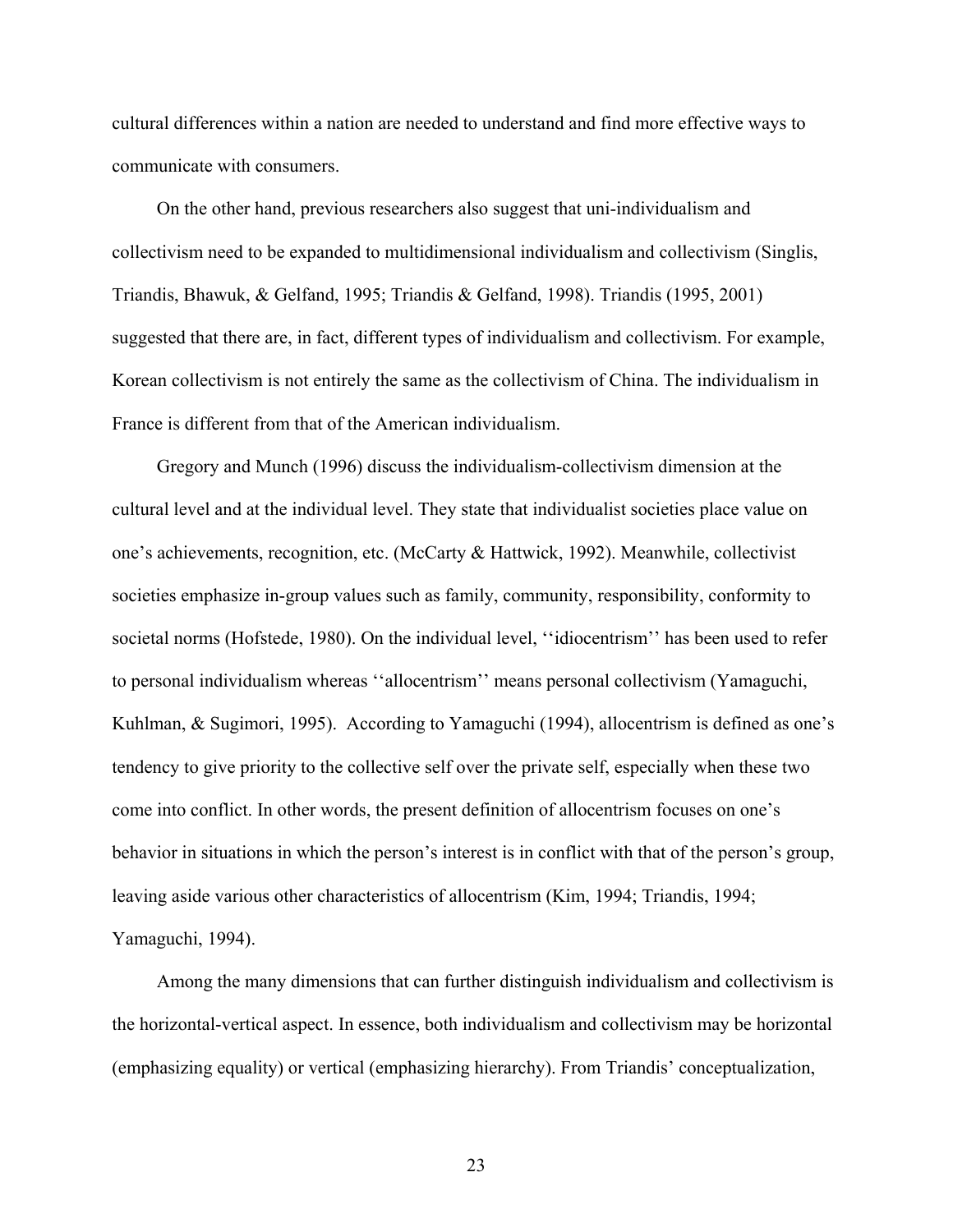<span id="page-23-0"></span>four types of cultures can be identified: (1) Horizontal Individualism (HI-uniqueness), where people strive to be unique and do their own thing; (2) Vertical Individualism (VI-achievement oriented), where people want to do their own thing and strive to be the best; (3) Horizontal Collectivism (HC-cooperativeness), where people merge themselves with their in-groups; and (4) Vertical Collectivism (VC-dutifulness), where people submit to the authorities of the ingroup and are willing to sacrifice themselves for their in-group (Triandis, 2001; Triandis & Suh, 2002). Although this typology was initially proposed to facilitate between-culture comparisons, it also shows promise for an in-depth understanding of variations in individualism and collectivism within a culture (Lee & Choi, 2006).

Overall, the objective of this study is to explore mobile advertising and Korean mobile market in literature and to discover the consumers' perception of mobile advertising and attitude toward mobile advertising in terms of personal culture dimensions: horizontal and vertical individualism and collectivism. The result of this study will provide practitioners with direction as to how users perceive personalized mobile advertising differently and how advertisers should strategically modify their advertising content and message, according to their target audiences' culture dimension.

#### **Objective**

<span id="page-23-2"></span><span id="page-23-1"></span>The objective of this study is to understand how consumers' attitudes toward mobile advertising change according to their cultural orientations and mobile phone usage behavior. Little to no research has been conducted regarding the relationship between cultural dimensions and attitudes toward mobile advertising.

### **Research Questions**

Based on the literature review, this study asks the following research questions: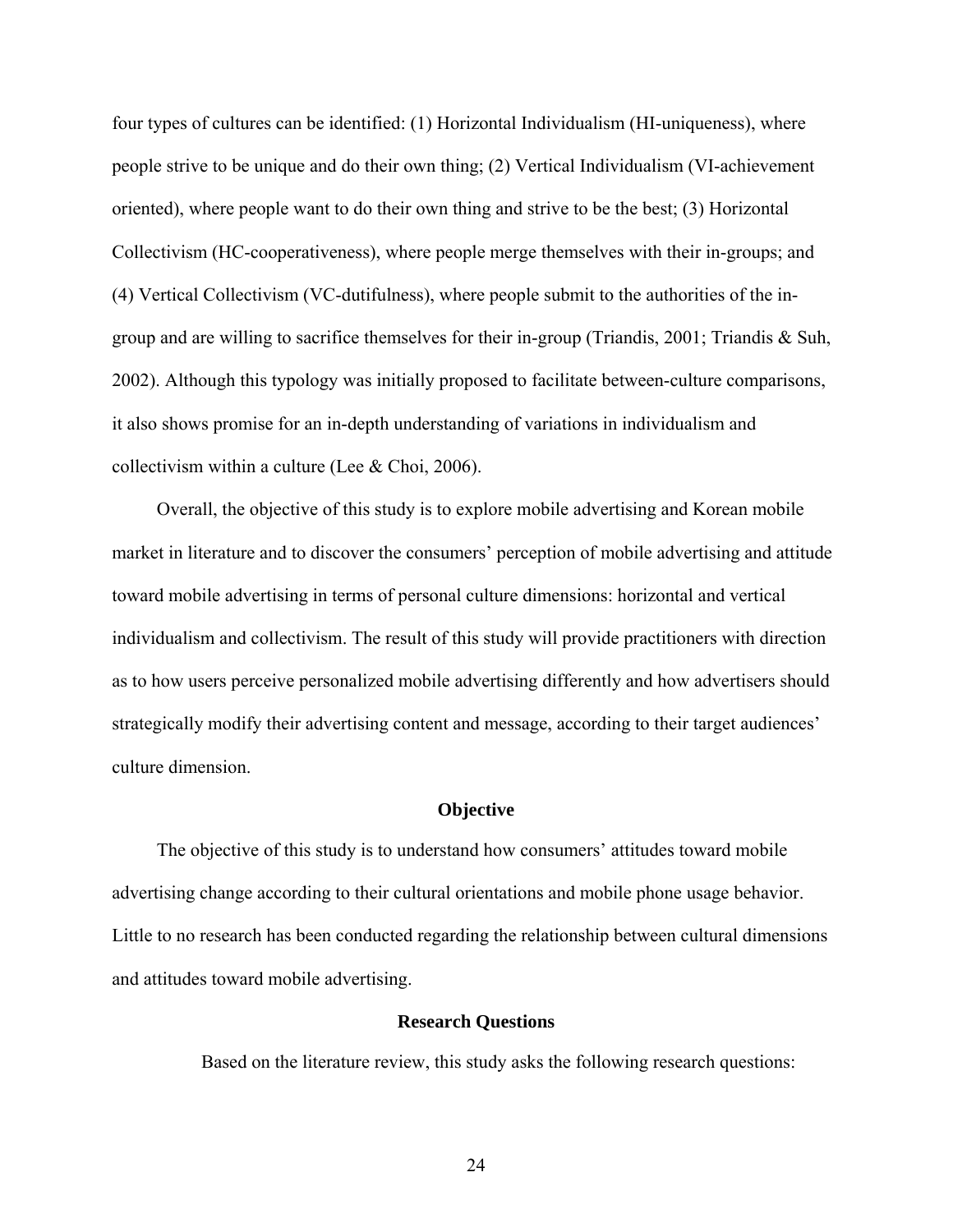RQ1. What are the differences between the four cultural orientations (horizontal and vertical individualism and collectivism) in consumers' attitudes toward mobile advertising? RQ2. What are the differences between the four cultural orientations in terms of perceptions of mobile advertising?

RQ3. What are the differences between the four cultural orientations in terms of mobile phone usage behavior?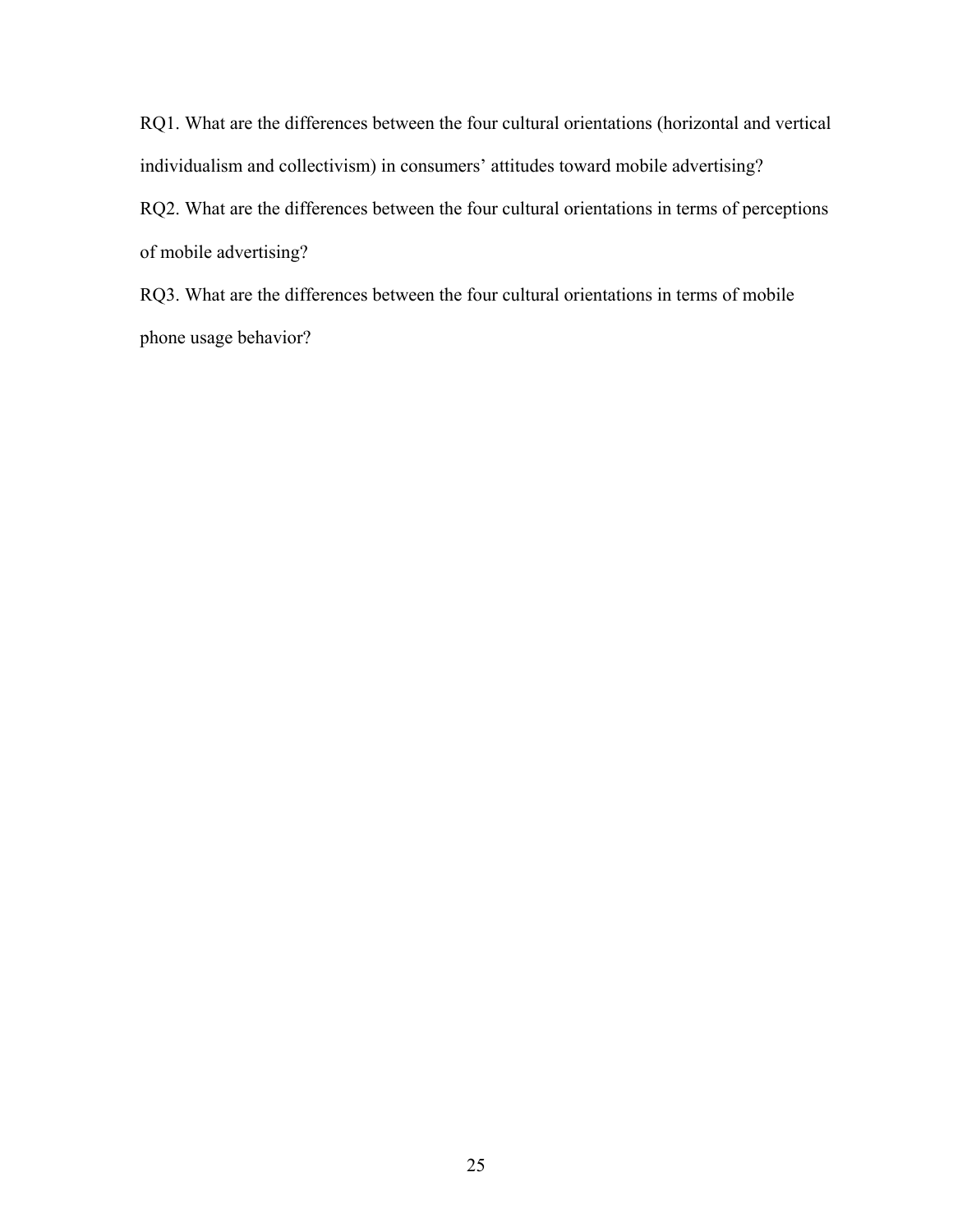## CHAPTER 3 METHODOLOGY

<span id="page-25-1"></span><span id="page-25-0"></span>An exploratory study was conducted in an attempt to understand the relationship between individuals' cultural orientations and their attitudes toward mobile advertising. The data for this study were collected through an on-site, self-administered questionnaire. For collecting data, approval was received from the Institutional Review Board (IRB) at the University of Florida.

A survey was undertaken by mobile phone users in Seoul and Daegu, South Korea from January to February 2008. A total of 294 randomly selected people participated in the survey. Since the objective of this study was to examine culture dimensions' (the horizontal and vertical individualism and collectivism) roles in understanding consumers' attitudes toward mobile advertising, data were gathered from the population of mobile phone users, especially young users.

### **Sample**

<span id="page-25-2"></span>Prospective participants were recruited on the streets at downtown and subway stations in Seoul and Daegu, South Korea. Currently, more than 70% of the Korean population is subscribing mobile phones services (Telecoms & Technology Forecast Asia & Australasia, 2005). In case of the United States, mobile phone subscribers in 2003 were 60% more likely to be young adults than the overall population of non-subscribers. It was also found that 35% of young adults (ages 18-24) used more than 500 mobile minutes per month, compared to 20% of all users; 62% of young adults made/received five or more calls per day, versus 37% of all users (Greenspan, 2003). In addition, young adults, especially university students, are said to be more open to new information communication technologies (Lightner, Yenisey, Ozok, & Salvendy, 2002; Pijpers, Bemelmans, Heemstra, & van Montfort, 2001). Based on these findings, the researcher assumed that most of all adults in South Korea might have their personal mobile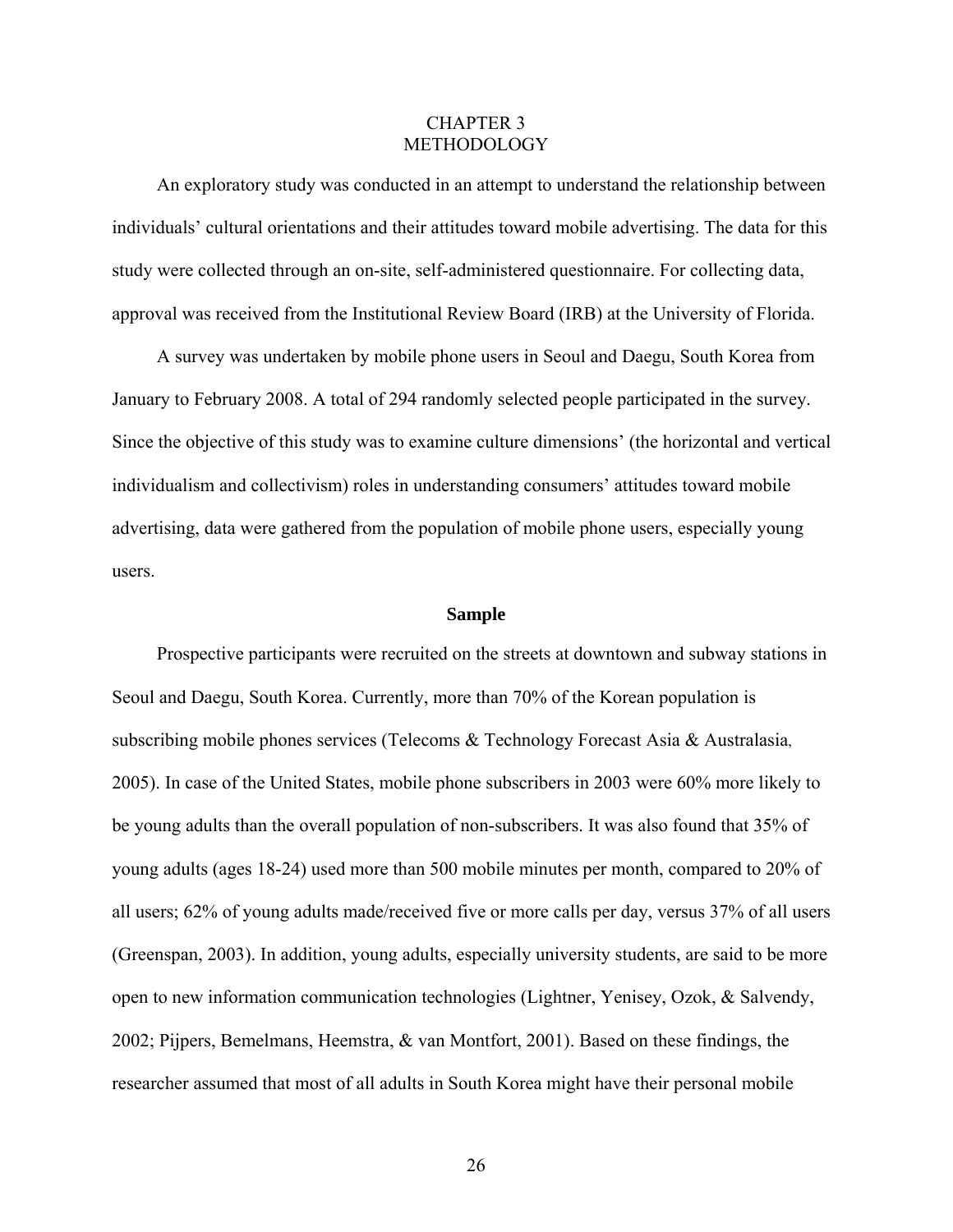<span id="page-26-0"></span>phones and they did. Therefore, random sampling on the streets was used as the method to collect data.

## **Data Collection and Procedure**

<span id="page-26-1"></span>To refine and clarify survey questions and wordings, a pilot test was done with 25 college students at a church in Daegu, South Korea before the actual survey. Some of the students reported that the given definition of "Rich voice" as a provided mobile service lacked clear explanation, so an example of rich voice service was added for the actual survey. For the recruitment process, it was determined to choose the seventh person who was passing by or standing by popular meeting locations. These selected individuals were then asked to participate in a survey by trained data collectors. Four data collector were trained to sample random people effectively, explain possible questions from participants, and give a snack as reward for completing the survey. The length of time to complete the survey was about 5 minutes. All participants received a small snack as reward.

#### **Measures**

<span id="page-26-2"></span>The questionnaire (Appendix A) consisted of seven main sections. The measurements to be included were attitude toward mobile advertising, cultural orientation, use of media, and demographic variables. The survey was completed by Korean mobile phone users so that the questionnaires were translated from Korean into English and re-translated. Most of the measures of the variables were modified or adapted from previous studies through a literature review involving all the constructs. The rest of the measures were developed specially for this inquiry after a review of the relevant literature. Most of the variables in the analysis were measured using a multi-item seven-point Likert-scale ranging from 7 (Strongly agree) to 1 (Strongly disagree).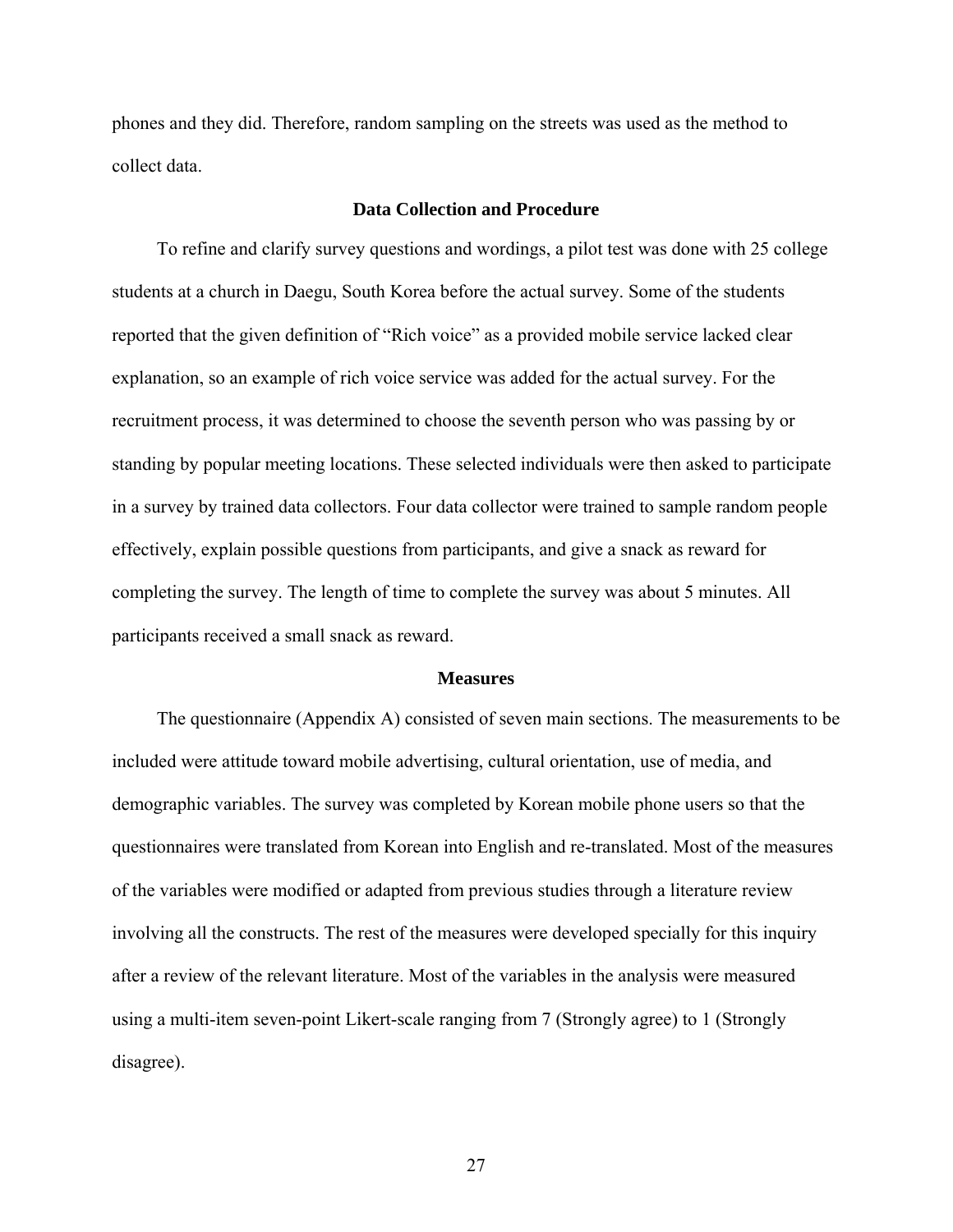### <span id="page-27-1"></span><span id="page-27-0"></span>**Media Use**

The first part of the questionnaire focused on media use. Respondents were asked to indicate how much time on an average weekday they were exposed to television, radio, newspapers, magazines, the Web, and mobile devices.

#### <span id="page-27-2"></span>**Mobile Phones and Services Usage Behavior**

The second section of the questionnaire consisted of the questions about respondents' mobile phone usage behavior. Measures of the behavior consisted of two opinion statements such as 'how often do you use your mobile phone?' using a 7-point, Likert-type scale ranging from  $(1)$  "never" to  $(7)$  "very often".

The third section of the questionnaire asked respondents about their mobile service usage behavior. Given an explanation of mobile services, respondents were asked to indicate how often they used these mobile services using a 7-point, Likert-type scale ranging from (1) "never" to (7) "very often".

#### <span id="page-27-3"></span>**Attitude toward Mobile Advertising**

The fourth section of the questionnaire assessed respondents' perceptions of mobile advertising in all its various forms using a 7-point, Likert-type scale ranging from (1) ''strongly disagree'' to (7) ''strongly agree,'' which was originally developed by Ducoffe (1996). Measures of perceived informativeness consisted of five opinion statements such as, "Mobile advertising is a good source of product information.'' Perceived entertainment was measured on a 5-item scale, including statements such as, ''Mobile advertising is entertaining,'' and perceived irritation of Mobile advertising was assessed using another 5-item scale with statements such as, ''Mobile advertising insults people's intelligence.'' In addition, in the fifth part of the survey questionnaire, overall attitudes towards mobile advertising were measured on a 3-item, semantic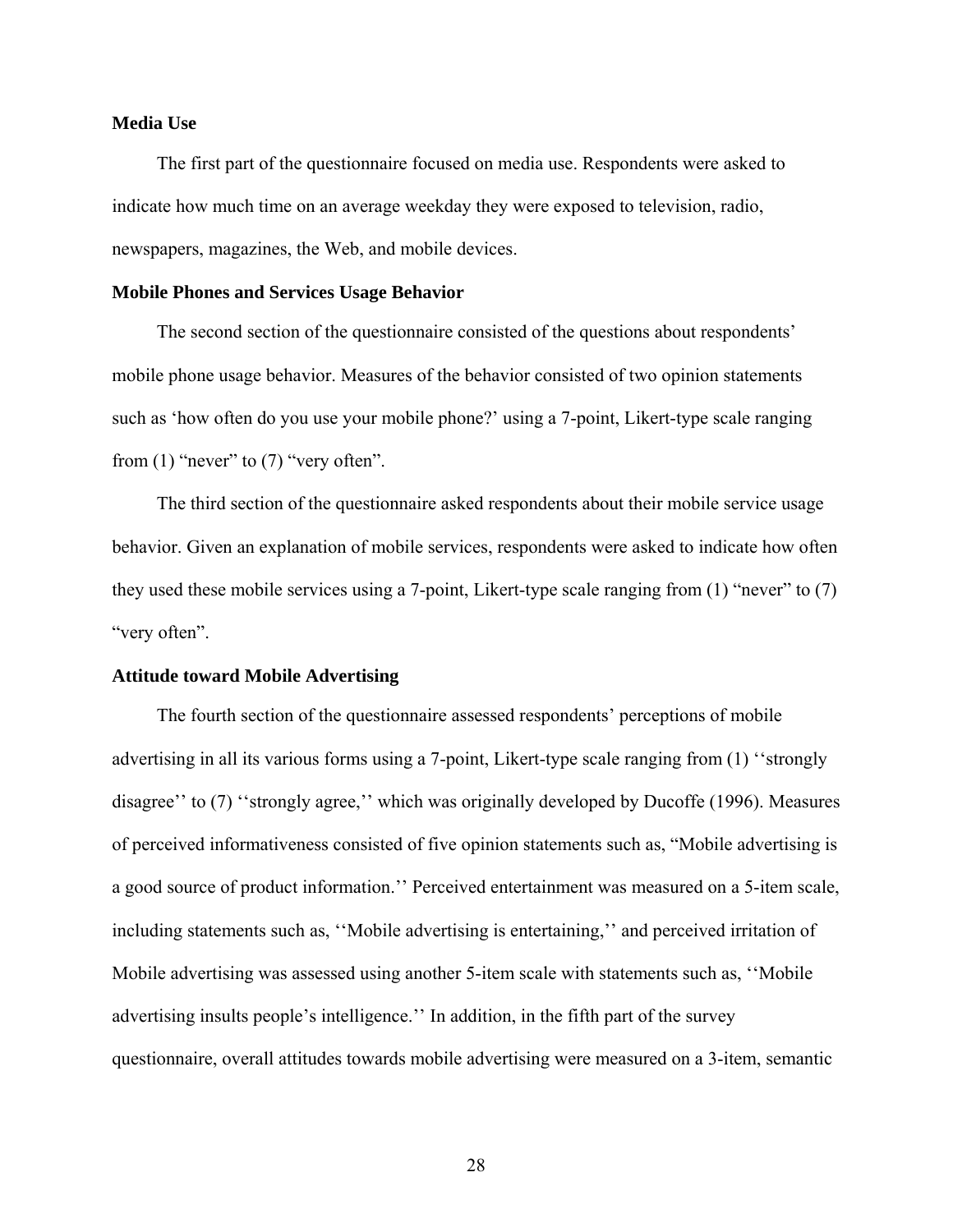<span id="page-28-0"></span>differential scale with endpoints of ''positive/negative,'' ''favorable/unfavorable,'' and

''good/bad'' by using the measurements of Lee and Choi (2006).

# <span id="page-28-1"></span>**Culture Orientation**

The sixth part of the survey was designed to determine respondents' cultural orientations via the four-way typology developed by Triandis (1995). Table 3-1 shows the independent and dependent variables in this study.

| Variable        | Question#      | Questions                                                                                                                                                                                                                                                   | References                                                       |
|-----------------|----------------|-------------------------------------------------------------------------------------------------------------------------------------------------------------------------------------------------------------------------------------------------------------|------------------------------------------------------------------|
| Informativeness | 5              | 1. Mobile advertising supplies<br>relevant product information.<br>2. Mobile advertising is a convenient<br>source of product information.<br>3. Mobile advertising is a good source                                                                        |                                                                  |
|                 |                | of up-to-date product information.<br>4. Mobile advertising provides timely<br>information.<br>5. Mobile advertising provides the<br>information I need.<br>1. Mobile advertising is fun to use.                                                            | Ducoffe<br>$(1996)$ , Lee<br>& Choi<br>$(2006)$ , Kim<br>(2006), |
| Entertainment   | 5              | 2. Mobile advertising is entertaining.<br>3. Mobile advertising is enjoyable.<br>4. Mobile advertising is pleasing.<br>5. Mobile advertising is exciting.<br>1. Mobile advertising is annoying.<br>2. Mobile advertising is confusing.                      | Tsang, Ho, $\&$<br>Liang (2004),<br>Xu (2007)                    |
| Irritation      | 5              | 3. Mobile advertising insults people's<br>intelligence.<br>4. Mobile advertising is irritating.<br>5. Mobile advertising is deceptive.<br>1. I feel that mobile advertising<br>displays personalized message to me.<br>2. I feel that mobile advertising is |                                                                  |
| Personalization | $\overline{4}$ | personalized for my usage.<br>3. Content in mobile advertising is<br>personalized.<br>4. I use personalized mobile<br>advertising as a reference for<br>purchasing.                                                                                         |                                                                  |

<span id="page-28-2"></span>Table 3-1. Independent and dependent variables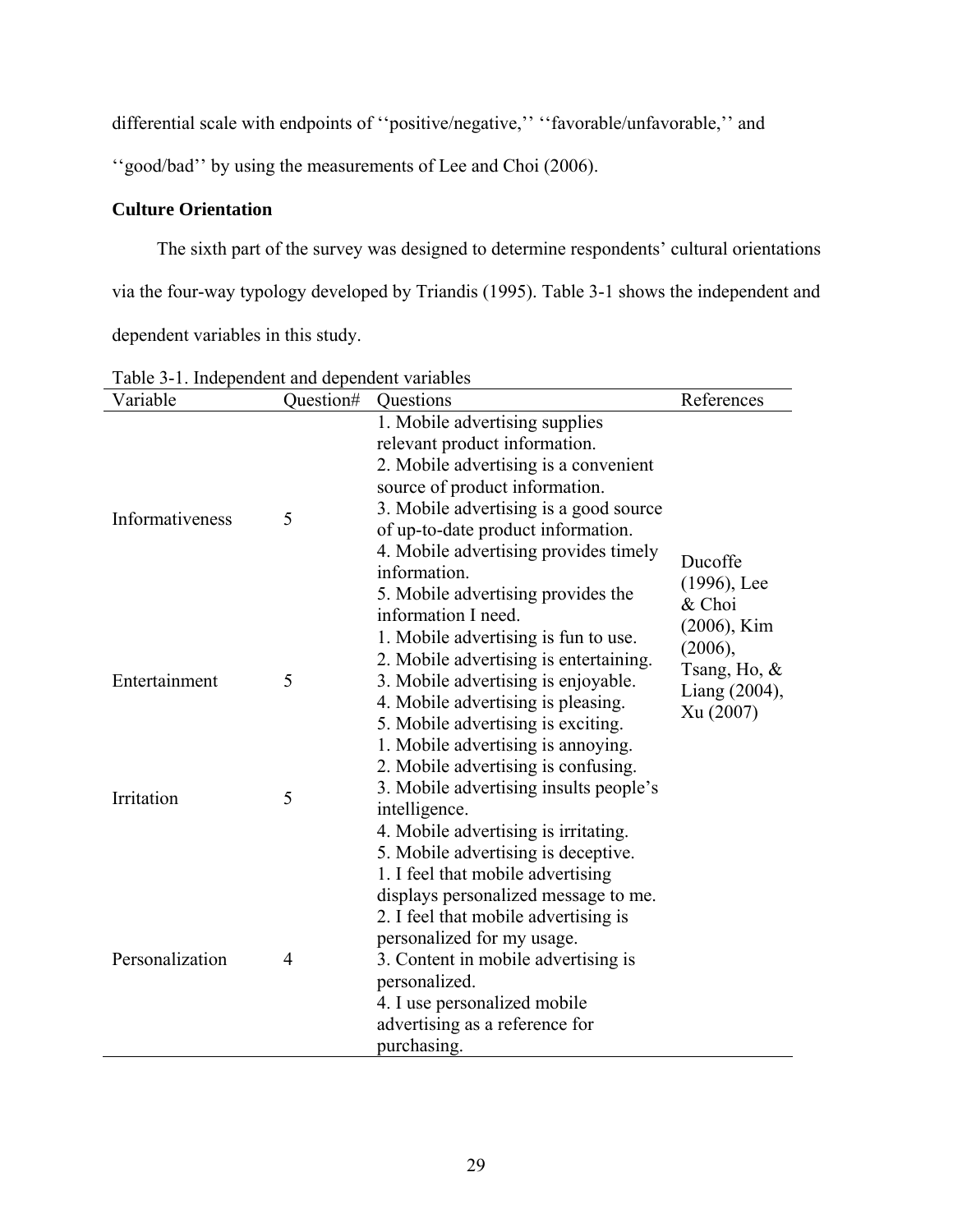|                    |                | 1. I trust mobile advertisement.                                             |                          |
|--------------------|----------------|------------------------------------------------------------------------------|--------------------------|
| Credibility        | $\overline{2}$ | 2. I use mobile advertising as a                                             |                          |
|                    |                | reference for purchasing.                                                    |                          |
|                    |                | 1. I'd rather depend on myself than                                          |                          |
|                    |                | others.                                                                      |                          |
|                    |                | 2. I rely on myself most of the time; I                                      |                          |
| Horizontal         | $\overline{4}$ | rarely rely on others.                                                       |                          |
| Individualism      |                | 3. I often do "my own thing."                                                |                          |
|                    |                | 4. My personal identity, independent                                         |                          |
|                    |                | of others, is very important to me.                                          |                          |
|                    |                | 1. It is important that I do my job                                          |                          |
|                    |                | better than others.                                                          |                          |
| Vertical           |                | 2. Winning is everything.                                                    |                          |
| Individualism      | $\overline{4}$ | 3. Competition is the law of nature.                                         |                          |
|                    |                | 4. When another person does better                                           |                          |
|                    |                | than I do, I get tense and aroused.                                          |                          |
|                    |                | 1. If a coworker gets a prize, I would                                       |                          |
|                    |                |                                                                              |                          |
|                    |                | feel proud.                                                                  | Triandis                 |
| Horizontal         |                | 2. The well-being of my coworkers is                                         |                          |
| Collectivism       | $\overline{4}$ | important to me.                                                             | $(1995)$ , Lee<br>& Choi |
|                    |                | 3. To me, pleasure is spending time<br>with others.*                         | (2006)                   |
|                    |                |                                                                              |                          |
|                    |                | 4. I feel good when I cooperate with<br>others.                              |                          |
|                    |                |                                                                              |                          |
|                    |                | 1. Parents and children must stay                                            |                          |
|                    |                | together as much as possible.                                                |                          |
|                    |                | 2. It is my duty to take care of my<br>family, even when I have to sacrifice |                          |
| Vertical           |                | what I want.                                                                 |                          |
| Collectivism       | $\overline{4}$ |                                                                              |                          |
|                    |                | 3. Family members should stick                                               |                          |
|                    |                | together, no matter what sacrifices are                                      |                          |
|                    |                | required.                                                                    |                          |
|                    |                | 4. It is important to me that I respect                                      |                          |
|                    |                | the decisions made by my groups.<br>1.favorable/unfavorable                  |                          |
| Attitude toward    | 3              |                                                                              |                          |
| mobile advertising |                | 2. good/bad                                                                  |                          |
|                    |                | 3. positive/negative                                                         |                          |

Using a 4-item, 7-point, Likert-type scale, each of the dimensions was measured: (1) horizontal individualism (HI), (2) vertical individualism (VI), (3) horizontal collectivism (HC), (4) vertical collectivism (VC). Measures tapping the cultural orientations included statements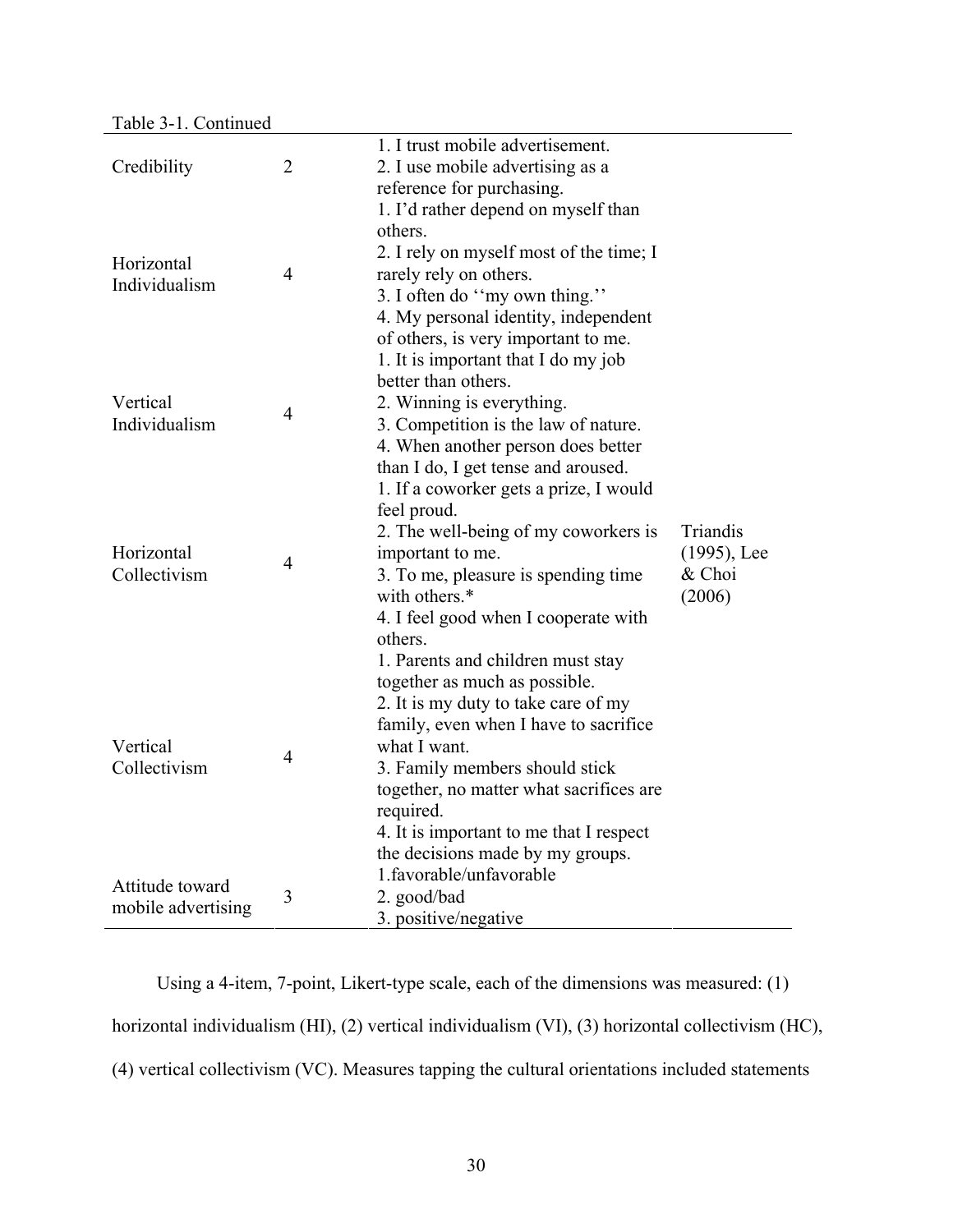<span id="page-30-0"></span>such as, ''I'd rather depend on myself than others'' (HI), ''It is important that I do my job better than others" (VI), ''If a coworker gets a prize, I would feel proud'' (HC), and ''Parents and children must stay together as much as possible'' (VC)

# **Demographic Characteristics**

<span id="page-30-1"></span>At the end of the questionnaire, information on respondents' demographic characteristics such as gender, age, and occupation, and their mobile phone subscription information were obtained.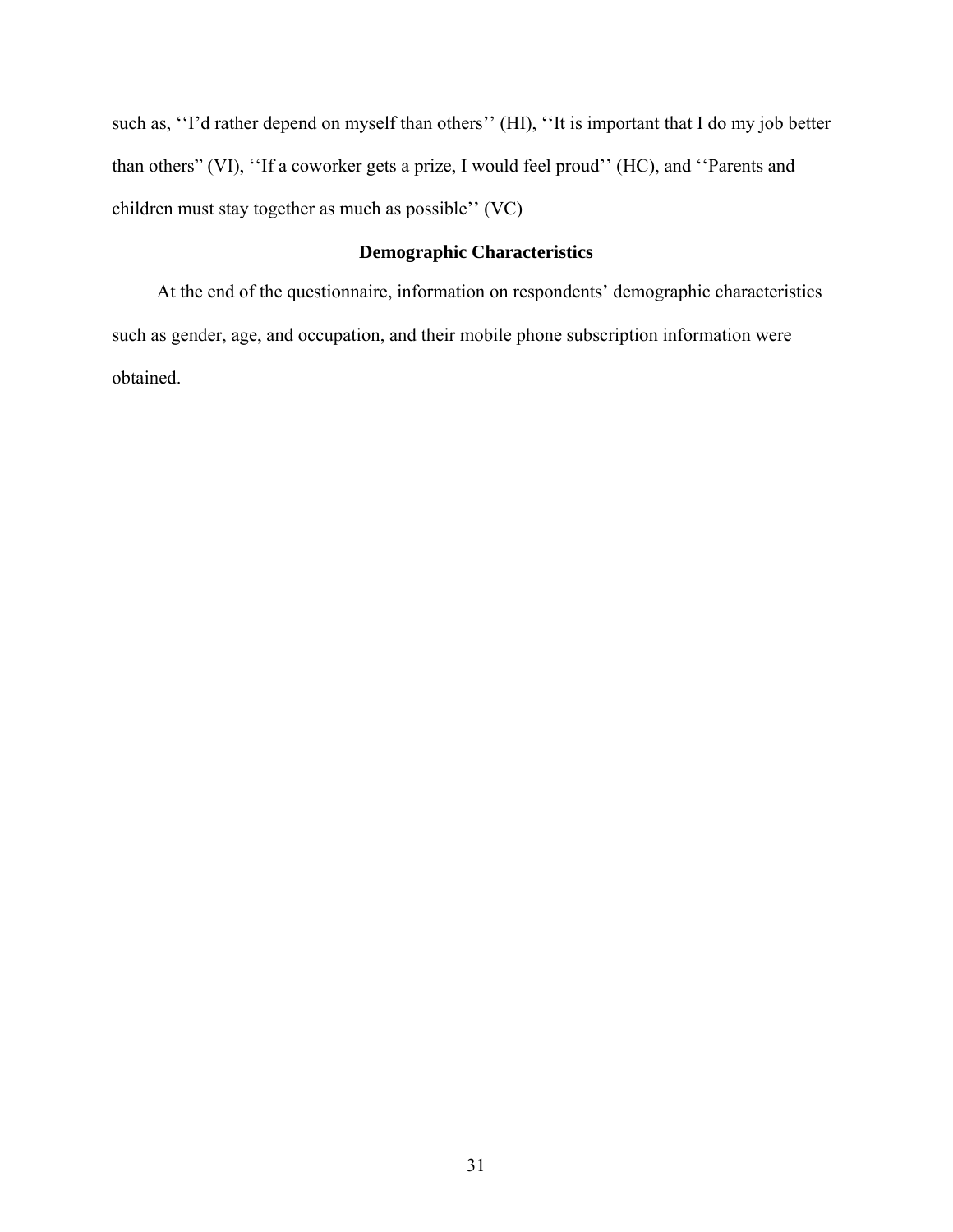## CHAPTER 4 FINDINGS

## **Sample Profile**

<span id="page-31-1"></span><span id="page-31-0"></span>Of the original 294 surveys completed, a total of 253 were included in the sample after eliminating the questionnaires that did not respond to some questions. Table 4-1 provides a description of the sample characteristics.

<span id="page-31-2"></span>

| raore r r. Sampre characteristics | Characteristics            | Frequency    | Percent       |
|-----------------------------------|----------------------------|--------------|---------------|
| Gender                            | Male                       | 91           | 36            |
|                                   | Female                     | 162          | 64            |
| Age                               | Less than 20               | 18           | 7.1           |
|                                   | $20 - 29$                  | 169          | 66.8          |
|                                   | $30 - 39$                  | 31           | 12.3          |
|                                   | Over 40                    | 35           | 13.8          |
| <b>Telecom Company</b>            | SK telecom                 | 122          | 48.2          |
|                                   | <b>KTF</b>                 | 88           | 34.8          |
|                                   | LG telecom                 | 42           | 16.6          |
|                                   | Others                     | $\mathbf{1}$ | $\mathcal{A}$ |
| Choice of telecom                 | Offered service            | 55           | 21.7          |
| company                           | Price                      | 69           | 27.3          |
|                                   | Offered mobile<br>phones   | 51           | 20.2          |
|                                   | Reputation of a<br>company | 36           | 14.2          |
|                                   | Others                     | 42           | 16.6          |
| Average payment                   | Less than \$29.99          | 54           | 21.3          |
| per a month for                   | $$30 - $59.99$             | 129          | 51.2          |
| mobile phone                      | $$60 - $89.99$             | 48           | 19            |
|                                   | $$90 - $119.99$            | 12           | 4.8           |
|                                   | More than \$120            | 10           | 4             |

Table 4-1. Sample characteristics

Among the respondents, 36 % were male and 64 % were female. Respondents' ages ranged from 16 to 58 years old with an average of about 29 (28.66) years. On the other hand, more than 66 % participants were 20 years old to 29 years old. The average number of years that participants had been using mobile phones was up to 7 years. As industrial reports showed, 48.2 % respondents were subscribing to SK Telecom, and the rest of them (51.8%) were subscribers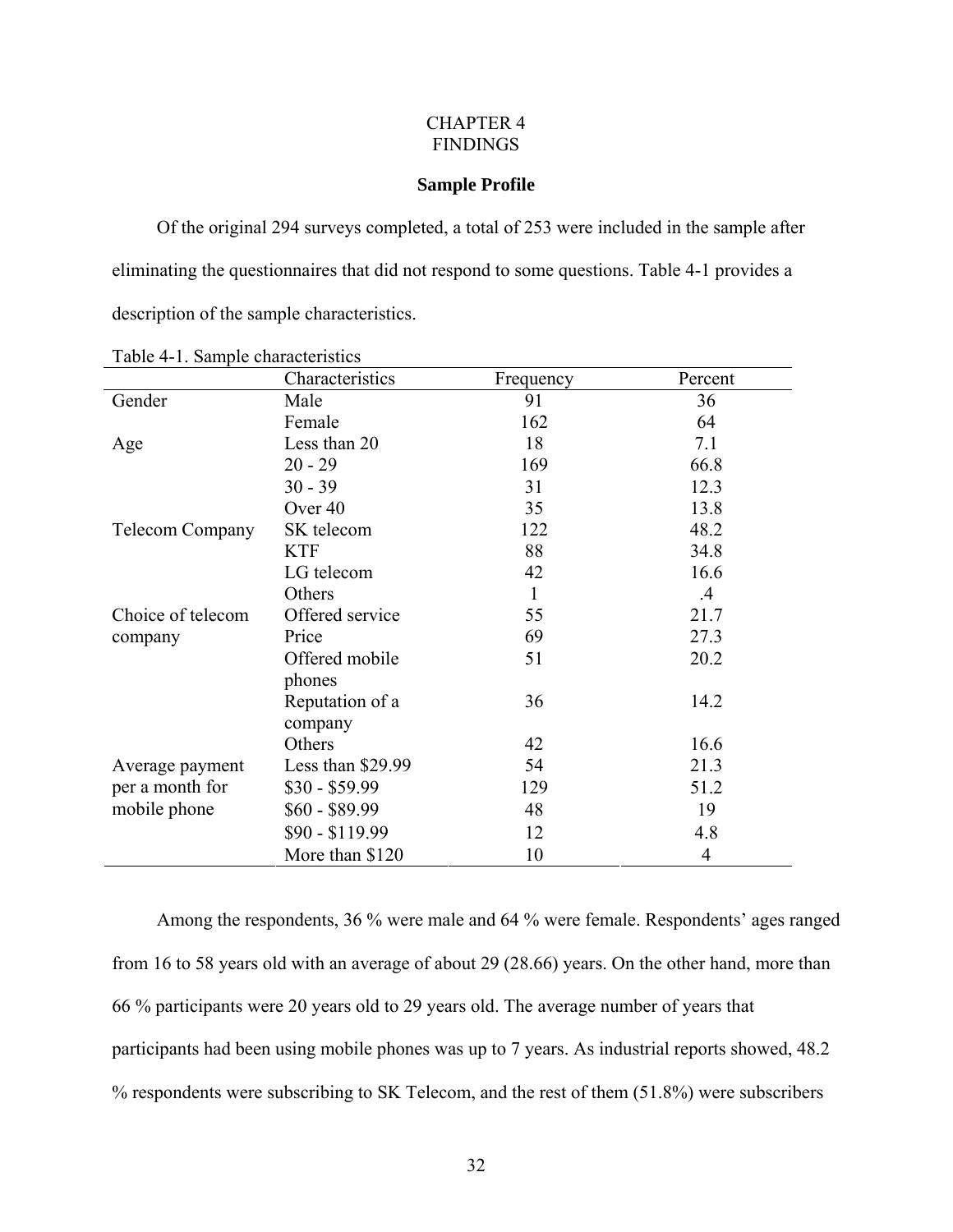<span id="page-32-0"></span>of KTF and LG Telecom. The reasons for selecting a certain telecommunication service

company were various. Among five different reasons for choosing a telecommunication

company, price was the most important factor affecting consumers' choices. Over 51% of the

respondents answered their average payment per a month was around 30 dollars to 59.99 dollars.

# **Reliability**

To ensure the reliability of the measures only established and previously used measures

were used to measure all variables in this study. A reliability analysis was conducted on each of

the variables. For reliability, Cronbach was used to measured variables. All values were above

the 0.6 minimums to ensure reliability. Table 4-2 provides the specific items for the major

constructs and their reliability coefficients.

<span id="page-32-2"></span>

| Table 4-2. Specific items for the key measures |
|------------------------------------------------|
|------------------------------------------------|

| Items                                           | Cronbach $(\alpha)$ |
|-------------------------------------------------|---------------------|
| Perceived Informativeness of Mobile Advertising | .84                 |
| Perceived Entertainment of Mobile Advertising   | .92                 |
| Perceived Irritation of Mobile Advertising      | .76                 |
| Perceived Personalization of Mobile Advertising | .81                 |
| Perceived Credibility of Mobile Advertising     | .83                 |
| Horizontal Individualism                        | .78                 |
| Vertical Individualism                          | .73                 |
| Horizontal Collectivism                         | .80                 |
| Vertical Collectivism                           | .75                 |
| <b>Attitudes toward Mobile Advertising</b>      | .85                 |

<span id="page-32-1"></span>For reliability of the four groups of culture orientations, this study was based on the factor analysis of culture orientations done by Lee and Choi (2006). In their result, all of the items significantly loaded on the corresponding factors that they were intended to measure and confirmed that the four-way typology can serve as a valid tool for differentiating respondents' cultural predispositions. The results of this study also supported this four-way typology to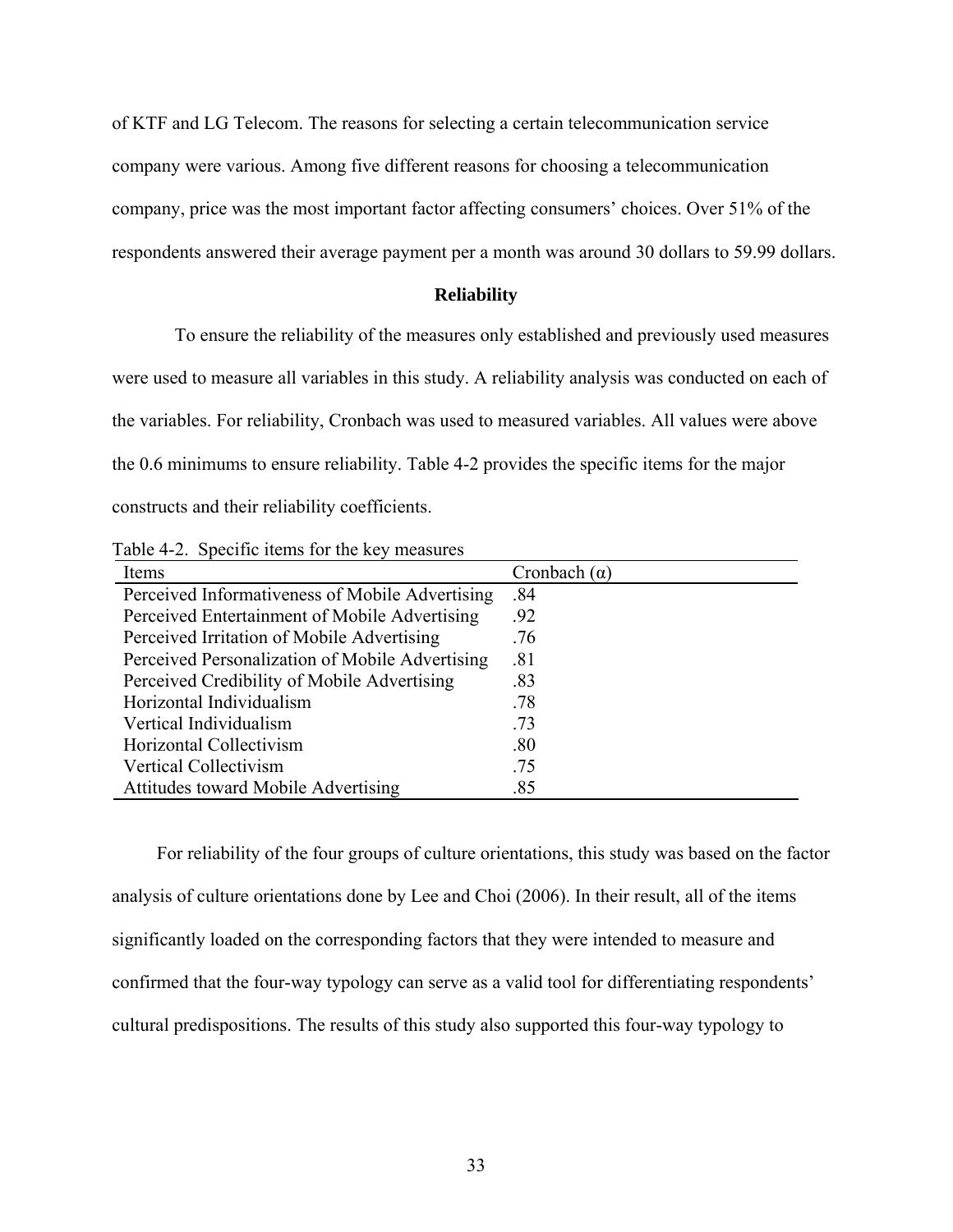<span id="page-33-0"></span>distinguish one's culture orientations. Table 4-3 presents the descriptive statistics of the four cultural dimensions, and Table 4-4 reports the correlations among the constructs.

<span id="page-33-2"></span>

|                          | Table +-9. Blanshes for culture difficulture groups |       |  |  |  |  |  |  |
|--------------------------|-----------------------------------------------------|-------|--|--|--|--|--|--|
| Variables                |                                                     | SD    |  |  |  |  |  |  |
| Horizontal Individualism | 5.27                                                | 1 04  |  |  |  |  |  |  |
| Vertical Individualism   | 4.52                                                | 1 1 7 |  |  |  |  |  |  |
| Horizontal Collectivism  | 397                                                 | 1 15  |  |  |  |  |  |  |
| Vertical Collectivism    | 499                                                 | 1 1 1 |  |  |  |  |  |  |
|                          |                                                     |       |  |  |  |  |  |  |

Table 4-3. Statistics for culture orientation groups

Note: All items were measured on a 7-point scale (N=253)

|                             | ΗΙ      | VI      | HC      | VC      |
|-----------------------------|---------|---------|---------|---------|
| Horizontal<br>Individualism | 1.00    | $.33**$ | .13     | $.16*$  |
| Vertical<br>Individualism   | $.33**$ | 1.00    | .05     | .15     |
| Horizontal<br>Collectivism  | .13     | .05     | 1.00    | $.35**$ |
| Vertical<br>Collectivism    | $.16*$  | .15     | $.35**$ | 1.00    |

<span id="page-33-3"></span>Table 4-4. Covariance and correlation matrix of the cultural dimensions

Note:  $* p < .01$ ,  $** p < .0011$ .

<span id="page-33-1"></span>Correlations are in the lower triangle and covariances in the upper triangle.

#### **Cultural Orientations Groups**

After the scale validation, further analyses were performed to closely examine respondents' cultural orientations. Table 4-4 shows the average scores on these four dimensions at the aggregate level, with a sample size of 253. The highest average score is found on the horizontal individualism. Relatively, high scores on the individualism orientations occur in the horizontal perspective, but the scores of collectivism orientations are higher in vertical perspective. The lowest average score is found on the horizontal collectivism. Korean culture has been suggested as collectivism-orientated. The results, however, do not necessarily mean that Korea, as an East Asian country, may only be identified as a collectivism-oriented culture, as prior studies have suggested. This outcome might be due to globalization affects the culture orientation within a country. However, the average score on the vertical collectivism is the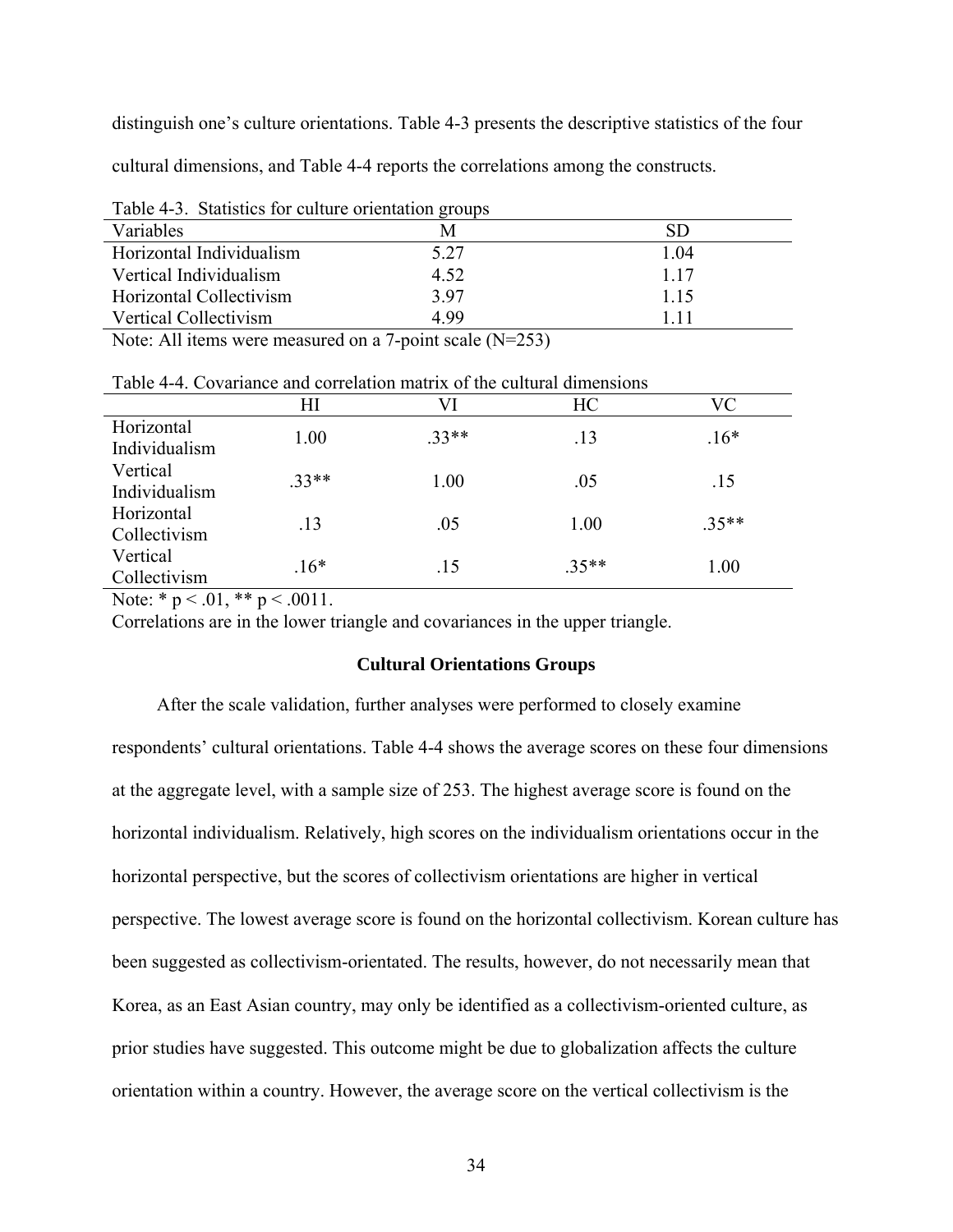<span id="page-34-0"></span>second highest score; this means that participants have both individualism and collectivism orientations in different perspectives.

In an effort to understand the relationship between a person's dominant cultural orientation and his or her response to mobile advertising, the sample was further divided into high versus low groups on each of the four cultural orientations using a median split. The data analyses followed the steps prescribed by Lee and Choi (2006). The median scores were 4.5 (HI), 5.25 (HC), 4.0 (VI), and 5.0 (VC). This procedure resulted in a total of 16  $(2x2x2x2)$  groups. From these 16 groups, 4 representative groups were selected for a closer examination of personal characteristics and attitudes toward mobile advertising. Each representative group was classified as a group that displayed the highest score on one dimension among the four. The four groups representing the HI, HC, VI, and VC dimensions consisted of 53, 50, 61, and 47 respondents, respectively. Therefore, the total number of responses used for subsequent analyses was 211. Of the remaining respondents, 42 people had the exact same scores in two dimensions or more. Preliminary analyses showed similarities in demographic compositions between this sample of 211 respondents and the large sample. Since demographic variables (e.g. gender, age) were not notably skewed across the groups, they were not considered as contributing factors in further examinations of cultural orientations. Before investigating the relationship between cultural orientations and attitudes toward mobile advertising, media use and mobile phone usage behavior of the respondents in these four groups were observed.

#### **Media Use and Mobile Phone Usage**

<span id="page-34-1"></span>Respondents were asked to indicate the amount of time they spent on an average time per a day on each of following media: television, radio, the Internet, mobile phones, newspapers, and magazines. From the results of ANOVA tests, respondents in the four groups  $(n = 211)$  did not show a significant difference in media use except for television ( $p = .037$ ).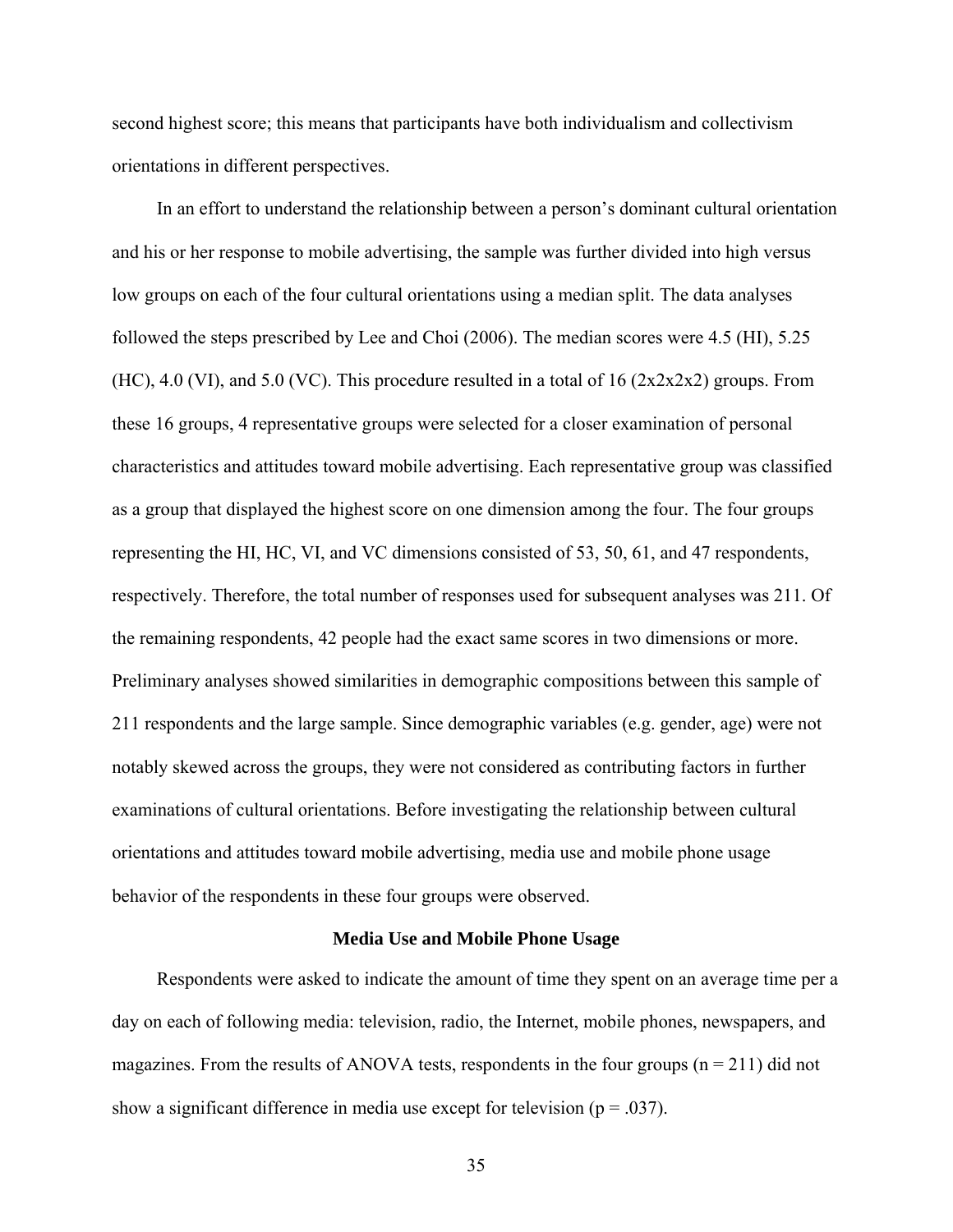<span id="page-35-2"></span><span id="page-35-0"></span>

| Table 4-5. Media Use |           |           |
|----------------------|-----------|-----------|
|                      | M         | <b>SD</b> |
| TV                   | 94.31*    | 87.90     |
| Radio                | $24.29*$  | 50.42     |
| Internet             | $127.11*$ | 133.37    |
| Mobile phone         | $132.65*$ | 245.52    |
| Magazines            | $7.34*$   | 23.70     |
| Newspapers           | $18.74*$  | 37.64     |

Table 4-5 shows all respondents' average times spent on using media daily.

 $*$  in minutes, Note:  $n = 253$ , SD = Standard Deviation

In the perceived mobile phone usage behavior, all the participants were mobile phone users with different mobile phone experiences. However, there was no significant difference on mobile phone usage behavior by groups ( $M = 5.06$ ,  $SD = 4.15$ ,  $p > .01$ ). On the survey, respondents were asked to indicate how they used mobile services such as rich voice, wireless Internet, messaging, and contents. Respondents used messaging service the most  $(M = 5.46, SD = 1.77)$ , followed by rich voice, wireless Internet, and content services. Table 4-6 shows the descriptive statistics of using mobile services.

| Table 4-6. Descriptive statistics of mobile services usage |  |
|------------------------------------------------------------|--|
|                                                            |  |

<span id="page-35-3"></span>

|                   | M                                                                                                                                                                                                                               |      |
|-------------------|---------------------------------------------------------------------------------------------------------------------------------------------------------------------------------------------------------------------------------|------|
| <b>Rich Voice</b> | 2.34                                                                                                                                                                                                                            | 1.78 |
| Wireless Internet | 2.26                                                                                                                                                                                                                            | 177  |
| Messaging         | 5.46                                                                                                                                                                                                                            | 1.77 |
| Content           | 1.82                                                                                                                                                                                                                            | 1.33 |
|                   | $\sim$ . The contract of the contract of the contract of the contract of the contract of the contract of the contract of the contract of the contract of the contract of the contract of the contract of the contract of the co |      |

Note: All items were measured on a  $7$  – point scale (n = 253)

## **Cultural Orientations and Attitudes toward Mobile Advertising**

<span id="page-35-1"></span>The main goal of the study is to explore the relationship between the four cultural orientations and attitudes toward mobile advertising. Another set of analyses was performed to examine the respondents' responses to mobile advertising across the four cultural orientation groups. In testing the differences in respondents' attitudes toward mobile advertising among the groups, the rating on the items for each of the five mobile advertising attitude measures were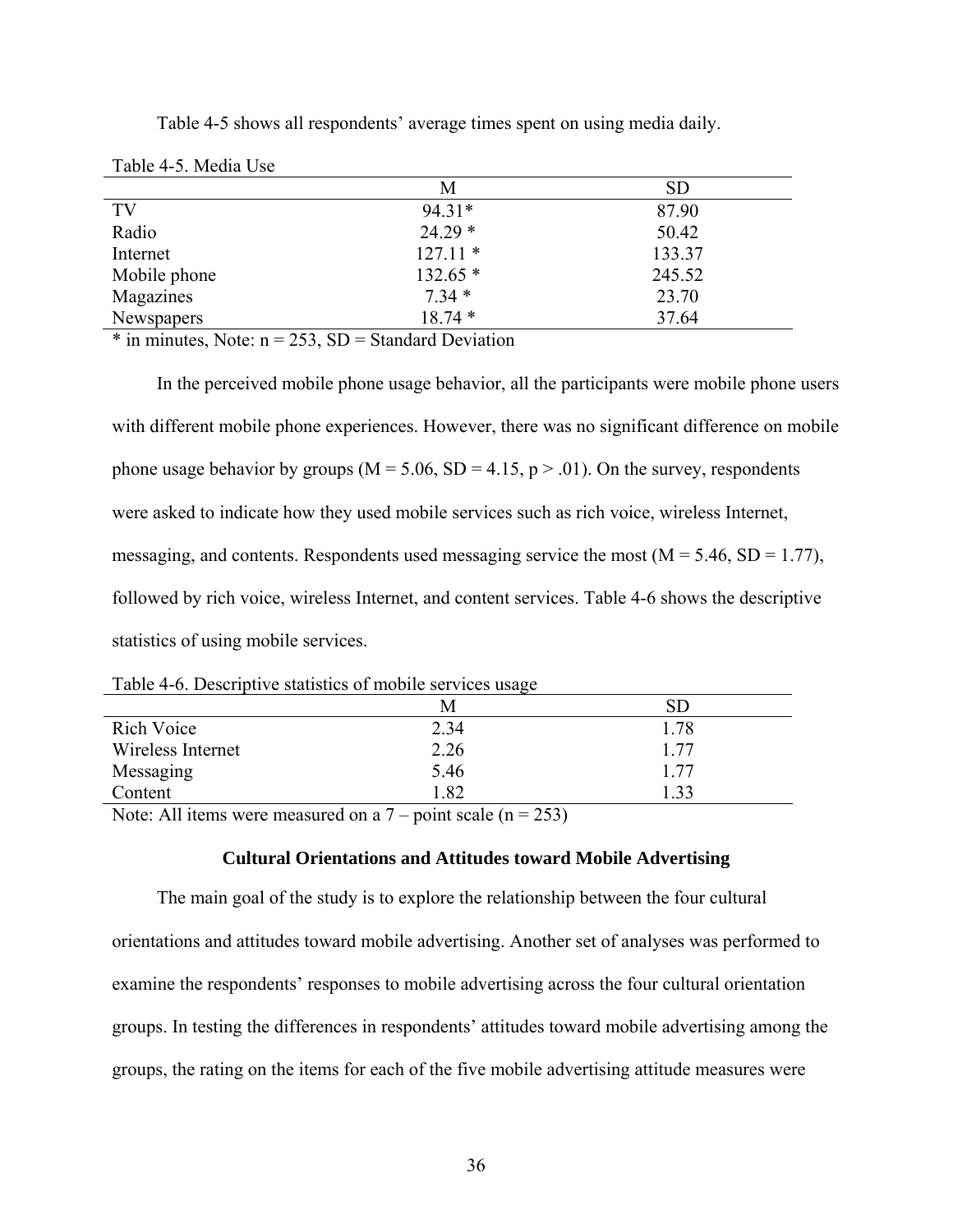averaged to create an index score. ANOVA results indicated a significant, overall difference in perceived informativeness of mobile advertising  $(F (3, 207) = 4.97, p = .002)$ . Post hoc comparison showed that respondents in the VC ( $M = 3.04$ ) group perceived mobile advertising to be significantly more informative than those in the HC ( $M = 2.28$ ,  $p = .018$ ) and VI ( $M = 2.24$ , p = .007) groups. The ANOVA test for perceived entertainment of mobile advertising showed that overall the respondents' perceptions were significantly different (F  $(3, 207) = 5.22$ , p = .002). Post hoc comparison showed that respondents in the VC (M= 2.00) group viewed mobile advertising to be more entertainment than those in all other groups. The difference between the VC group and the VI ( $M= 1.36$ ,  $p = .004$ ) group was the most significant. Respondents' perceived irritation of mobile advertising was also significantly different across groups (F (3,  $207$ ) = 4.38, p = .005). Post hoc comparison showed that respondents in the HC (M= 3.09) group perceived mobile advertising to be significantly less irritating than those in the HI ( $M=3.82$ ,  $p=$ .047). However, respondents' perceived personalization and credibility of mobile advertising was not significantly different across groups  $(p > 0.1)$ . When general attitudes toward mobile advertising were examined, the overall group difference was significant (F  $(3, 207) = 9.72$ , p = .00). Post hoc test results showed a significant difference between the HC ( $M = 1.85$ ) and the VC  $(M= 2.45, p = .003)$  groups. The VC group was not only significantly different from the HC group, but also from the VI ( $M= 1.71$ ,  $p = .000$ ) group. Respondents in the VC group perceived mobile advertising to be more favorable, good, and positive than those in both the HC and VI groups. On the other hand, post hoc comparison also showed a significant difference between the HI ( $M= 2.20$ ) group and VI ( $p=0.011$ ) group. Respondents in the HI group reported more positive attitudes toward mobile advertising than those in the VI group. Mean scores of the attitude measures across the four groups are reported in Table 4-7.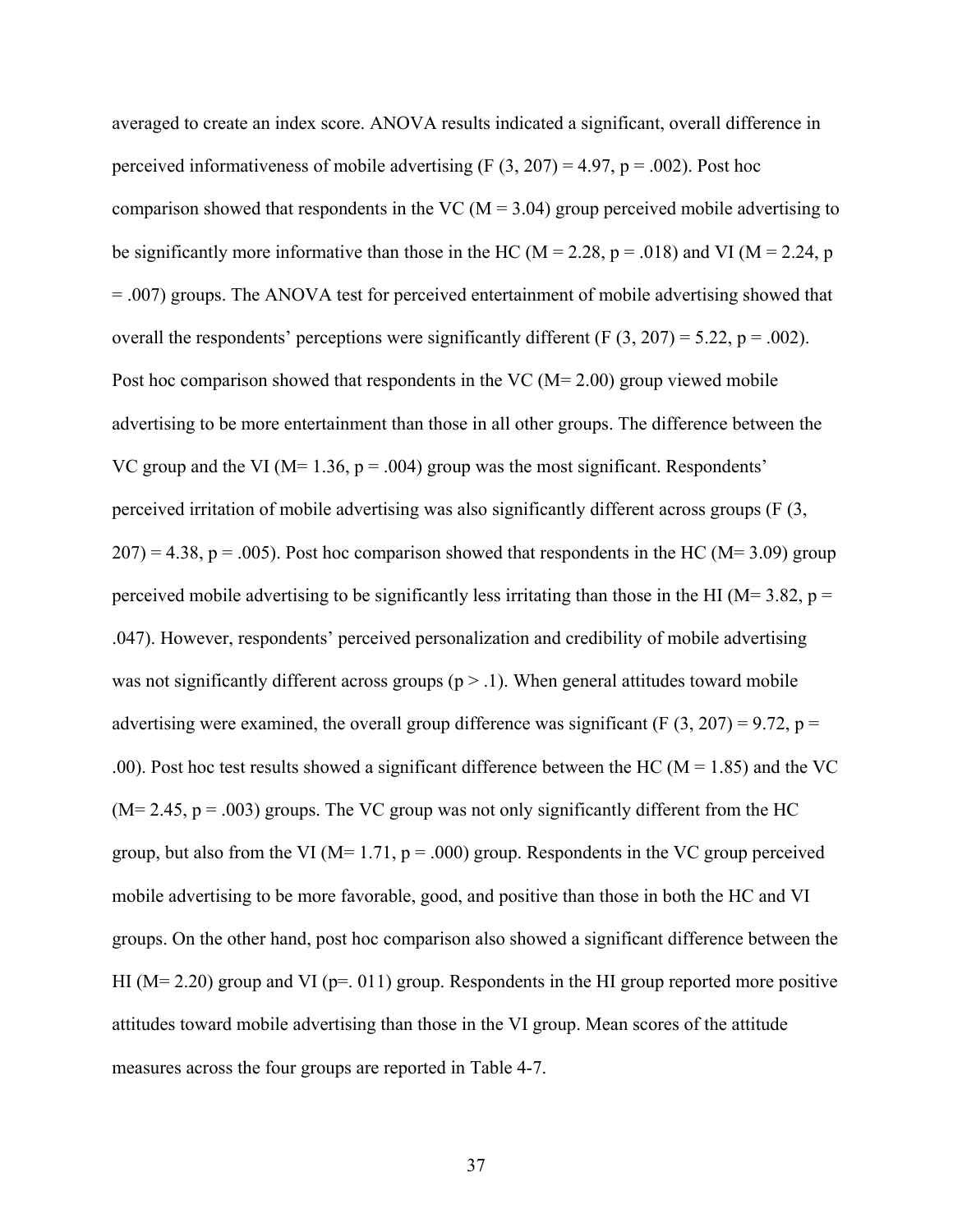|                  | ີ    |      |      |      |       |  |
|------------------|------|------|------|------|-------|--|
|                  | HІ   |      | HС   | VC   | Total |  |
| Informativeness  | 2.51 | 2.24 | 2.28 | 3.04 | 2.54  |  |
| Entertainment    | 1.53 | 1.36 | 1.44 | 2.00 | 1.58  |  |
| Irritation*      | 3.82 | 3.19 | 3.09 | 3.76 | 3.43  |  |
| Personalization  | 2.25 | 2.40 | 2.65 | 2.66 | 2.54  |  |
| Credibility      | 1.80 | 1.84 | 2.22 | 2.20 | 2.10  |  |
| Overall Attitude | 2.20 | 71   | 1.85 | 2.45 | 2.05  |  |

<span id="page-37-1"></span><span id="page-37-0"></span>Table 4-7. Mobile advertising attitude means of the four cultural orientation groups

Note: All items were measured on a  $7$  – point scale (N= 211)

\*A greater score means a more negative response.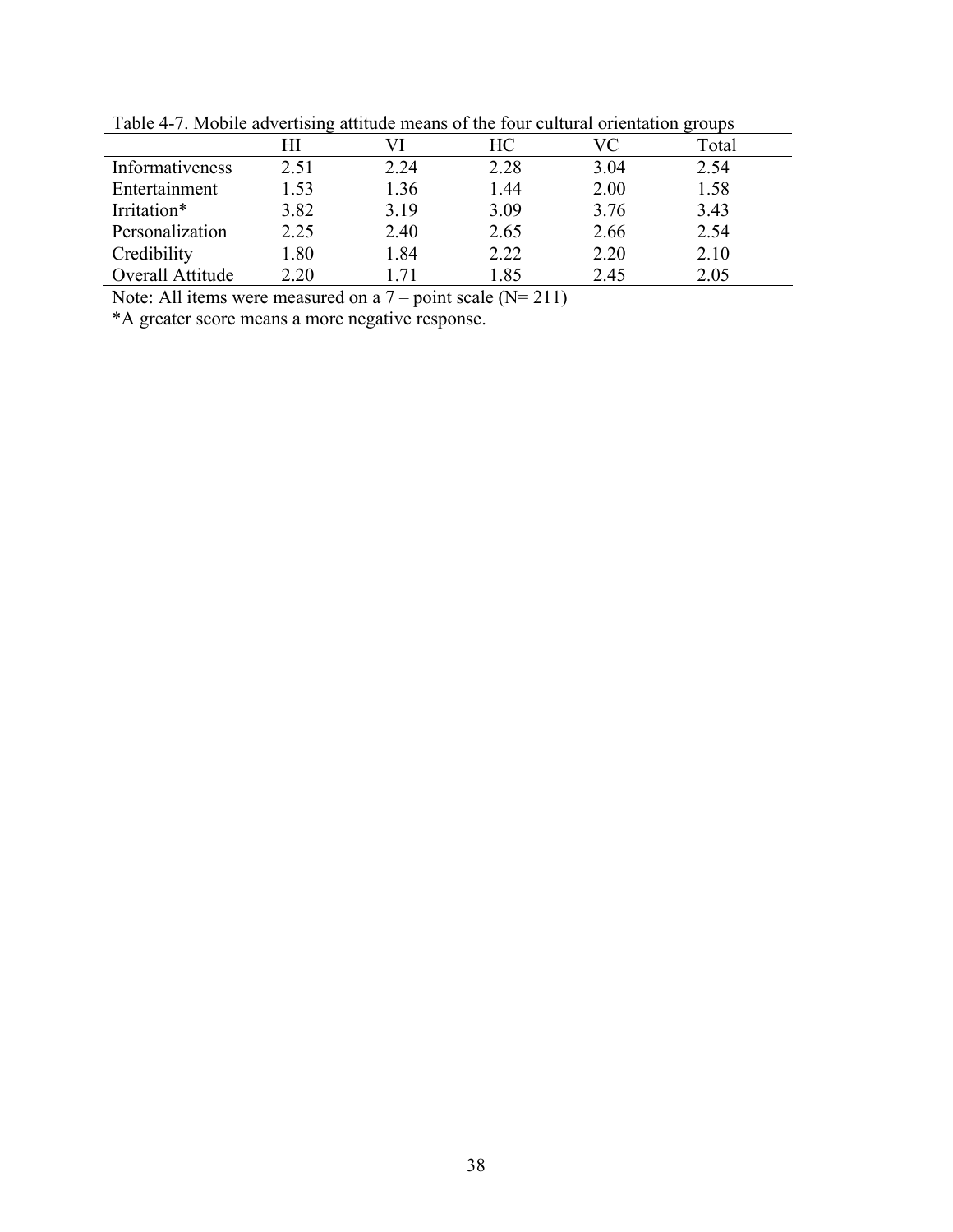## CHAPTER 5 DISCUSSION AND CONCLUSIONS

<span id="page-38-1"></span><span id="page-38-0"></span>The current study was intended to give insight to marketers and advertisers regarding the effects of mobile advertising in personal mobile phones on perceived informativeness, entertainment, irritation, personalization, credibility and attitude towards the ads. For this study, cultural dimensions have been considered as the foundation of motive and goal formation for use in persuasive communication. Individualism and collectivism have been widely used to compare and find out differences across cultures in various fields (Hui, Triandis. & Yee, 1991; Triandis, Brislin & Hui, 1988). Recent researches, however, suggest a more sophisticated classification of this uni-dimensional cultural orientation by arguing its limitation of the conceptualization: this new classification includes Vertical and Horizontal Individualism and Collectivism (Triandis, 1995, 2001; Lee & Choi, 2006).

This study explored a four-way classification to examine people's cultural orientations within a collectivism culture and their general attitudes toward advertising on mobile phones. Specifically, in order to assess the applicability of the typology in detecting within-culture variations, the measurement scale was examined for its validity. Then, the scale scores were compared to the previous research that had used the typology already. The results showed that the scale successfully represented the four interrelated but separate dimensions of mobile phone users' cultural orientations: horizontal individualism, vertical individualism, horizontal collectivism and vertical collectivism. This typology offered more comprehensive information on respondents' cultural predisposition within a culture than the traditional dichotomous perspective (Lee & Choi, 2006). Furthermore, Lee and Choi (2006) suggested that this four-way classification scheme would serve as a tool for examining the potential role of the cultural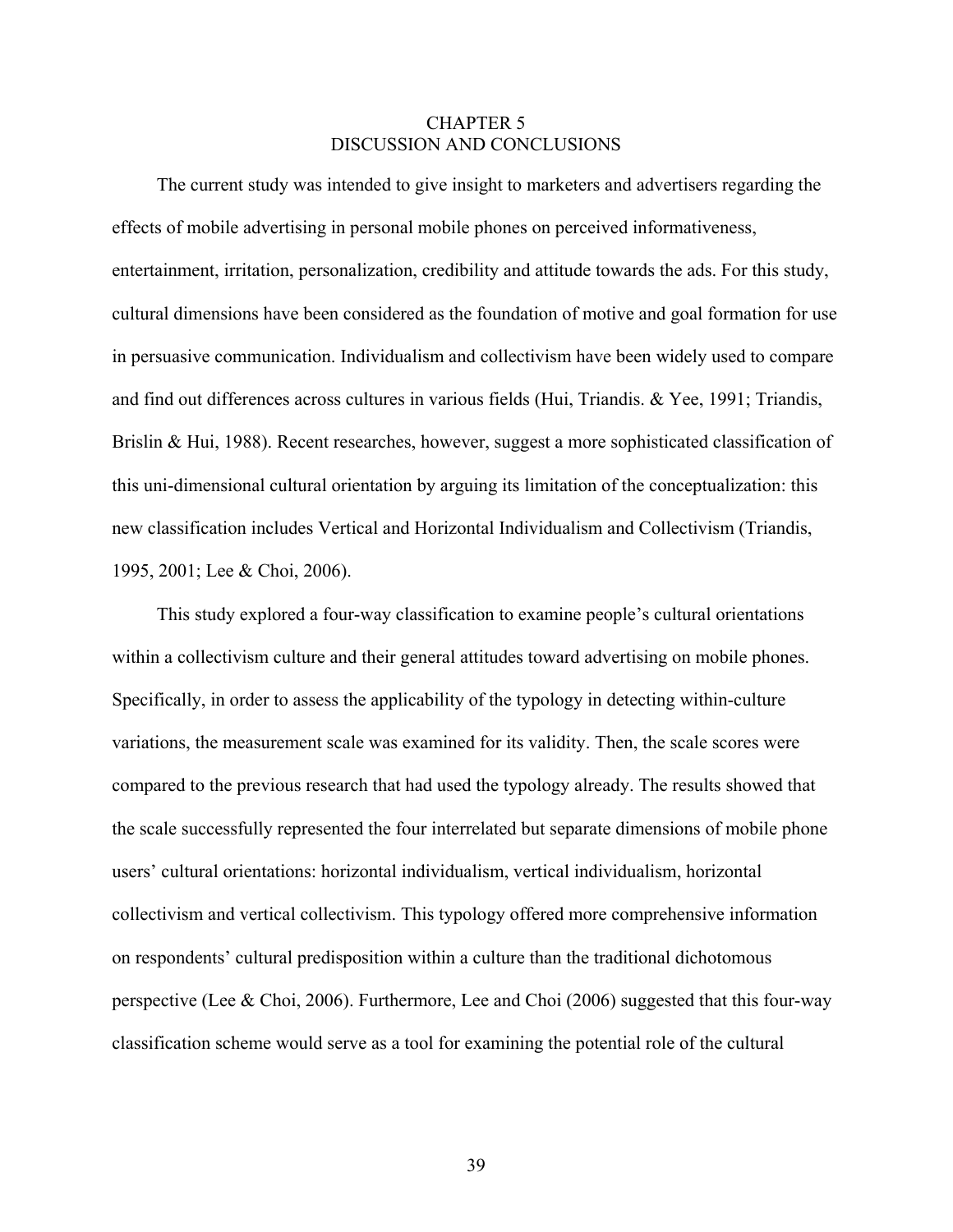orientations in people's attitudinal and behavioral response toward media and persuasive communications.

Using the validated measurement scale, respondents' cultural predispositions were assessed and those with different orientations were classified into each of the four groups respectively. Overall, respondents in the four groups shared similar media use pattern and showed no difference in terms of perceived mobile phone usage behavior. Perhaps the most interesting finding of this study was that people with different dominant cultural orientations indeed seemed to differ in their general attitudes toward mobile advertising. Specifically, the four groups also differed in their perceived informativeness, entertainment, and irritation of mobile advertising. It appears that respondents with a strong vertical collectivistic orientation tended to express more positive views on mobile advertising, and thought of it as more informative and as entertainment than other groups.

The mobile media, such as cell phones and mobile phones with digital multimedia broadcasting (DMB), personal digital assistants (PDA), and portable multimedia players (PMP), is said to be an ideal medium for personalized, keen targeting communication with a high degree of getting attention and concentration. However, all respondents in the four cultural orientation groups who might feel that mobile advertising messages are targeted at a mass audience and do not reflect their personal uniqueness as well as are not credible. Overall, these findings illustrate the important role of cultural orientations in consumers' differing predispositions toward persuasive communications on mobile phones. In addition to personal characteristics such as perceived mobile phone usage behavior, cultural values or orientations might serve as a fundamental and stable base in people's belief and attitude formations. In this way, people's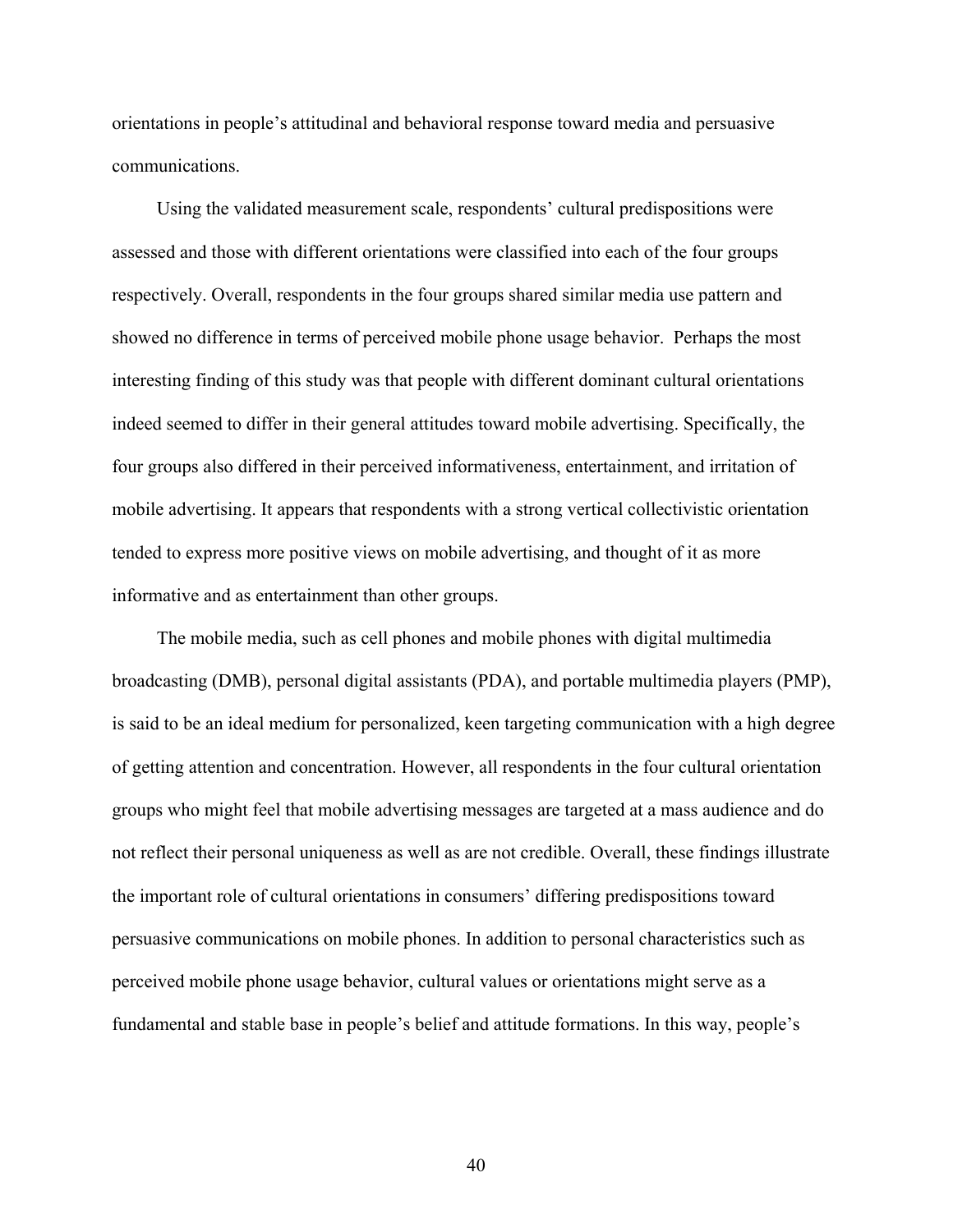<span id="page-40-0"></span>outlook on a wide range of topics and events and their motivations and goals might also be considered the results of their cultural predispositions.

#### **Implications**

<span id="page-40-1"></span>To answer RQ1, the findings of the study suggested that there is a difference between the four cultural orientation groups in terms of attitude toward mobile advertising. Respondents with a strong vertical collectivistic orientation reported a higher score on attitude toward mobile advertising, followed by the horizontal individualism, horizontal collectivism, and finally vertical individualism. It implies that respondents in the VC group were more likely to have a favorable attitude toward mobile advertising.

These findings suggested that these four cultural groups perceived different attitudes toward mobile advertising from Web advertising. In a study by Lee and Choi (2006), respondents in the HI group had a more favorable attitude on Web advertising. The theoretical implication of this is that mobile phone users who submit to the authorities of the in-group and are willing to sacrifice themselves for their in-group are more likely to have a positive attitude when they receive mobile advertising. As far as managerial implications, when the target market of certain mobile advertising is those who have strong values on their community or family, the advertising agency will be more likely to get a response or the attention of its targets.

The results of the study also suggested an answer to RQ2: participants in each cultural group perceived mobile advertising differently. In perceived informativeness and entertainment, respondents in the VC group reported the highest mean score. That is, those in the VC group believe that mobile advertising provides information about products or/and brands, and it entertains them. This result is thought to go hand-in-hand with the results of RQ 1 as far as the idea that people who value their community and in-group are more likely to have a positive attitude toward mobile advertising. On the other hand, in perceived irritation, the results showed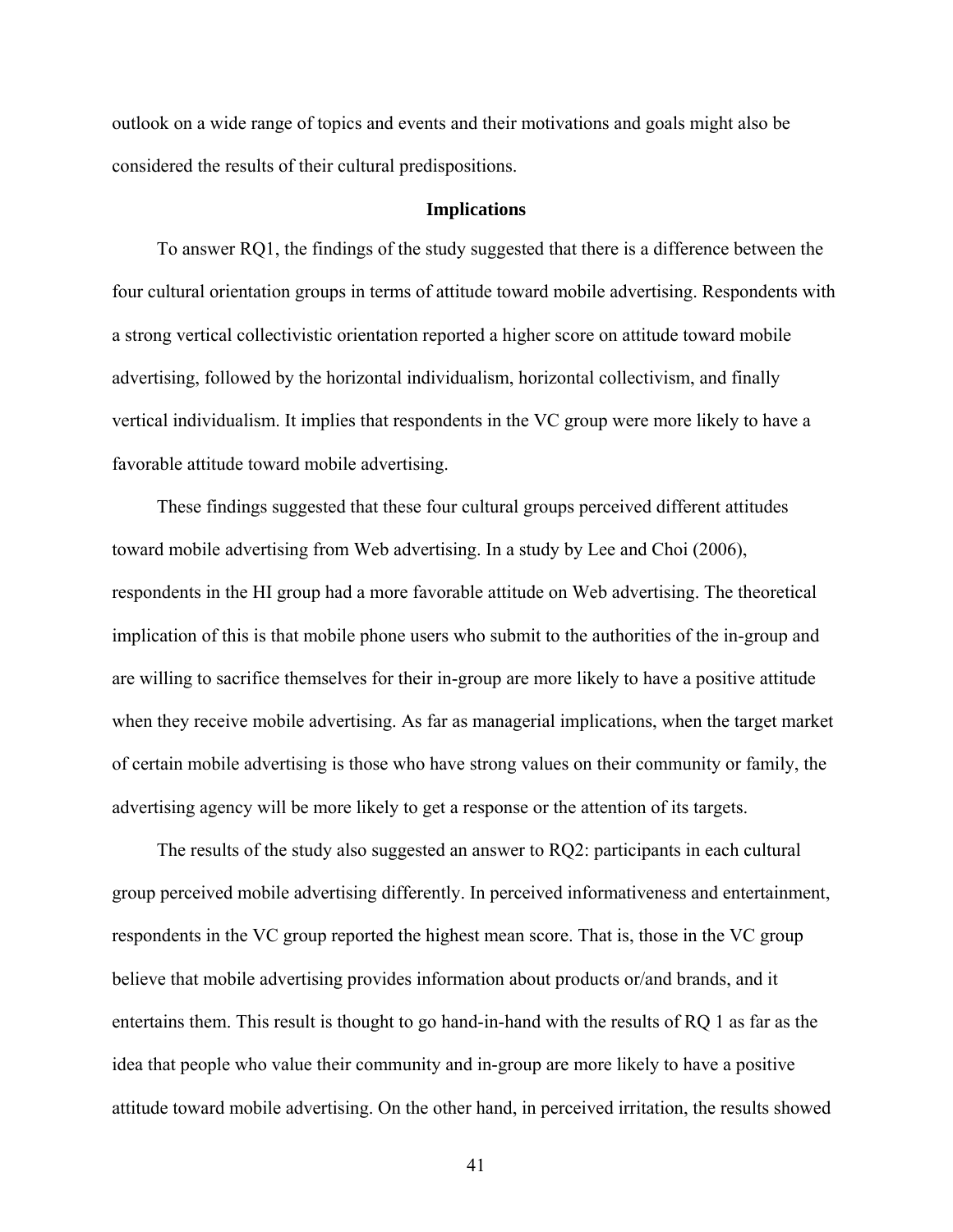<span id="page-41-0"></span>that respondents in the HI group are less likely to be irritated by mobile advertising than those in the VC group. However, in personalization and credibility of mobile advertising, the perception of mobile advertising was not significantly different among the groups.

To answer RQ3, according to the results, the mobile phone usage behavior was not significantly different by groups. There was no relationship between cultural orientations and perceived mobile phone usage behavior. Overall, most participants reported themselves as moderately heavy users of mobile phones. However, in assessing use of media, participants use television differently from groups. Respondents in the VC group tended to spend more time watching television than other groups. It is thought that people use media differently because of the characteristics of each medium. In a study by Lee and Choi (2006), respondents' Web surfing skill was significantly different among the four groups. However, in case of mobile phones, there was no significant difference between groups in terms of media usage behavior. Mobile phones especially tend to be a more personal medium than other media so that the perceived mobile phone usage behavior might be similar in all groups.

#### **Limitations and Future Research**

<span id="page-41-1"></span>There are several limitations to this study. While this investigation provides preliminary insights into the relationship between cultural dispositions and people's response to mobile communication, my understanding of the cultural influences within cultures is still at the beginning stage. Continuing efforts are needed to better explain the nature of this relationship and the specific roles of each of the cultural orientations in determining people's media preferences and response towards technology-mediated communication. At the same time, the qualitative approach that contextualizes people, as either individualistic or collectivistic within the realm of the social environment is also needed to add depth to empirical observations and enrich our explanations.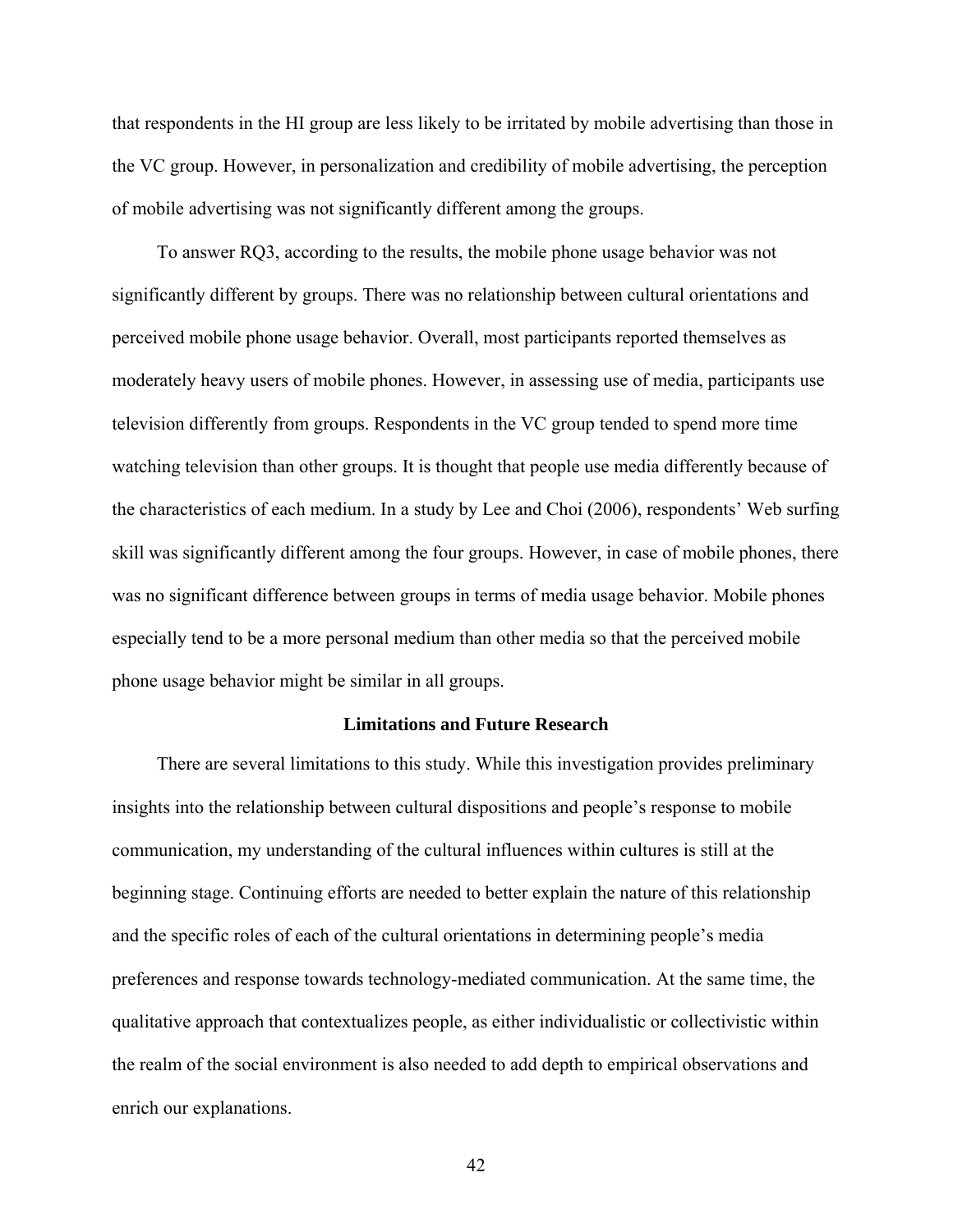Identified as a significant factor for differences between cultures, the role of cultural orientations has been investigated predominantly in cross-cultural settings. Moreover, the vertical and horizontal individualism and collectivism are used as the typology of cultural dimensions in the current research, and has been validated in cross-cultural research. However, little is known about its applicability in differentiating people's cultural predispositions within a culture. However, growing attention to people with diverse cultural backgrounds residing in the same society further highlights the importance of within-culture investigations of cultural orientations (Lee & Choi, 2006).

The results from the present study provide some interesting observations in this regard. Preliminary analysis seems to suggest that cultural orientations differed by ethnicity. Although further analysis was not possible due to the small sample size, the composition of the four cultural orientation groups by ethnicity and how that relates to perception and behavior appears to be a worthy topic for future research.

The sample was completely composed of Koreans in South Korea, which may have unique characteristics of nationality or social situation. Although classified as a collectivistic culture on the whole in prior research, Korean people exhibited differences in terms of their cultural orientations which in turn produced differences in their attitudes toward mobile advertising. Moreover, more than 50% of participants were between 20 years old to 29 years old. Younger generations or older generations may have different attitudes toward mobile advertising and mobile phone usage behavior. Moreover, the sample size was small for a survey, which helps to explain the large standard deviation found throughout the survey. A more diverse and larger sample is recommended for future research. It is thought that a larger sample size may show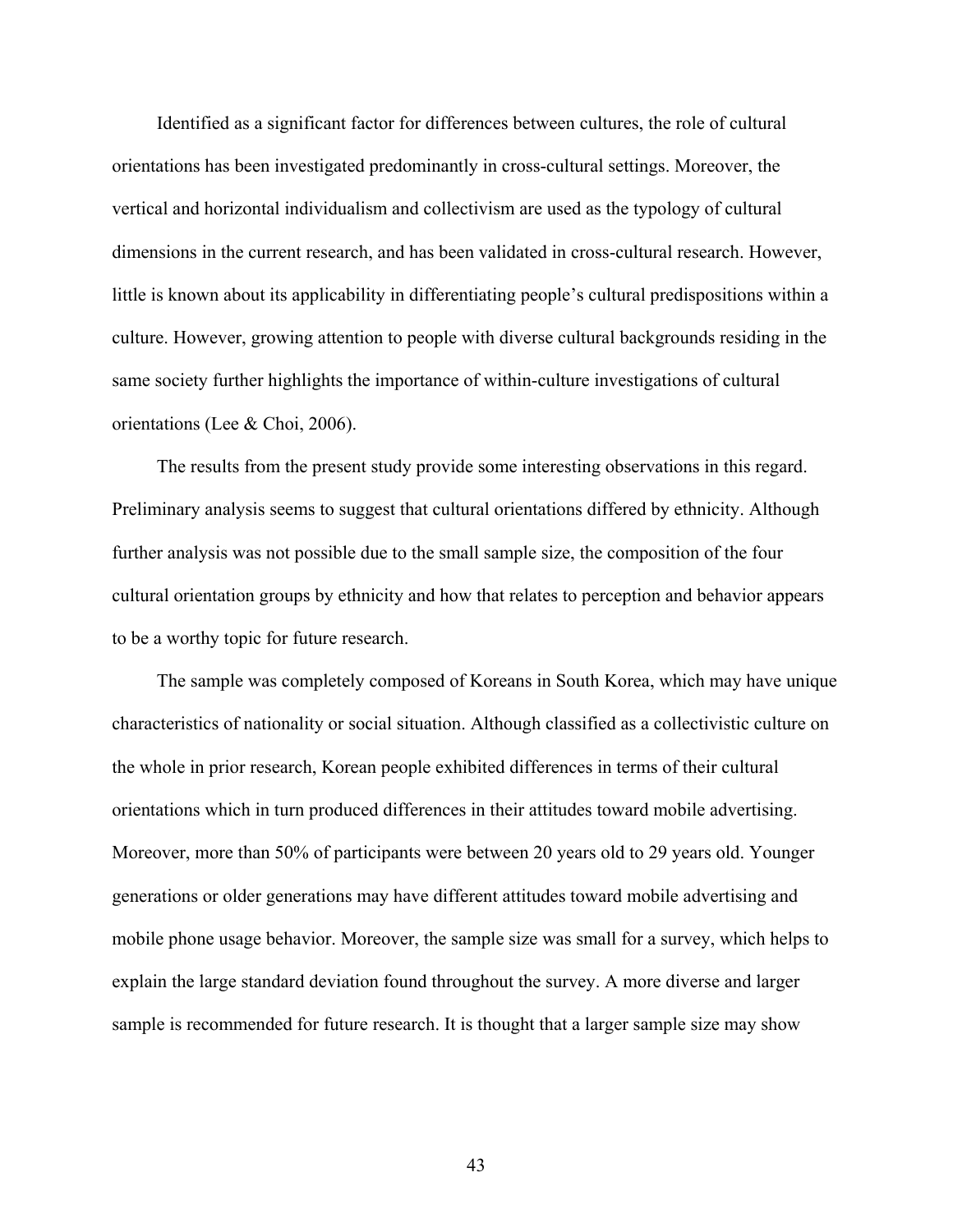more significant results. A larger sample size would lead to clearer opinions and perceptions of the participants.

Additional research is needed to disentangle the intricate nature of cultural orientations and better explain within-culture orientations in individuals' motivations for, use of, and response to other forms of technology-mediated communication such as user generated contents (UGC), which include blogs, brand communities, homemade video contents, as well as social networking websites.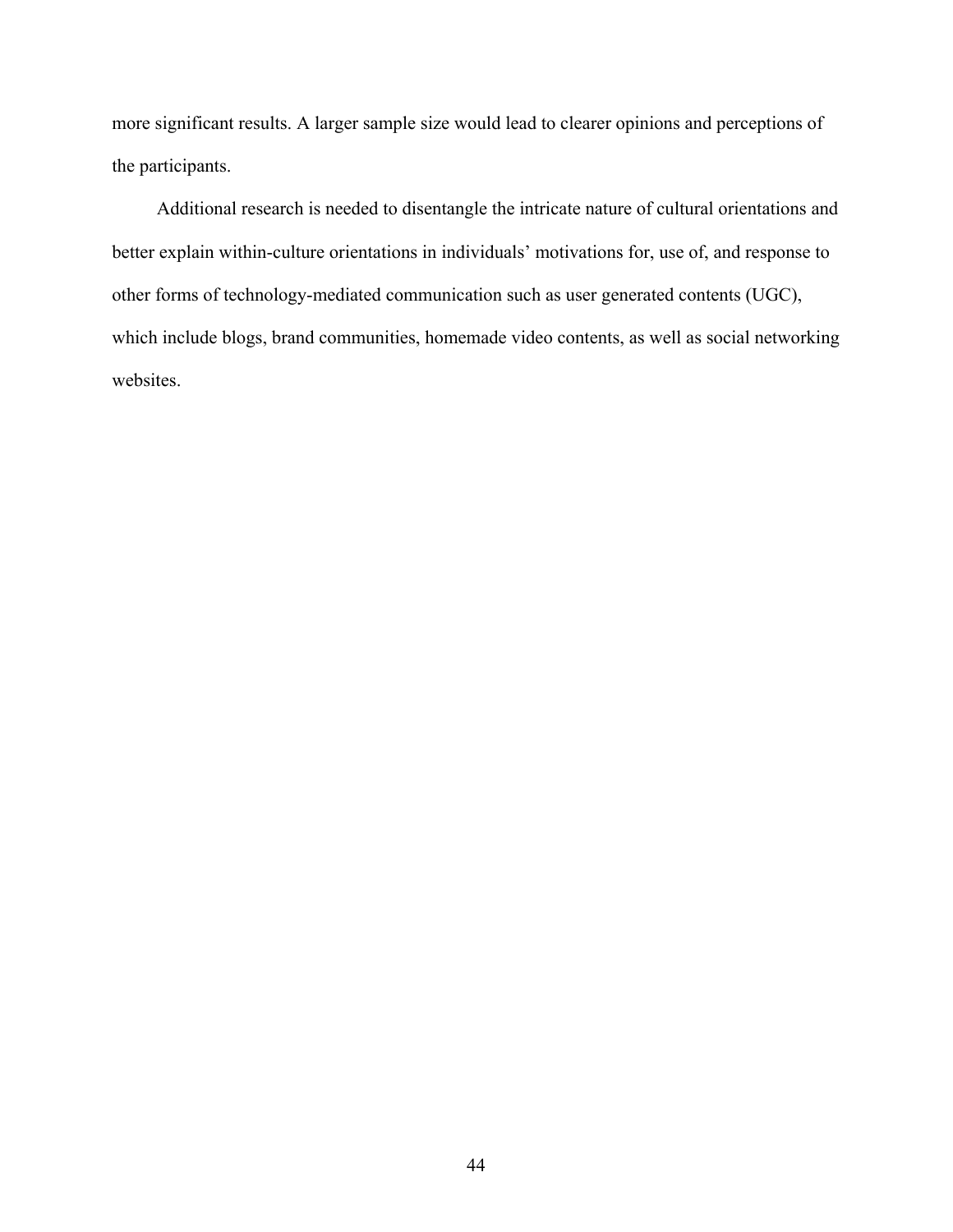# APPENDIX A QUESTIONNAIRES

<span id="page-44-1"></span><span id="page-44-0"></span>English version

1. How much time do you spend using the following media in a day? (Give an average time)

| Television<br>Radio                                       |     | ) hour(s) $($<br>) hour(s) $($ |     | min.<br>min. |     |     |     |            |
|-----------------------------------------------------------|-----|--------------------------------|-----|--------------|-----|-----|-----|------------|
| Web                                                       |     | ) hour(s) $($                  |     | min.         |     |     |     |            |
| Mobile phone                                              |     | ) hour(s) $($                  |     | )mın.        |     |     |     |            |
| Newspaper                                                 |     | ) hour(s) $($                  |     | )min.        |     |     |     |            |
| Magazine                                                  |     | ) hour(s) $($                  |     | min.         |     |     |     |            |
| 2-1. Do you have a mobile phone?<br>$(1)$ Yes<br>$(2)$ No |     |                                |     |              |     |     |     |            |
| 2-2. How often do you use your mobile phone?              |     |                                |     |              |     |     |     |            |
| Never                                                     | (1) | (2)                            | (3) | (4)          | (5) | (6) | (7) | Very often |

Please read the following and answer questions below.

Mobile services offered by telecommunication companies are classified as following:

- Rich Voice: Advanced voice capabilities, voice-activated net access, and Web-initiated voice calls
- The Internet: Mobile Internet, mobile intranet (LANs) and/ or extranet (VPNs)
- Messaging: Short Messaging Service (SMS), Multimedia Message Service (MMS), and mobile instant messaging as well as location-based services (LBS)
- Content: Information, entertainment, transaction and databases

3-1. How often do you use these mobile phone services?

| (1) Rich Voice |                    |     |     |     |     |     |     |     |            |
|----------------|--------------------|-----|-----|-----|-----|-----|-----|-----|------------|
|                | Never              | (1) | (2) | (3) | (4) | (5) | (6) | (7) | Very often |
|                | $(2)$ The Internet |     |     |     |     |     |     |     |            |
|                | Never              | (1) | (2) | (3) | (4) | (5) | (6) | (7) | Very often |
| (3) Messaging  |                    |     |     |     |     |     |     |     |            |
|                | Never              | (1) | (2) | (3) | (4) | (5) | (6) | (7) | Very often |
| $(4)$ Content  |                    |     |     |     |     |     |     |     |            |
|                | Never              | (1) | (2) | (3) | (4) | (5) | (6) | (7) | Very often |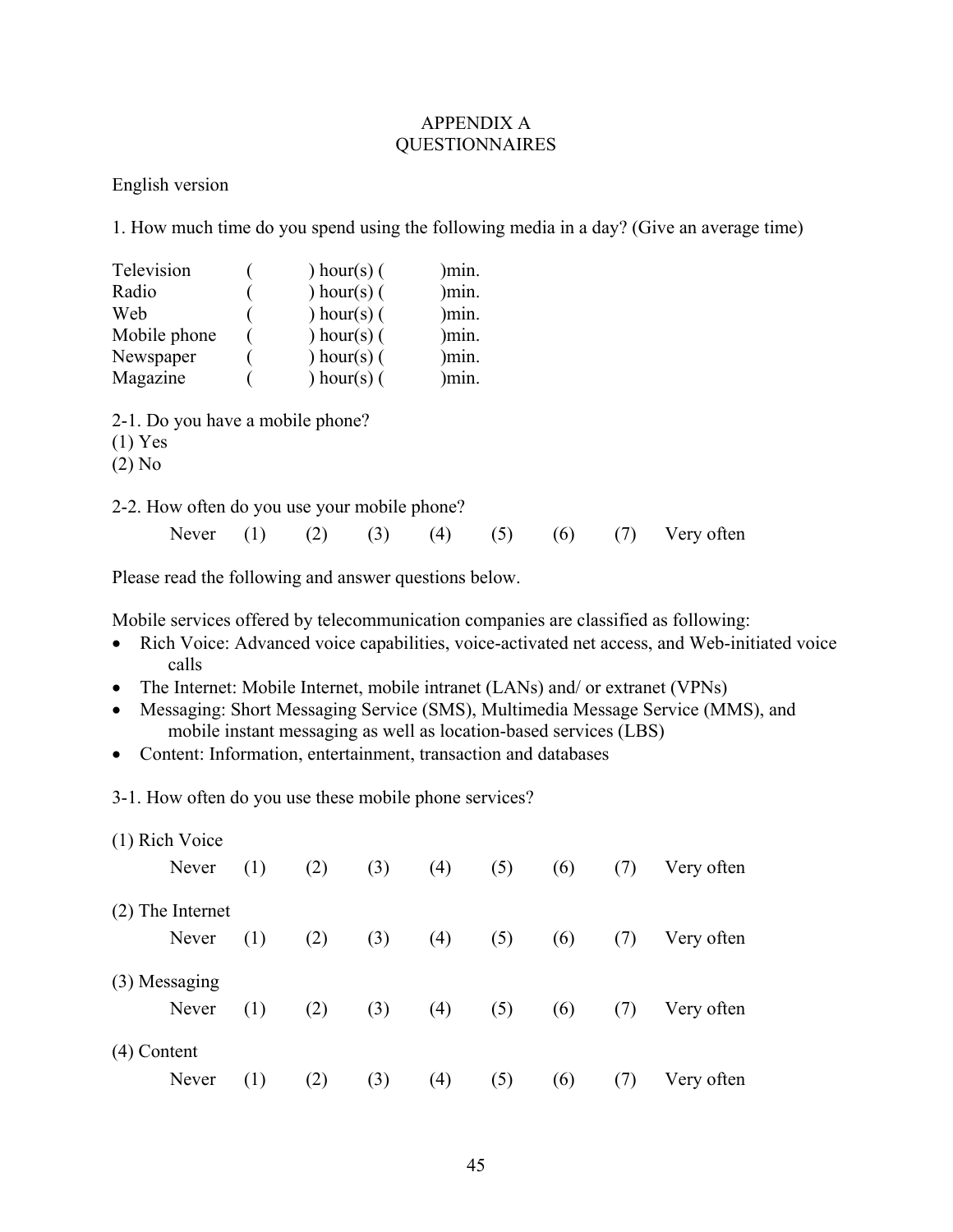Mobile advertising refers to promotional messages of information about products, services, or ideas using mobile devices.

Mobile advertising is publicly available over the mobile phones and devices through the following formats:

Short Messaging Service (SMS): Text message service

Picture messaging: Text and graphics message service

Multimedia Message Service (MMS): Digital image input, e.g. electronic postcards, audio and video clips

3-2. Have you ever been received any mobile advertising? (1) Yes

(2) No

The following questions ask about your attitude toward mobile advertising according to its characteristics. Please indicate your level of agreement with the following statements

4-1. Mobile advertising supplies relevant product information.

| Strongly<br>disagree                                                        | (1) | (2) | (3) | (4) | (5) | (6) | (7) | Strongly<br>agree |  |  |
|-----------------------------------------------------------------------------|-----|-----|-----|-----|-----|-----|-----|-------------------|--|--|
| 4-2. Mobile advertising is a convenient source of product information.      |     |     |     |     |     |     |     |                   |  |  |
| Strongly<br>disagree                                                        | (1) | (2) | (3) | (4) | (5) | (6) | (7) | Strongly<br>agree |  |  |
| 4-3. Mobile advertising is a good source of up-to-date product information. |     |     |     |     |     |     |     |                   |  |  |
| Strongly<br>disagree                                                        | (1) | (2) | (3) | (4) | (5) | (6) | (7) | Strongly<br>agree |  |  |
| 4-4. Mobile advertising provides timely information.                        |     |     |     |     |     |     |     |                   |  |  |
| Strongly<br>disagree                                                        | (1) | (2) | (3) | (4) | (5) | (6) | (7) | Strongly<br>agree |  |  |
| 4-5. Mobile advertising provides the information I need.                    |     |     |     |     |     |     |     |                   |  |  |
| Strongly<br>disagree                                                        | (1) | (2) | (3) | (4) | (5) | (6) | (7) | Strongly<br>agree |  |  |
| 4-6. Mobile advertising is fun to use.                                      |     |     |     |     |     |     |     |                   |  |  |
| Strongly<br>disagree                                                        | (1) | (2) | (3) | (4) | (5) | (6) | (7) | Strongly<br>agree |  |  |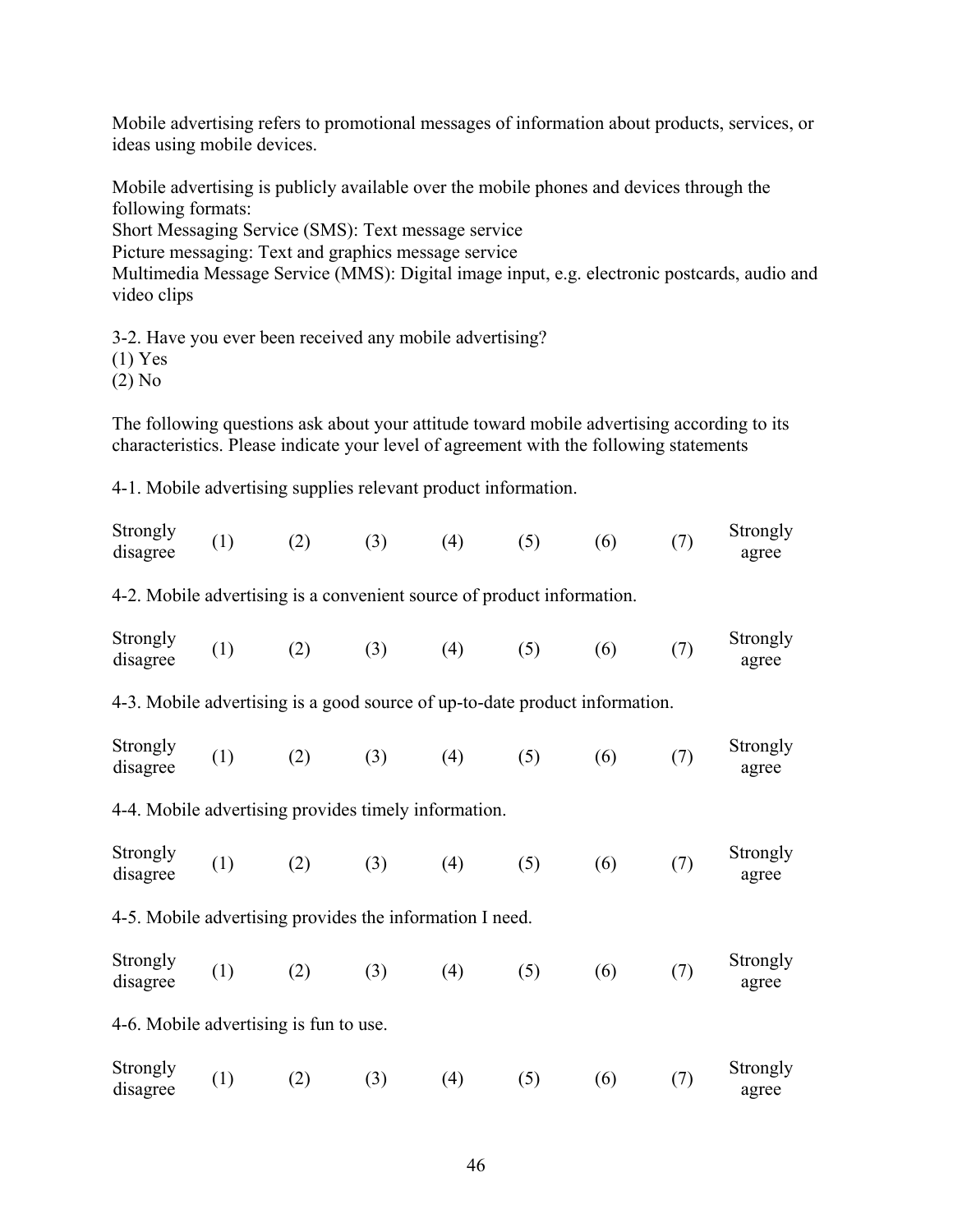4-7. Mobile advertising is entertaining.

| Strongly<br>disagree                                    | (1) | (2) | (3) | (4) | (5) | (6) | (7) | Strongly<br>agree |  |
|---------------------------------------------------------|-----|-----|-----|-----|-----|-----|-----|-------------------|--|
| 4-8. Mobile advertising is enjoyable.                   |     |     |     |     |     |     |     |                   |  |
| Strongly<br>disagree                                    | (1) | (2) | (3) | (4) | (5) | (6) | (7) | Strongly<br>agree |  |
| 4-9. Mobile advertising is pleasing.                    |     |     |     |     |     |     |     |                   |  |
| Strongly<br>disagree                                    | (1) | (2) | (3) | (4) | (5) | (6) | (7) | Strongly<br>agree |  |
| 4-10. Mobile advertising is exciting.                   |     |     |     |     |     |     |     |                   |  |
| Strongly<br>disagree                                    | (1) | (2) | (3) | (4) | (5) | (6) | (7) | Strongly<br>agree |  |
| 4-11. Mobile advertising is annoying.                   |     |     |     |     |     |     |     |                   |  |
| Strongly<br>disagree                                    | (1) | (2) | (3) | (4) | (5) | (6) | (7) | Strongly<br>agree |  |
| 4-12. Mobile advertising is confusing.                  |     |     |     |     |     |     |     |                   |  |
| Strongly<br>disagree                                    | (1) | (2) | (3) | (4) | (5) | (6) | (7) | Strongly<br>agree |  |
| 4-13. Mobile advertising insults people's intelligence. |     |     |     |     |     |     |     |                   |  |
| Strongly<br>disagree                                    | (1) | (2) | (3) | (4) | (5) | (6) | (7) | Strongly<br>agree |  |
| 4-14. Mobile advertising is irritating.                 |     |     |     |     |     |     |     |                   |  |
| Strongly<br>disagree                                    | (1) | (2) | (3) | (4) | (5) | (6) | (7) | Strongly<br>agree |  |
| 4-15. Mobile advertising is deceptive.                  |     |     |     |     |     |     |     |                   |  |
| Strongly<br>disagree                                    | (1) | (2) | (3) | (4) | (5) | (6) | (7) | Strongly<br>agree |  |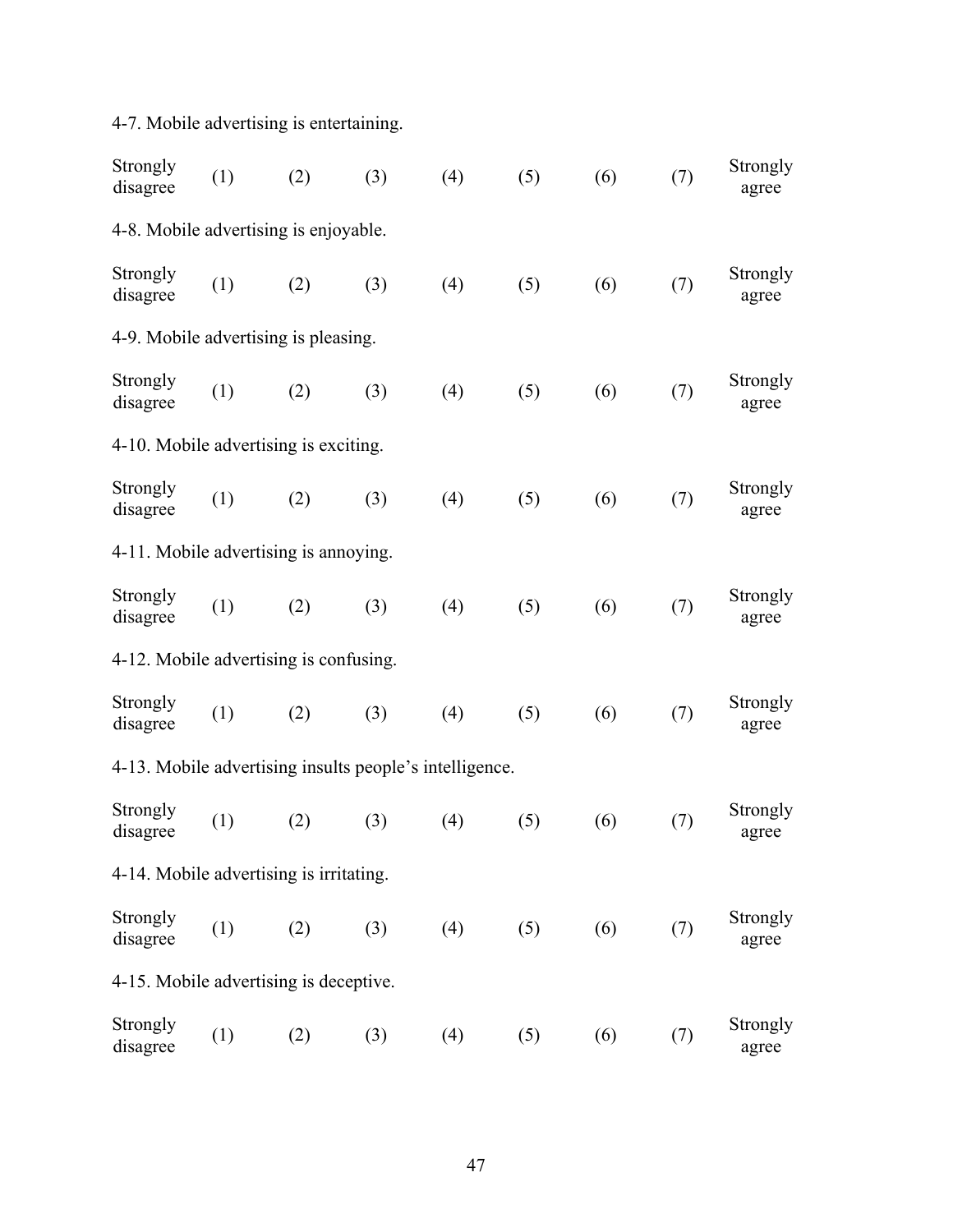| 4-16. I feel that mobile advertising displays personalized message to me.       |     |     |     |     |     |           |     |                          |
|---------------------------------------------------------------------------------|-----|-----|-----|-----|-----|-----------|-----|--------------------------|
| Strongly<br>disagree                                                            | (1) | (2) | (3) | (4) | (5) | (6)       | (7) | <b>Strongly</b><br>agree |
| 4-17. I feel that mobile advertising is personalized for my usage.              |     |     |     |     |     |           |     |                          |
| Strongly<br>disagree                                                            | (1) | (2) | (3) | (4) | (5) | (6)       | (7) | Strongly<br>agree        |
| 4-18. Content in mobile advertising is personalized.                            |     |     |     |     |     |           |     |                          |
| Strongly<br>disagree                                                            | (1) | (2) | (3) | (4) | (5) | (6)       | (7) | Strongly<br>agree        |
| 4-19. I use personalized mobile advertising as a reference for purchasing.      |     |     |     |     |     |           |     |                          |
| Strongly<br>disagree                                                            | (1) | (2) | (3) | (4) | (5) | (6)       | (7) | Strongly<br>agree        |
| 4-20. I trust mobile advertisement.                                             |     |     |     |     |     |           |     |                          |
| Strongly<br>disagree                                                            | (1) | (2) | (3) | (4) | (5) | (6)       | (7) | Strongly<br>agree        |
| 4-21. I use mobile advertising as a reference for purchasing.                   |     |     |     |     |     |           |     |                          |
| Strongly<br>disagree                                                            | (1) | (2) | (3) | (4) | (5) | (6)       | (7) | Strongly<br>agree        |
| Please rate your attitude towards mobile advertising using the following items. |     |     |     |     |     |           |     |                          |
| 5-1. I feel mobile advertising is                                               |     |     |     |     |     |           |     |                          |
| Unfavorable                                                                     | (1) | (2) | (3) | (4) | (5) | Favorable |     |                          |
| 5-2. I feel mobile advertising is                                               |     |     |     |     |     |           |     |                          |
| Bad                                                                             | (1) | (2) | (3) | (4) | (5) | Good      |     |                          |
| 5-3. I feel mobile advertising is                                               |     |     |     |     |     |           |     |                          |
| Negative                                                                        | (1) | (2) | (3) | (4) | (5) | Positive  |     |                          |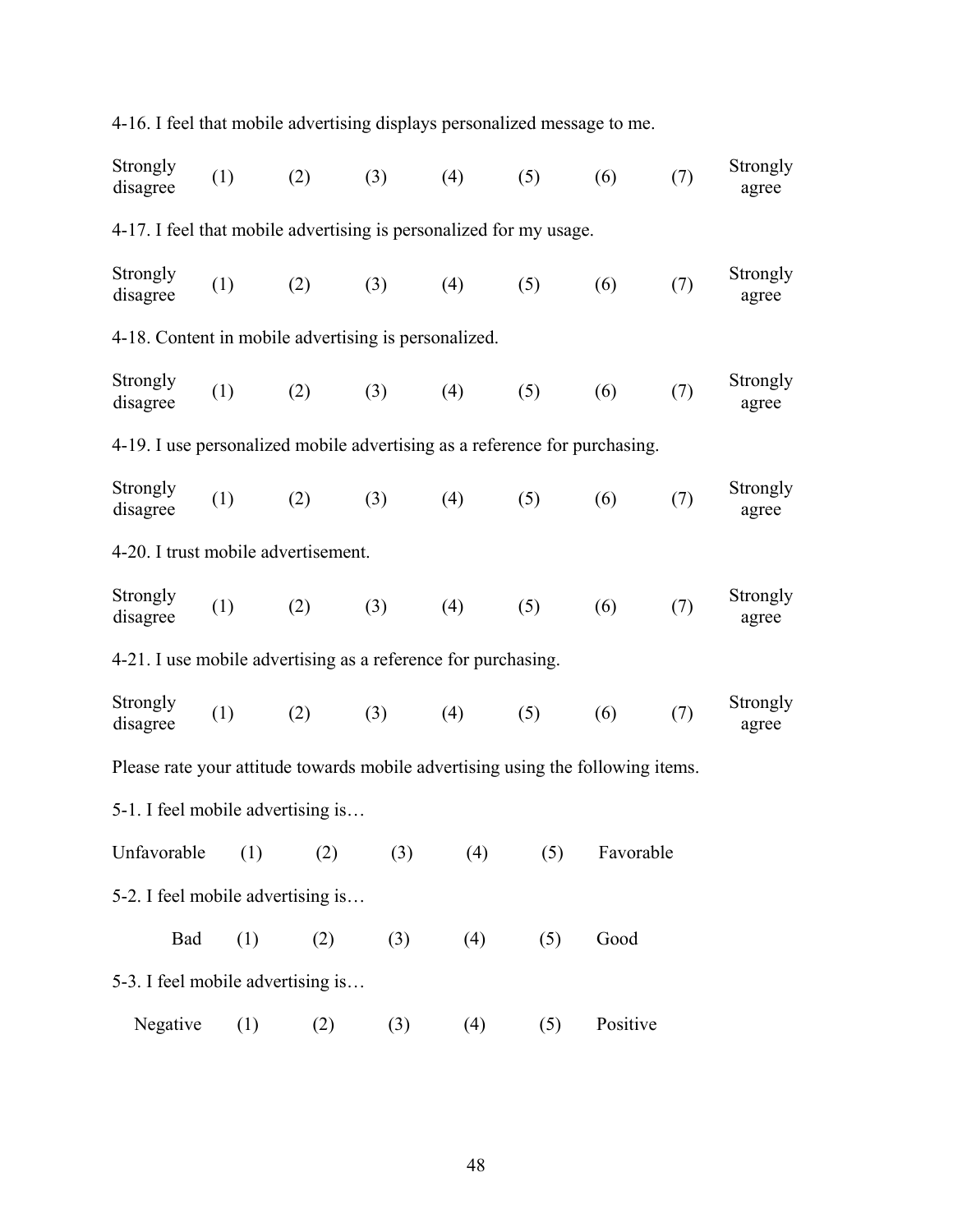The following questions are ask about your general characteristics or propensities. Please indicate your level of agreement with the following statements

6-1. I'd rather depend on myself than others.

| Strongly<br>disagree                                                       | (1) | (2) | (3) | (4) | (5) | (6) | (7) | Strongly<br>agree |
|----------------------------------------------------------------------------|-----|-----|-----|-----|-----|-----|-----|-------------------|
| 6-2. I rely on myself most of the time; I rarely rely on others.           |     |     |     |     |     |     |     |                   |
| Strongly<br>disagree                                                       | (1) | (2) | (3) | (4) | (5) | (6) | (7) | Strongly<br>agree |
| 6-3. I often do "my own thing."                                            |     |     |     |     |     |     |     |                   |
| Strongly<br>disagree                                                       | (1) | (2) | (3) | (4) | (5) | (6) | (7) | Strongly<br>agree |
| 6-4. My personal identity, independent of others, is very important to me. |     |     |     |     |     |     |     |                   |
| Strongly<br>disagree                                                       | (1) | (2) | (3) | (4) | (5) | (6) | (7) | Strongly<br>agree |
| 6-5. It is important that I do my job better than others.                  |     |     |     |     |     |     |     |                   |
| Strongly<br>disagree                                                       | (1) | (2) | (3) | (4) | (5) | (6) | (7) | Strongly<br>agree |
| 6-6. Winning is everything.                                                |     |     |     |     |     |     |     |                   |
| Strongly<br>disagree                                                       | (1) | (2) | (3) | (4) | (5) | (6) | (7) | Strongly<br>agree |
| 6-7. Competition is the law of nature.                                     |     |     |     |     |     |     |     |                   |
| Strongly<br>disagree                                                       | (1) | (2) | (3) | (4) | (5) | (6) | (7) | Strongly<br>agree |
| 6-8. When another person does better than I do, I get tense and aroused.   |     |     |     |     |     |     |     |                   |
| Strongly<br>disagree                                                       | (1) | (2) | (3) | (4) | (5) | (6) | (7) | Strongly<br>agree |
| 6-9. If a coworker gets a prize, I would feel proud.                       |     |     |     |     |     |     |     |                   |
| Strongly<br>disagree                                                       | (1) | (2) | (3) | (4) | (5) | (6) | (7) | Strongly<br>agree |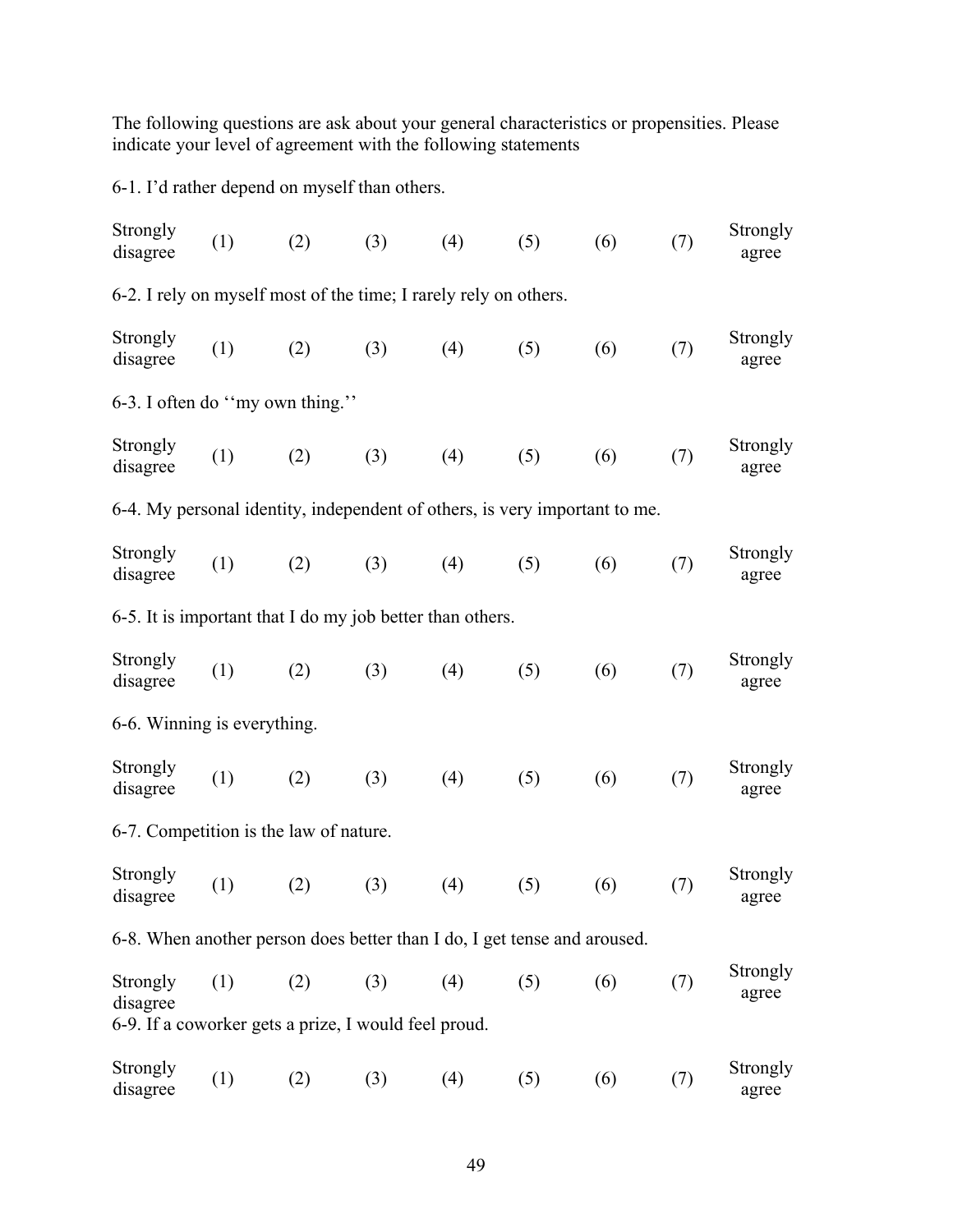Strongly Strongly (1) (2) (3) (4) (5) (6) (7) Strongly disagree agree 6-11. To me, pleasure is spending time with others. Strongly Strongly (1) (2) (3) (4) (5) (6) (7) Strongly disagree agree 6-12. I feel good when I cooperate with others. Strongly Strongly (1) (2) (3) (4) (5) (6) (7) Strongly agree agree 6-13. Parents and children must stay together as much as possible. Strongly Strongly (1) (2) (3) (4) (5) (6) (7) Strongly disagree agree 6-14. It is my duty to take care of my family, even when I have to sacrifice what I want. Strongly Strongly (1) (2) (3) (4) (5) (6) (7) Strongly disagree agree 6-15. Family members should stick together, no matter what sacrifices are required. **Strongly** Strongly (1) (2) (3) (4) (5) (6) (7) Strongly disagree agree 6-16. It is important to me that I respect the decisions made by my groups. **Strongly** Strongly (1) (2) (3) (4) (5) (6) (7) Strongly disagree agree The following questions are ask about your mobile usage experience. Your answers for these questions will be used for statistical purpose ONLY. 7. How long have you used mobile phones since you had the first mobile phone?  $($  ) year(s) ( ) month(s) 8. Which mobile service company (telecommunication companies) are you contracting with? (1) SK telecom

6-10. The well-being of my coworkers is important to me.

- (2) KTF
- (3) LG telecom
- (4) Others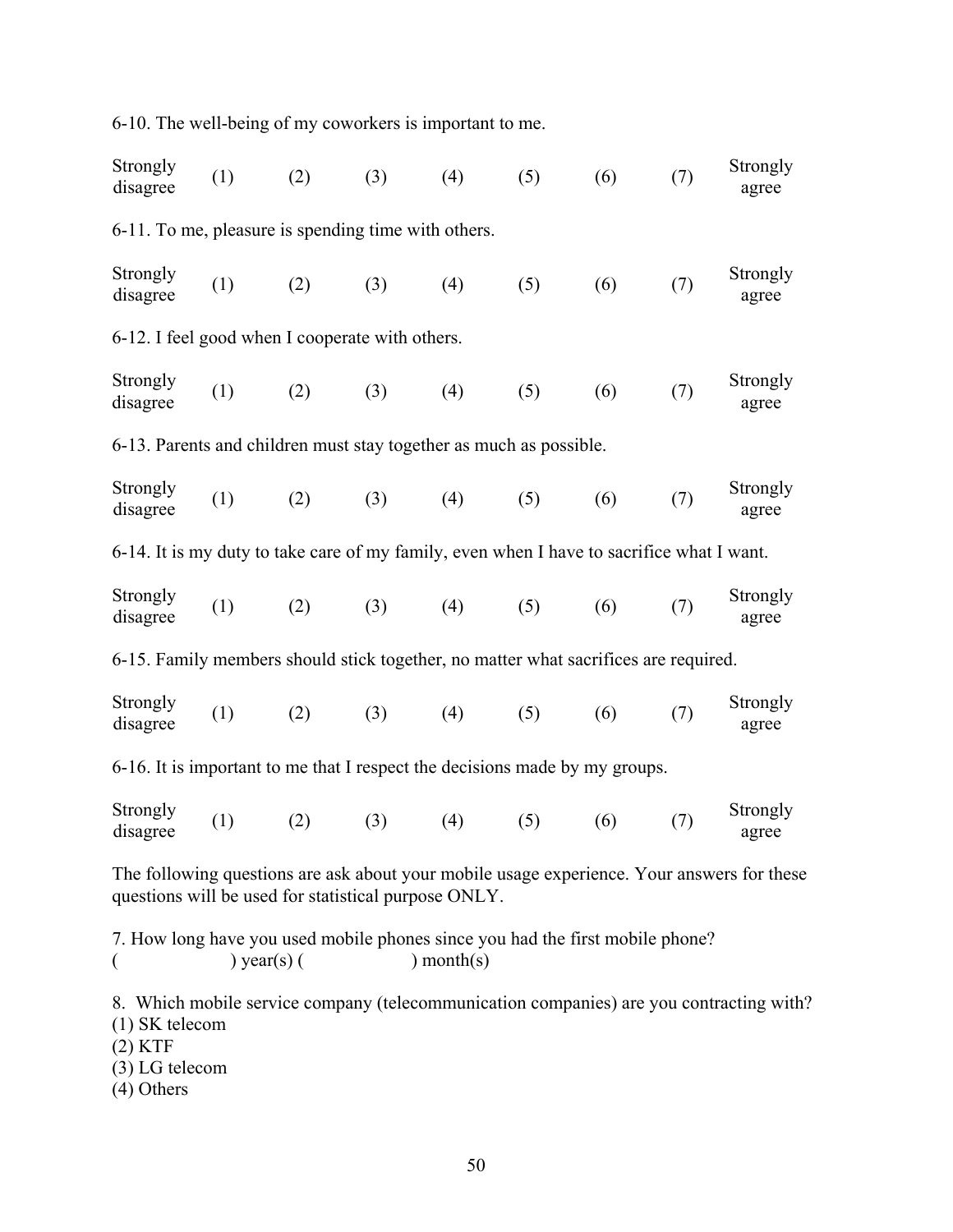9. Which of these factors most affects your choice of mobile service company (telecommunication companies)? (1) Offered services (2) Price (3) Offered mobile phones (4) Reputation of a company (5) Others 10. How much is your average payment per a month for your mobile phone? (1) Less than \$29.99 (2) \$30- \$59.99

- (3) \$60- \$89.99
- (4) \$90- \$119.99
- (5) More than \$120
- 11. What is your gender?
- (1) Male
- (2) Female

12. What is your age? () years old

13. What is your occupation? ( )

Korean version

Г

|                                                  |          | 1. 다음의 미디어에 대한 귀하의 하루 평균 사용 시간은 얼마입니까? |       |  |  |  |  |  |  |  |  |
|--------------------------------------------------|----------|----------------------------------------|-------|--|--|--|--|--|--|--|--|
| TV                                               |          | ) 시간 (                                 | ) 분   |  |  |  |  |  |  |  |  |
| 라디오                                              |          | ) 시간 (                                 | ) 분   |  |  |  |  |  |  |  |  |
| 인터넷                                              | $\left($ | ) 시간 (                                 | - ) 분 |  |  |  |  |  |  |  |  |
| 휴대폰                                              | $\left($ | ) 시간 (                                 | ) 분   |  |  |  |  |  |  |  |  |
| 신문                                               |          | ) 시간 (                                 | ) 분   |  |  |  |  |  |  |  |  |
| 잡지                                               |          | ) 시간 (                                 | ) 분   |  |  |  |  |  |  |  |  |
| 2-1. 귀하는 휴대폰을 소유하고 계십니까?<br>$(1)$ 네<br>$(2)$ 아니오 |          |                                        |       |  |  |  |  |  |  |  |  |
| 2-2. 얼마나 자주 휴대폰을 사용하십니까?                         |          |                                        |       |  |  |  |  |  |  |  |  |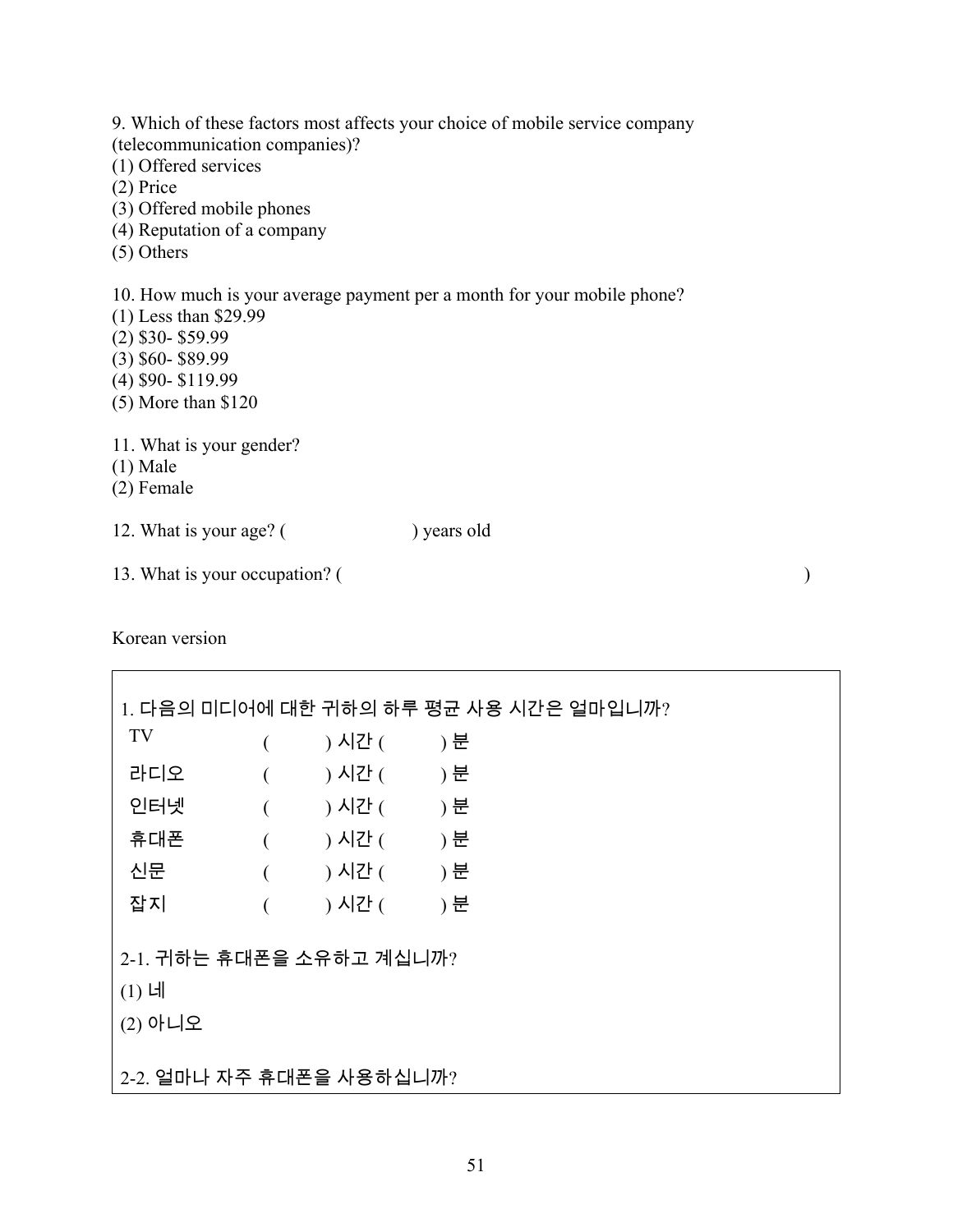|      |      |     |     |                  |     |     |            | 아주  |  |
|------|------|-----|-----|------------------|-----|-----|------------|-----|--|
| 전혀   | 74 Y |     |     |                  |     |     | $\sqrt{2}$ | 자주  |  |
| 사용하지 | (1)  | (2) | (3) | $\left(4\right)$ | (5) | (6) |            | 사용한 |  |
| 않는다  |      |     |     |                  |     |     |            | Е   |  |

다음의 내용을 읽으시고 밑의 질문에 대해 답변해 주시기 바랍니다.

통신회사에서 제공하는 모바일 서비스는 다음과 같이 분류되고 있습니다.

- 음성 서비스: 자동 음성 서비스 예) 114 개인정보 안내 서비스
- 인터넷 서비스: 모바일 인터넷, 구내 정보 통신망(LANs), 가설사설망 (VPNs)
- 메시지 서비스: 단순문자서비스(SMS), 멀티미디어메세지서비스(MMS), 지역서비스(LBS)
- 컨텐츠 서비스: 정보, 엔터테인먼트, 모바일 상거래, 데이터베이스

3-1. 다음의 모바일 서비스를 얼마나 자주 사용하십니까?

(1) 음성 서비스

|      |                  |     |     |     |     |     |            | 아주  |
|------|------------------|-----|-----|-----|-----|-----|------------|-----|
| 전혀   |                  |     |     |     |     |     | $\sqrt{2}$ | 자주  |
| 사용하지 | $\left(1\right)$ | (2) | (3) | (4) | (5) | (6) | (/)        | 사용한 |
| 않는다  |                  |     |     |     |     |     |            | 디   |

(2) 인터넷 서비스

| 전혀<br>사용하지<br>않는다 | (1)         | (2) | (3) | (4) | (5) | (6) | (7) | 아주<br>자주<br>사용한<br>다 |  |  |  |  |
|-------------------|-------------|-----|-----|-----|-----|-----|-----|----------------------|--|--|--|--|
|                   | (3) 메시지 서비스 |     |     |     |     |     |     |                      |  |  |  |  |
| 전혀<br>사용하지        | (1)         | (2) | (3) | (4) | (5) | (6) | (7) | 아주<br>자주             |  |  |  |  |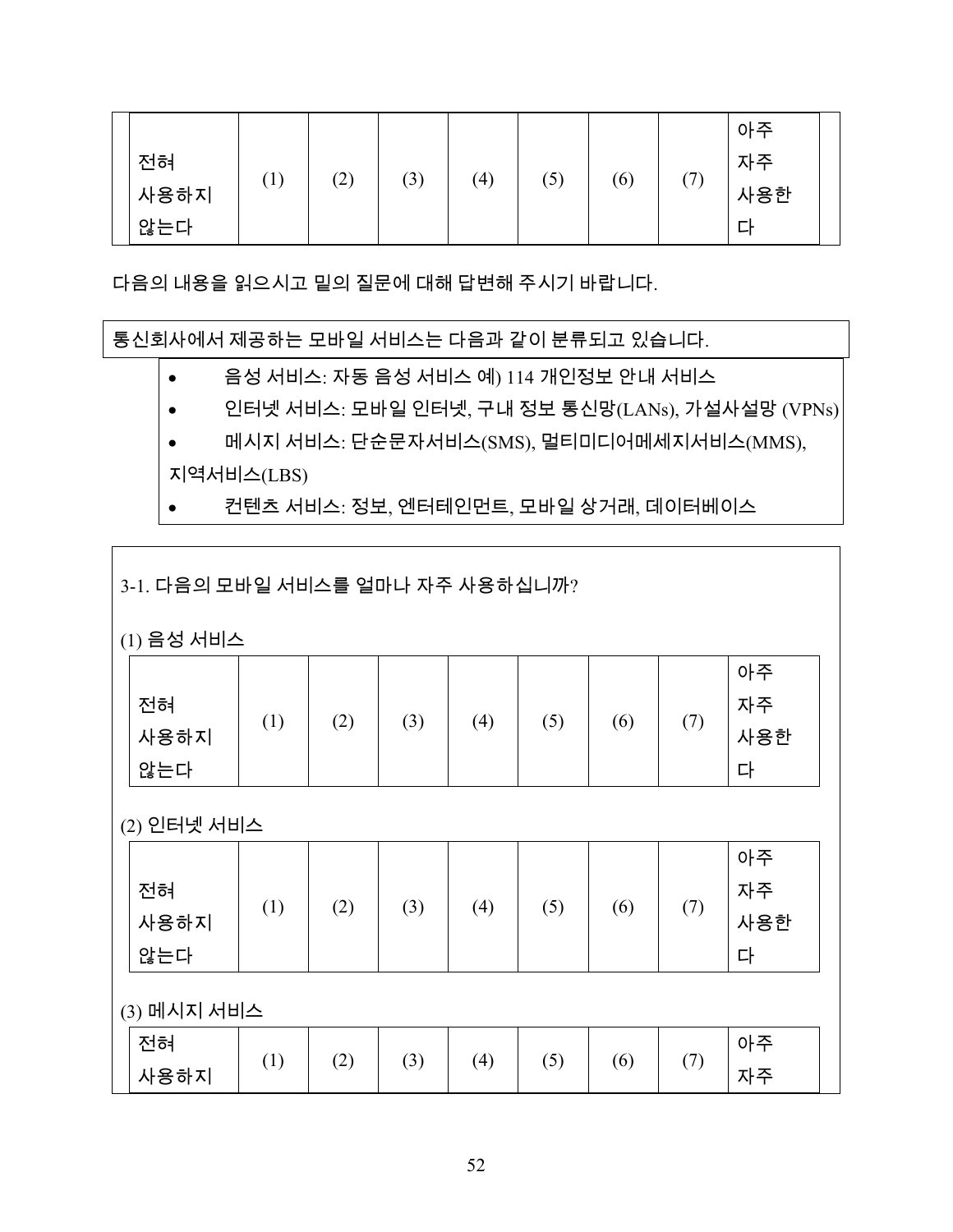| 않는다               |     |     |     |     |     |     |     | 사용한<br>다             |
|-------------------|-----|-----|-----|-----|-----|-----|-----|----------------------|
| (4) 컨덴츠 서비스       |     |     |     |     |     |     |     |                      |
| 전혀<br>사용하지<br>않는다 | (1) | (2) | (3) | (4) | (5) | (6) | (7) | 아주<br>자주<br>사용한<br>다 |

모바일 광고란 무선통신 단말기를 통해 음악, 그래픽, 음성, 문자 등을 기반으로 한 광고를 말합니다. 모바일 광고의 형식은 다음과 같습니다.

단순문자서비스 (SMS): 문자 메시지 형태

그림 메시지: 문자와 그래픽 메시지 형태

멀티미디어서비스(MMS): 디지털 이미지형태 예) 오디오, 비디오 클립

3-2. 모바일 광고를 받아본 경험이 있습니까?

(1) 네

(2) 아니오

다음은 귀하의 모바일 광고에 대한 태도를 조사하기 위한 질문입니다. 해당하는 정도의 번호를 선택하여 주시기 바랍니다.

|                                      | 4-1. 모바일 광고는 관련상품에 대한 정보를 제공한다. |     |     |                   |     |     |     |     |  |  |  |  |  |  |
|--------------------------------------|---------------------------------|-----|-----|-------------------|-----|-----|-----|-----|--|--|--|--|--|--|
| 전혀                                   |                                 |     |     |                   |     |     |     |     |  |  |  |  |  |  |
| 그렇지                                  | (1)                             | (2) | (3) | (4)               | (5) | (6) | (7) | 매우  |  |  |  |  |  |  |
| 않다                                   |                                 |     |     |                   |     |     |     | 그렇다 |  |  |  |  |  |  |
| 4-2. 모바일 광고를 통하여 상품에 대한 정보를 얻기 편리하다. |                                 |     |     |                   |     |     |     |     |  |  |  |  |  |  |
| 전혀                                   | (1)                             | (2) | (3) | $\left( 4\right)$ | (5) | (6) | (7) | 매우  |  |  |  |  |  |  |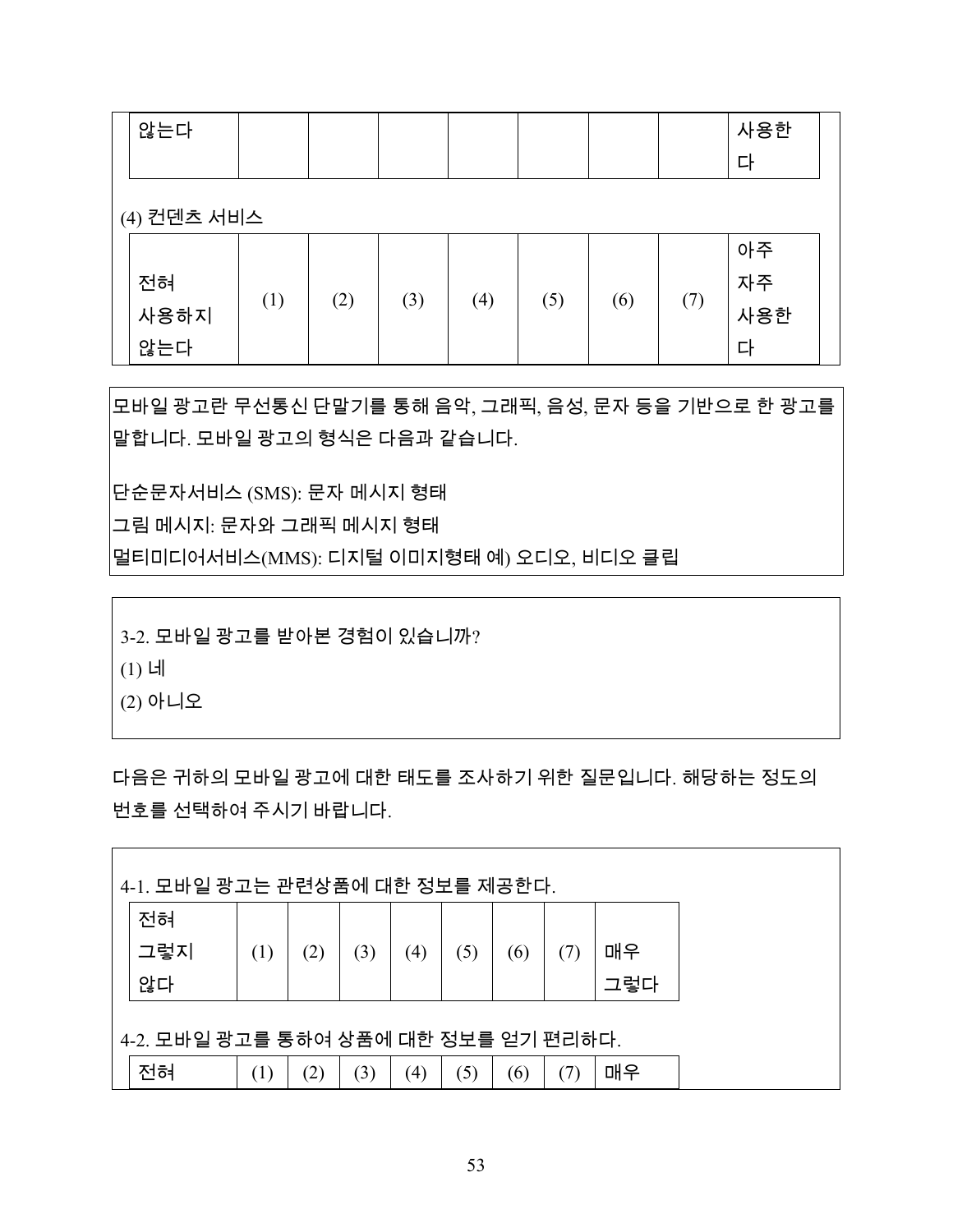| 그렇지                                    |     |     |     |     |     |     |     | 그렇다 |  |
|----------------------------------------|-----|-----|-----|-----|-----|-----|-----|-----|--|
| 않다                                     |     |     |     |     |     |     |     |     |  |
|                                        |     |     |     |     |     |     |     |     |  |
| 4-3. 모바일 광고를 통하여 상품에 대한 최신 정보를 얻기가 좋다. |     |     |     |     |     |     |     |     |  |
| 전혀                                     |     |     |     |     |     |     |     |     |  |
| 그렇지                                    | (1) | (2) | (3) | (4) | (5) | (6) | (7) | 매우  |  |
| 않다                                     |     |     |     |     |     |     |     | 그렇다 |  |
| 4-4. 모바일 광고는 시기 적절한 정보를 제공한다.          |     |     |     |     |     |     |     |     |  |
| 전혀                                     |     |     |     |     |     |     |     |     |  |
| 그렇지                                    | (1) | (2) | (3) | (4) | (5) | (6) | (7) | 매우  |  |
| 않다                                     |     |     |     |     |     |     |     | 그렇다 |  |
|                                        |     |     |     |     |     |     |     |     |  |
| 4-5. 모바일 광고는 내가 필요로 하는 정보를 제공한다.       |     |     |     |     |     |     |     |     |  |
| 전혀                                     |     |     |     |     |     |     |     |     |  |
| 그렇지                                    | (1) | (2) | (3) | (4) | (5) | (6) | (7) | 매우  |  |
| 않다                                     |     |     |     |     |     |     |     | 그렇다 |  |
|                                        |     |     |     |     |     |     |     |     |  |
| 4-6. 모바일 단말기에서 광고를 이용할 때 나는 재미를 느낀다.   |     |     |     |     |     |     |     |     |  |
| 전혀                                     |     |     |     |     |     |     |     |     |  |
| 그렇지                                    | (1) | (2) | (3) | (4) | (5) | (6) | (7) | 매우  |  |
| 않다                                     |     |     |     |     |     |     |     | 그렇다 |  |
| 4-7. 모바일 광고를 받았을 때 나는 재미를 느낀다.         |     |     |     |     |     |     |     |     |  |
| 전혀                                     |     |     |     |     |     |     |     |     |  |
| 그렇지                                    | (1) | (2) | (3) | (4) | (5) | (6) | (7) | 매우  |  |
| 않다                                     |     |     |     |     |     |     |     | 그렇다 |  |
|                                        |     |     |     |     |     |     |     |     |  |
| 4-8. 모바일 광고를 받았을 때 나는 흥미로움을 느낀다.       |     |     |     |     |     |     |     |     |  |
| 전혀                                     |     |     |     |     |     |     |     |     |  |
| 그렇지                                    | (1) | (2) | (3) | (4) | (5) | (6) | (7) | 매우  |  |
| 않다                                     |     |     |     |     |     |     |     | 그렇다 |  |
|                                        |     |     |     |     |     |     |     |     |  |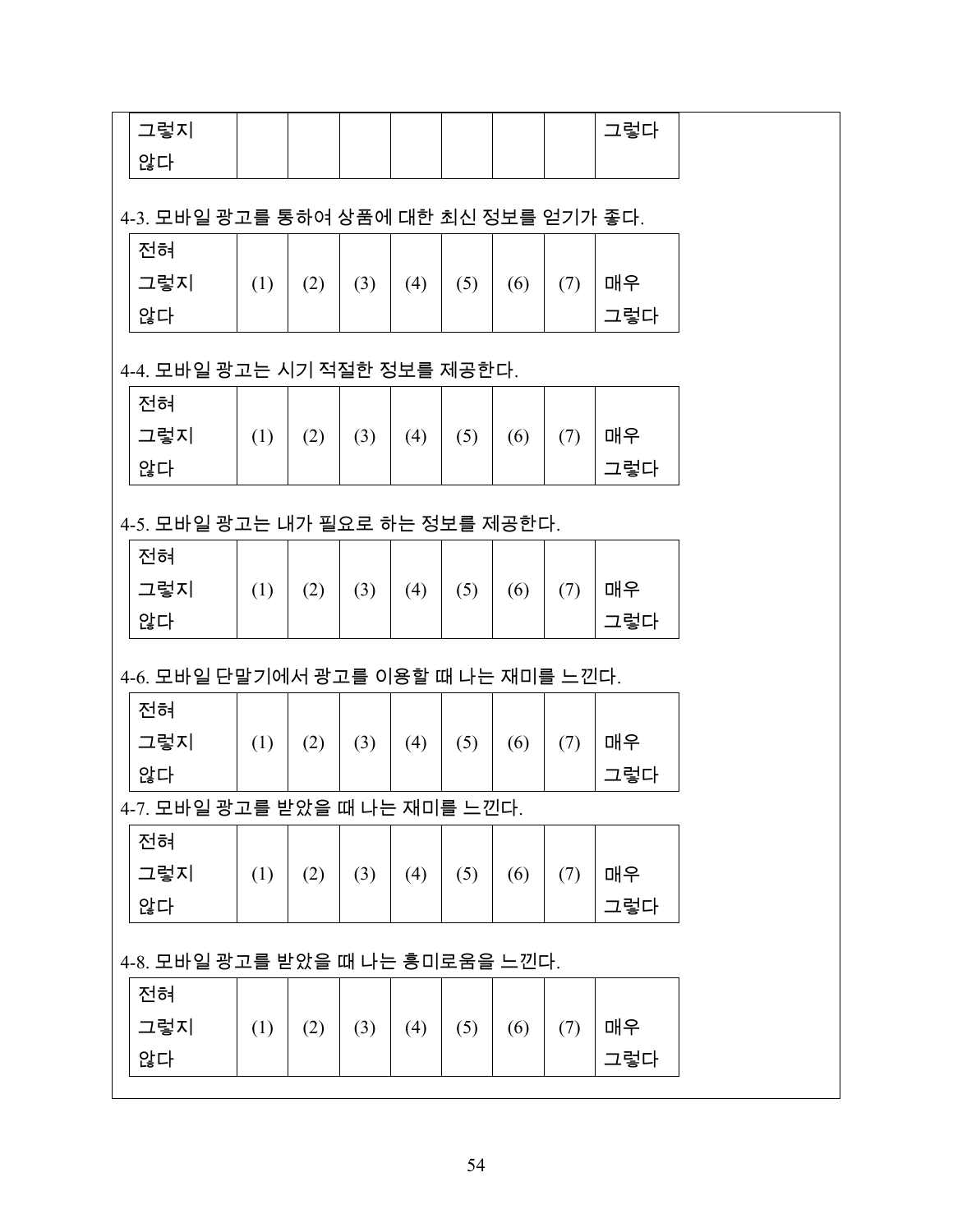| 4-9. 모바일 광고를 받았을 때 나는 즐거움을 느낀다. |                                     |     |     |     |     |     |     |     |  |  |  |  |  |  |  |
|---------------------------------|-------------------------------------|-----|-----|-----|-----|-----|-----|-----|--|--|--|--|--|--|--|
| 전혀                              |                                     |     |     |     |     |     |     |     |  |  |  |  |  |  |  |
| 그렇지                             | (1)                                 | (2) | (3) | (4) | (5) | (6) | (7) | 매우  |  |  |  |  |  |  |  |
| 않다                              |                                     |     |     |     |     |     |     | 그렇다 |  |  |  |  |  |  |  |
|                                 | 4-10. 모바일 광고를 받았을 때 나는 짜릿한 흥분을 느낀다. |     |     |     |     |     |     |     |  |  |  |  |  |  |  |
|                                 |                                     |     |     |     |     |     |     |     |  |  |  |  |  |  |  |
| 전혀                              |                                     |     |     |     |     |     |     |     |  |  |  |  |  |  |  |
| 그렇지                             | (1)                                 | (2) | (3) | (4) | (5) | (6) | (7) | 매우  |  |  |  |  |  |  |  |
| 않다                              |                                     |     |     |     |     |     |     | 그렇다 |  |  |  |  |  |  |  |
| 4-11. 모바일 광고는 성가시다.             |                                     |     |     |     |     |     |     |     |  |  |  |  |  |  |  |
| 전혀                              |                                     |     |     |     |     |     |     |     |  |  |  |  |  |  |  |
| 그렇지                             | (1)                                 | (2) | (3) | (4) | (5) | (6) | (7) | 매우  |  |  |  |  |  |  |  |
| 않다                              |                                     |     |     |     |     |     |     | 그렇다 |  |  |  |  |  |  |  |
| 4-12. 모바일 광고는 나를 당황하게 한다.       |                                     |     |     |     |     |     |     |     |  |  |  |  |  |  |  |
| 전혀                              |                                     |     |     |     |     |     |     |     |  |  |  |  |  |  |  |
| 그렇지                             | (1)                                 | (2) | (3) | (4) | (5) | (6) | (7) | 매우  |  |  |  |  |  |  |  |
| 않다                              |                                     |     |     |     |     |     |     | 그렇다 |  |  |  |  |  |  |  |
| 4-13. 모바일 광고는 나의 지적인 수준을 모욕한다.  |                                     |     |     |     |     |     |     |     |  |  |  |  |  |  |  |
| 전혀                              |                                     |     |     |     |     |     |     |     |  |  |  |  |  |  |  |
| 그렇지                             | (1)                                 | (2) | (3) | (4) | (5) | (6) | (7) | 매우  |  |  |  |  |  |  |  |
| 않다                              |                                     |     |     |     |     |     |     | 그렇다 |  |  |  |  |  |  |  |
| 4-14. 모바일 광고는 나를 짜증나게 한다.       |                                     |     |     |     |     |     |     |     |  |  |  |  |  |  |  |
| 전혀                              |                                     |     |     |     |     |     |     |     |  |  |  |  |  |  |  |
| 그렇지                             | (1)                                 | (2) | (3) | (4) | (5) | (6) | (7) | 매우  |  |  |  |  |  |  |  |
| 않다                              |                                     |     |     |     |     |     |     | 그렇다 |  |  |  |  |  |  |  |
|                                 |                                     |     |     |     |     |     |     |     |  |  |  |  |  |  |  |
| 4-15. 모바일 광고는 속임수가 많다.          |                                     |     |     |     |     |     |     |     |  |  |  |  |  |  |  |
| 전혀                              | (1)                                 | (2) | (3) | (4) | (5) | (6) | (7) | 매우  |  |  |  |  |  |  |  |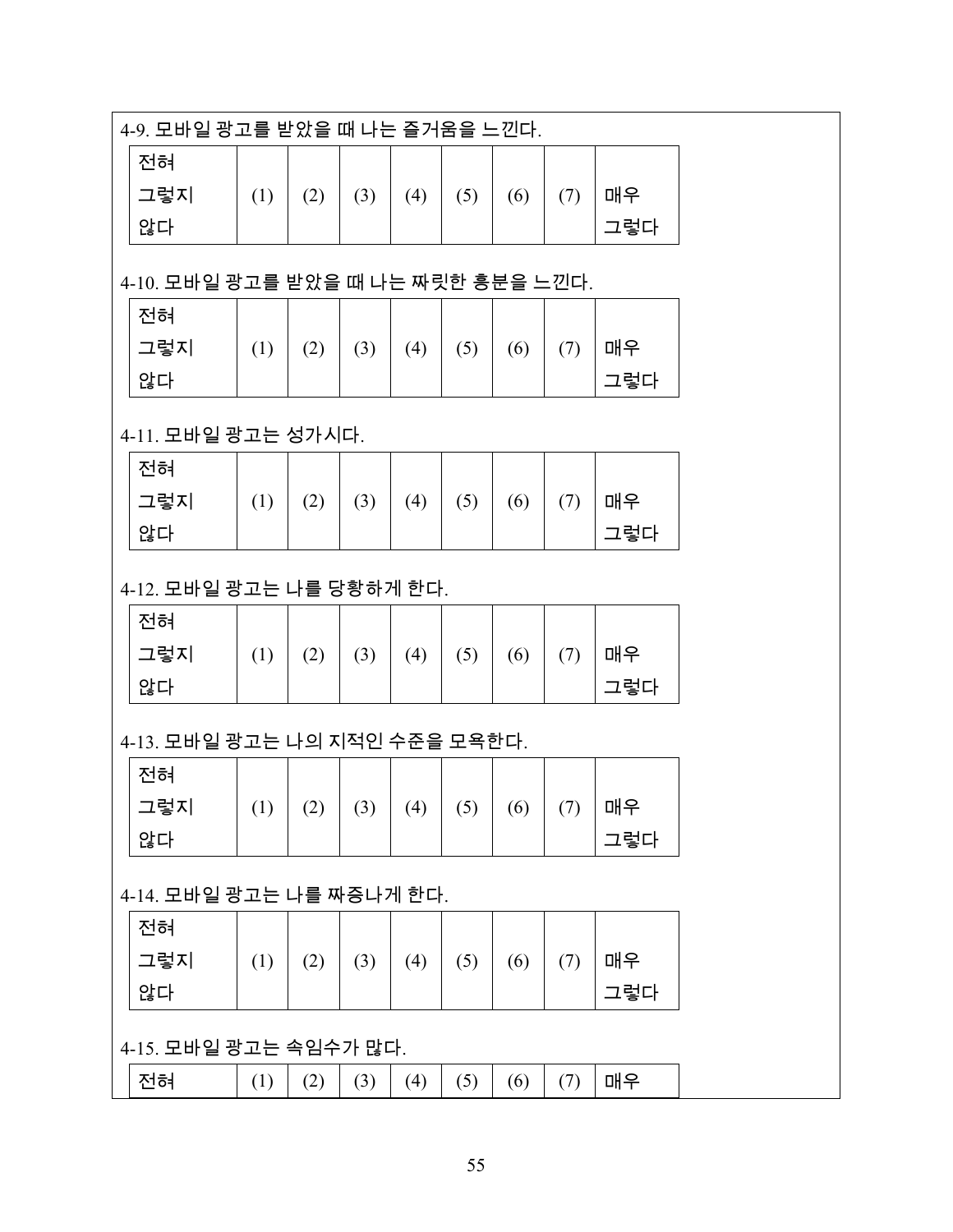| 그렇지                                       |                                      |     |     |     |     |     |     | 그렇다 |  |  |  |  |  |  |  |
|-------------------------------------------|--------------------------------------|-----|-----|-----|-----|-----|-----|-----|--|--|--|--|--|--|--|
| 않다                                        |                                      |     |     |     |     |     |     |     |  |  |  |  |  |  |  |
|                                           |                                      |     |     |     |     |     |     |     |  |  |  |  |  |  |  |
| 4-16. 나는 모바일 광고가 나에게 개인적인 메시지를 제공한다고 느낀다. |                                      |     |     |     |     |     |     |     |  |  |  |  |  |  |  |
| 전혀                                        |                                      |     |     |     |     |     |     |     |  |  |  |  |  |  |  |
| 그렇지                                       | (1)                                  | (2) | (3) | (4) | (5) | (6) | (7) | 매우  |  |  |  |  |  |  |  |
| 않다                                        |                                      |     |     |     |     |     |     | 그렇다 |  |  |  |  |  |  |  |
|                                           | 4-17. 나는 모바일 광고가 사용하기에 개인화 되었다고 느낀다. |     |     |     |     |     |     |     |  |  |  |  |  |  |  |
|                                           | 전혀                                   |     |     |     |     |     |     |     |  |  |  |  |  |  |  |
|                                           |                                      |     |     |     |     |     |     |     |  |  |  |  |  |  |  |
| 그렇지                                       | (1)                                  | (2) | (3) | (4) | (5) | (6) | (7) | 매우  |  |  |  |  |  |  |  |
| 않다                                        |                                      |     |     |     |     |     |     | 그렇다 |  |  |  |  |  |  |  |
| 4-18. 모바일 광고의 내용은 개인화가 되어있다.              |                                      |     |     |     |     |     |     |     |  |  |  |  |  |  |  |
| 전혀                                        |                                      |     |     |     |     |     |     |     |  |  |  |  |  |  |  |
| 그렇지                                       | (1)                                  | (2) | (3) | (4) | (5) | (6) | (7) | 매우  |  |  |  |  |  |  |  |
| 않다                                        |                                      |     |     |     |     |     |     | 그렇다 |  |  |  |  |  |  |  |
|                                           |                                      |     |     |     |     |     |     |     |  |  |  |  |  |  |  |
| 4-19. 나는 상품구매의 참고정보로 개인화된 모바일 광고를 사용한다.   |                                      |     |     |     |     |     |     |     |  |  |  |  |  |  |  |
| 전혀                                        |                                      |     |     |     |     |     |     |     |  |  |  |  |  |  |  |
| 그렇지                                       | (1)                                  | (2) | (3) | (4) | (5) | (6) | (7) | 매우  |  |  |  |  |  |  |  |
| 않다                                        |                                      |     |     |     |     |     |     | 그렇다 |  |  |  |  |  |  |  |
|                                           |                                      |     |     |     |     |     |     |     |  |  |  |  |  |  |  |
| 4-20. 나는 모바일 광고를 믿는다.                     |                                      |     |     |     |     |     |     |     |  |  |  |  |  |  |  |
| 전혀                                        |                                      |     |     |     |     |     |     |     |  |  |  |  |  |  |  |
| 그렇지                                       | (1)                                  | (2) | (3) | (4) | (5) | (6) | (7) | 매우  |  |  |  |  |  |  |  |
| 않다                                        |                                      |     |     |     |     |     |     | 그렇다 |  |  |  |  |  |  |  |
| 4-21. 모바일 광고에서 제공하는 내용은 믿을 만 하다.          |                                      |     |     |     |     |     |     |     |  |  |  |  |  |  |  |
|                                           |                                      |     |     |     |     |     |     |     |  |  |  |  |  |  |  |
| 전혀                                        |                                      |     |     |     |     |     |     |     |  |  |  |  |  |  |  |
| 그렇지                                       | (1)                                  | (2) | (3) | (4) | (5) | (6) | (7) | 매우  |  |  |  |  |  |  |  |
| 않다                                        |                                      |     |     |     |     |     |     | 그렇다 |  |  |  |  |  |  |  |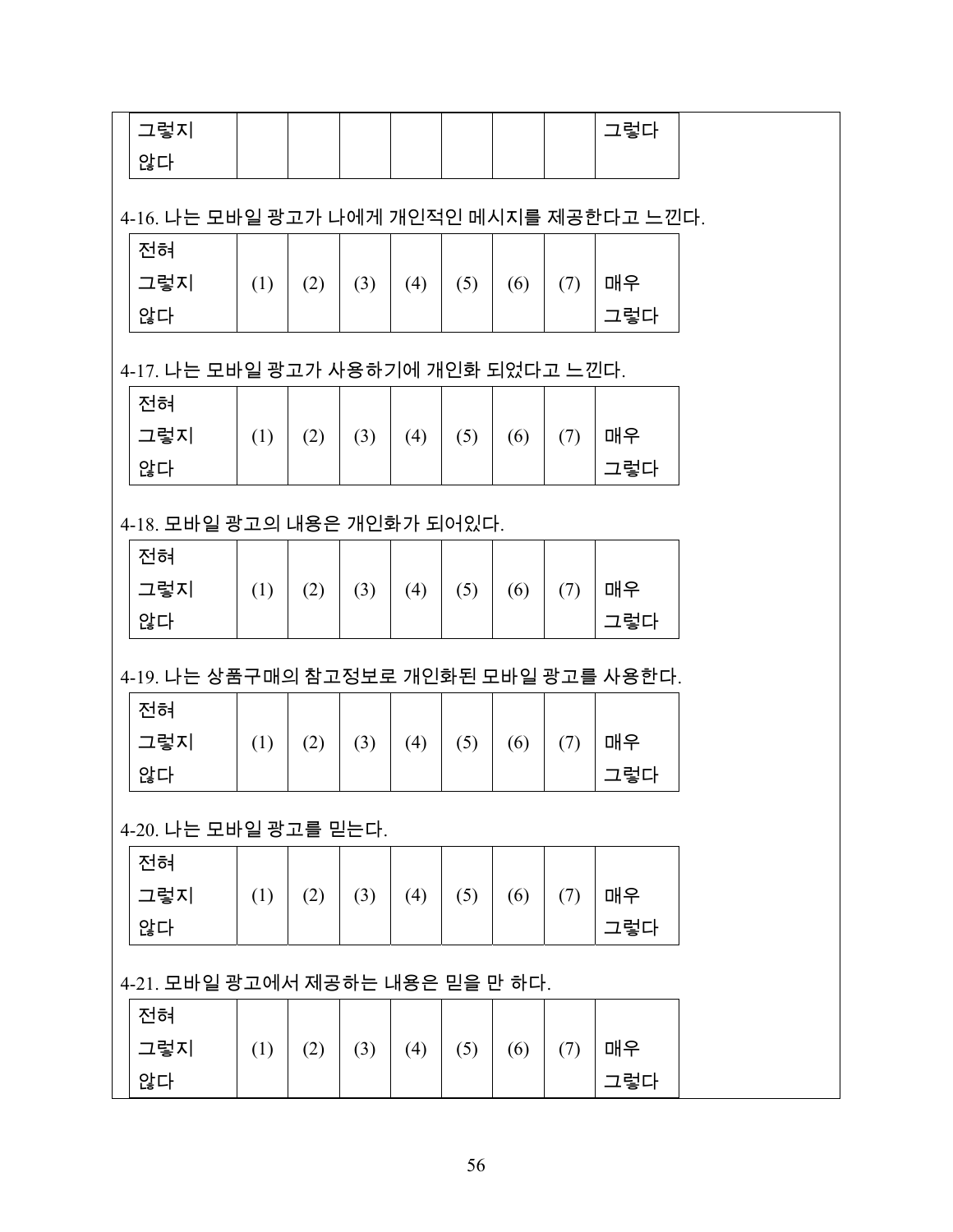다음의 문항에 대해 귀하의 모바일 광고에 대한 태도를 측정하여 주시기 바랍니다.

| 5-1. 나는 모바일 광고에 (<br>)이라고 생각한다. |                                        |  |  |  |  |  |  |  |  |  |  |  |
|---------------------------------|----------------------------------------|--|--|--|--|--|--|--|--|--|--|--|
| 비호의적                            | 호의적<br>(1)<br>(2)<br>(3)<br>(5)<br>(4) |  |  |  |  |  |  |  |  |  |  |  |
|                                 | 5-2. 나는 모바일 광고가 (<br>)고 생각한다.          |  |  |  |  |  |  |  |  |  |  |  |
| 나쁘다                             | 좋다<br>(3)<br>(2)<br>(5)<br>(1)<br>(4)  |  |  |  |  |  |  |  |  |  |  |  |
| 5-3. 나는 모바일 광고가 (<br>)이라고 생각한다. |                                        |  |  |  |  |  |  |  |  |  |  |  |
| 부정적                             | 긍정적<br>(3)<br>(1)<br>(5)<br>(2)<br>(4) |  |  |  |  |  |  |  |  |  |  |  |

다음의 질문들은 귀하의 일반적 성향에 대한 것 입니다. 다음의 진술에 대한 귀하의 동의의 정도를 나타내어 주시기 바랍니다.

| 6-1. 나는 다른 사람보다 내 자신에게 의존하기를 좋아한다.               |     |     |     |     |     |     |     |     |  |  |  |  |  |
|--------------------------------------------------|-----|-----|-----|-----|-----|-----|-----|-----|--|--|--|--|--|
| 전혀                                               |     |     |     |     |     |     |     |     |  |  |  |  |  |
| 그렇지                                              | (1) | (2) | (3) | (4) | (5) | (6) | (7) | 매우  |  |  |  |  |  |
| 않다                                               |     |     |     |     |     |     |     | 그렇다 |  |  |  |  |  |
| 6-2. 나는 대부분 내 자신에게 의존한다; 나는 다른 사람에게 거의 의존하지 않는다. |     |     |     |     |     |     |     |     |  |  |  |  |  |
| 전혀                                               |     |     |     |     |     |     |     |     |  |  |  |  |  |
| 그렇지                                              | (1) | (2) | (3) | (4) | (5) | (6) | (7) | 매우  |  |  |  |  |  |
| 않다                                               |     |     |     |     |     |     |     | 그렇다 |  |  |  |  |  |
| 6-3. 나는 항상 "나 자신의 일" 을 한다.                       |     |     |     |     |     |     |     |     |  |  |  |  |  |
| 전혀                                               |     |     |     |     |     |     |     |     |  |  |  |  |  |
| 그렇지                                              | (1) | (2) | (3) | (4) | (5) | (6) | (7) | 매우  |  |  |  |  |  |
| 않다<br>그렇다                                        |     |     |     |     |     |     |     |     |  |  |  |  |  |
| 6-4. 나의 개인적 주체성, 다른 사람으로부터의 독립성이 나에게는 매우 중요하다.   |     |     |     |     |     |     |     |     |  |  |  |  |  |
| 전혀                                               | (1) | (2) | (3) | (4) | (5) | (6) | (7) | 매우  |  |  |  |  |  |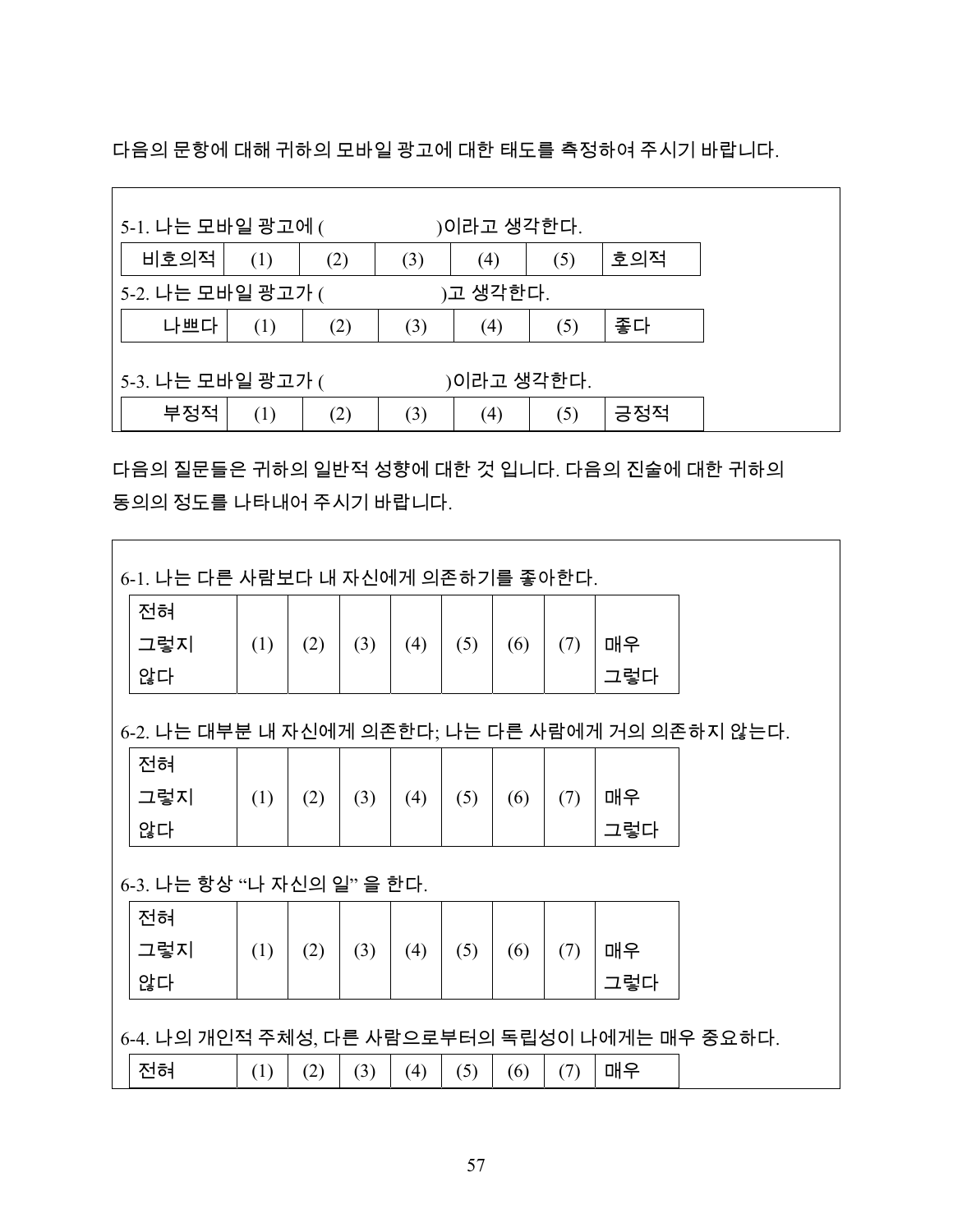| 그렇지                                              |     |     |     |     |     |     |     | 그렇다 |  |  |  |  |  |  |
|--------------------------------------------------|-----|-----|-----|-----|-----|-----|-----|-----|--|--|--|--|--|--|
| 않다                                               |     |     |     |     |     |     |     |     |  |  |  |  |  |  |
|                                                  |     |     |     |     |     |     |     |     |  |  |  |  |  |  |
| 6-5. 나는 나의 일을 다른 사람들보다 더 잘하는 것은 중요하다.            |     |     |     |     |     |     |     |     |  |  |  |  |  |  |
| 전혀                                               |     |     |     |     |     |     |     |     |  |  |  |  |  |  |
| 그렇지                                              | (1) | (2) | (3) | (4) | (5) | (6) | (7) | 매우  |  |  |  |  |  |  |
| 않다                                               |     |     |     |     |     |     |     | 그렇다 |  |  |  |  |  |  |
| 6-6. 이기는 것이 전부이다.                                |     |     |     |     |     |     |     |     |  |  |  |  |  |  |
| 전혀                                               |     |     |     |     |     |     |     |     |  |  |  |  |  |  |
| 그렇지                                              | (1) | (2) | (3) | (4) | (5) | (6) | (7) | 매우  |  |  |  |  |  |  |
| 않다                                               |     |     |     |     |     |     |     | 그렇다 |  |  |  |  |  |  |
|                                                  |     |     |     |     |     |     |     |     |  |  |  |  |  |  |
| 6-7. 경쟁은 자연의 법칙이다.                               |     |     |     |     |     |     |     |     |  |  |  |  |  |  |
| 전혀                                               |     |     |     |     |     |     |     |     |  |  |  |  |  |  |
| 그렇지                                              | (1) | (2) | (3) | (4) | (5) | (6) | (7) | 매우  |  |  |  |  |  |  |
| 않다                                               |     |     |     |     |     |     |     | 그렇다 |  |  |  |  |  |  |
| 6-8. 다른 사람이 내가 하는 것 보다 더 잘 할 때, 나는 긴장하고 흥분하게 된다. |     |     |     |     |     |     |     |     |  |  |  |  |  |  |
| 전혀                                               |     |     |     |     |     |     |     |     |  |  |  |  |  |  |
| 그렇지                                              | (1) | (2) | (3) | (4) | (5) | (6) | (7) | 매우  |  |  |  |  |  |  |
| 않다                                               |     |     |     |     |     |     |     | 그렇다 |  |  |  |  |  |  |
|                                                  |     |     |     |     |     |     |     |     |  |  |  |  |  |  |
| 6-9. 만약 동료가 상을 타면, 나는 자랑스럽게 여길 것 이다.             |     |     |     |     |     |     |     |     |  |  |  |  |  |  |
| 전혀                                               |     |     |     |     |     |     |     |     |  |  |  |  |  |  |
| 그렇지                                              | (1) | (2) | (3) | (4) | (5) | (6) | (7) | 매우  |  |  |  |  |  |  |
| 않다                                               |     |     |     |     |     |     |     | 그렇다 |  |  |  |  |  |  |
| 6-10. 나의 동료들이 잘 지내는 것이 나에게 중요하다.                 |     |     |     |     |     |     |     |     |  |  |  |  |  |  |
| 전혀                                               |     |     |     |     |     |     |     |     |  |  |  |  |  |  |
| 그렇지                                              | (1) | (2) | (3) | (4) | (5) | (6) | (7) | 매우  |  |  |  |  |  |  |
| 않다                                               |     |     |     |     |     |     |     | 그렇다 |  |  |  |  |  |  |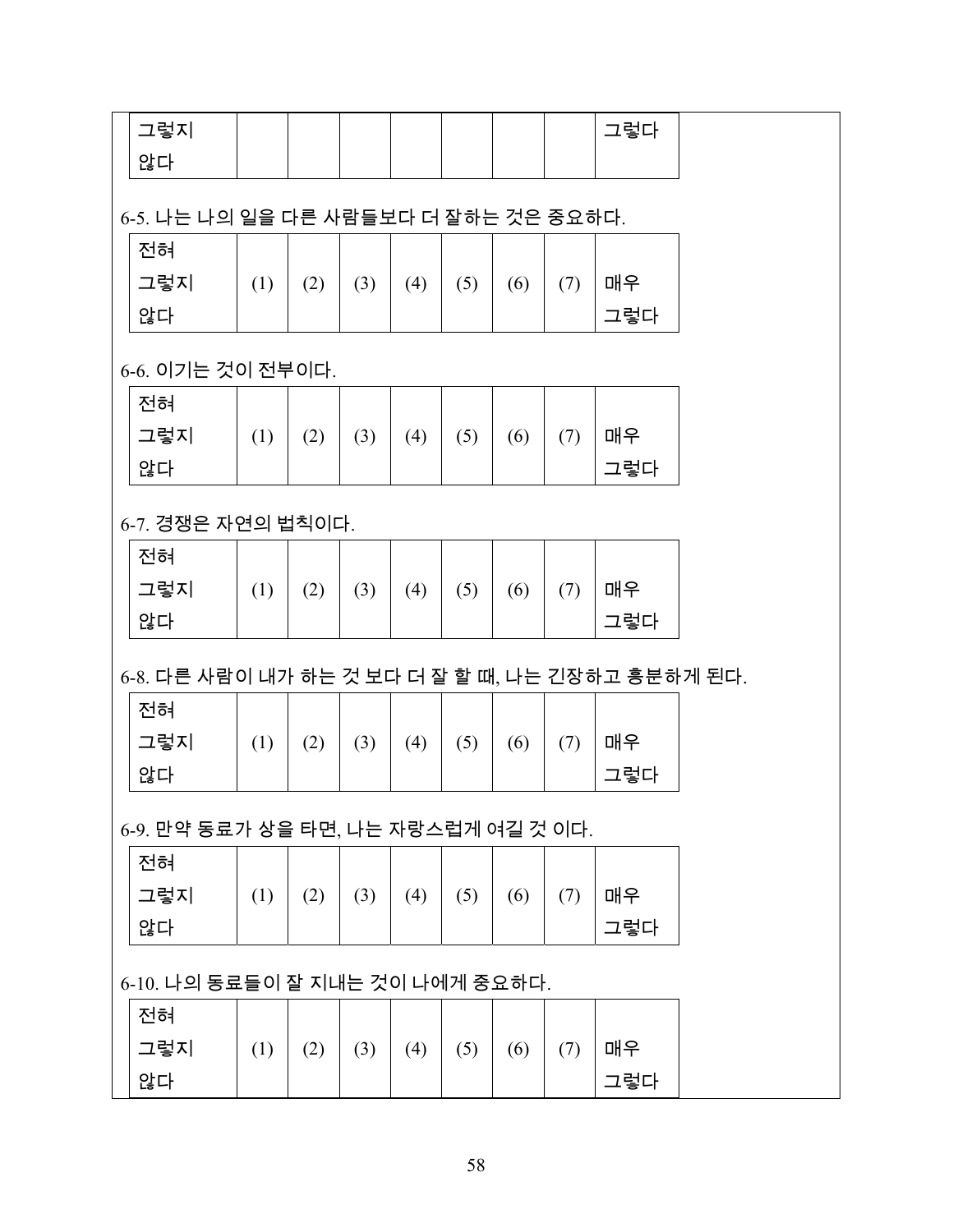| 6-11. 나에게 즐거움은 다른 사람들과 시간을 함께 보내는 것이다.         |     |     |     |     |     |     |     |     |  |
|------------------------------------------------|-----|-----|-----|-----|-----|-----|-----|-----|--|
| 전혀                                             |     |     |     |     |     |     |     |     |  |
| 그렇지                                            | (1) | (2) | (3) | (4) | (5) | (6) | (7) | 매우  |  |
| 않다                                             |     |     |     |     |     |     |     | 그렇다 |  |
|                                                |     |     |     |     |     |     |     |     |  |
| 6-12. 나는 다른 사람들과 협력할 때 기분이 좋다.                 |     |     |     |     |     |     |     |     |  |
| 전혀                                             |     |     |     |     |     |     |     |     |  |
| 그렇지                                            | (1) | (2) | (3) | (4) | (5) | (6) | (7) | 매우  |  |
| 않다                                             |     |     |     |     |     |     |     | 그렇다 |  |
|                                                |     |     |     |     |     |     |     |     |  |
| 6-13. 부모와 자식은 가능 한한 같이 지내야 한다.                 |     |     |     |     |     |     |     |     |  |
| 전혀                                             |     |     |     |     |     |     |     |     |  |
| 그렇지                                            | (1) | (2) | (3) | (4) | (5) | (6) | (7) | 매우  |  |
| 않다                                             |     |     |     |     |     |     |     | 그렇다 |  |
| 6-14. 내가 원하는 것을 희생하더라도 나의 가족을 부양하는 것은 나의 의무이다. |     |     |     |     |     |     |     |     |  |
| 전혀                                             |     |     |     |     |     |     |     |     |  |
| 그렇지                                            | (1) | (2) | (3) | (4) | (5) | (6) | (7) | 매우  |  |
| 않다                                             |     |     |     |     |     |     |     | 그렇다 |  |
|                                                |     |     |     |     |     |     |     |     |  |
| 6-15. 어떠한 희생이 따르더라도 가족 구성원은 함께 있어야 한다.         |     |     |     |     |     |     |     |     |  |
| 전혀                                             |     |     |     |     |     |     |     |     |  |
|                                                |     |     |     |     |     |     |     |     |  |
| 그렇지                                            | (1) | (2) | (3) | (4) | (5) | (6) | (7) | 매우  |  |
| 않다                                             |     |     |     |     |     |     |     | 그렇다 |  |
|                                                |     |     |     |     |     |     |     |     |  |
| 전혀                                             |     |     |     |     |     |     |     |     |  |
| 6-16. 나의 집단이 결정한 것을 존중하는 것은 나에게 중요하다.<br>그렇지   | (1) | (2) | (3) | (4) | (5) | (6) | (7) | 매우  |  |

다음의 질문들은 귀하의 휴대폰 사용 경험에 대한 것입니다. 귀하의 답변은 오로지 학문적인 용도로만 사용됨을 알려드립니다.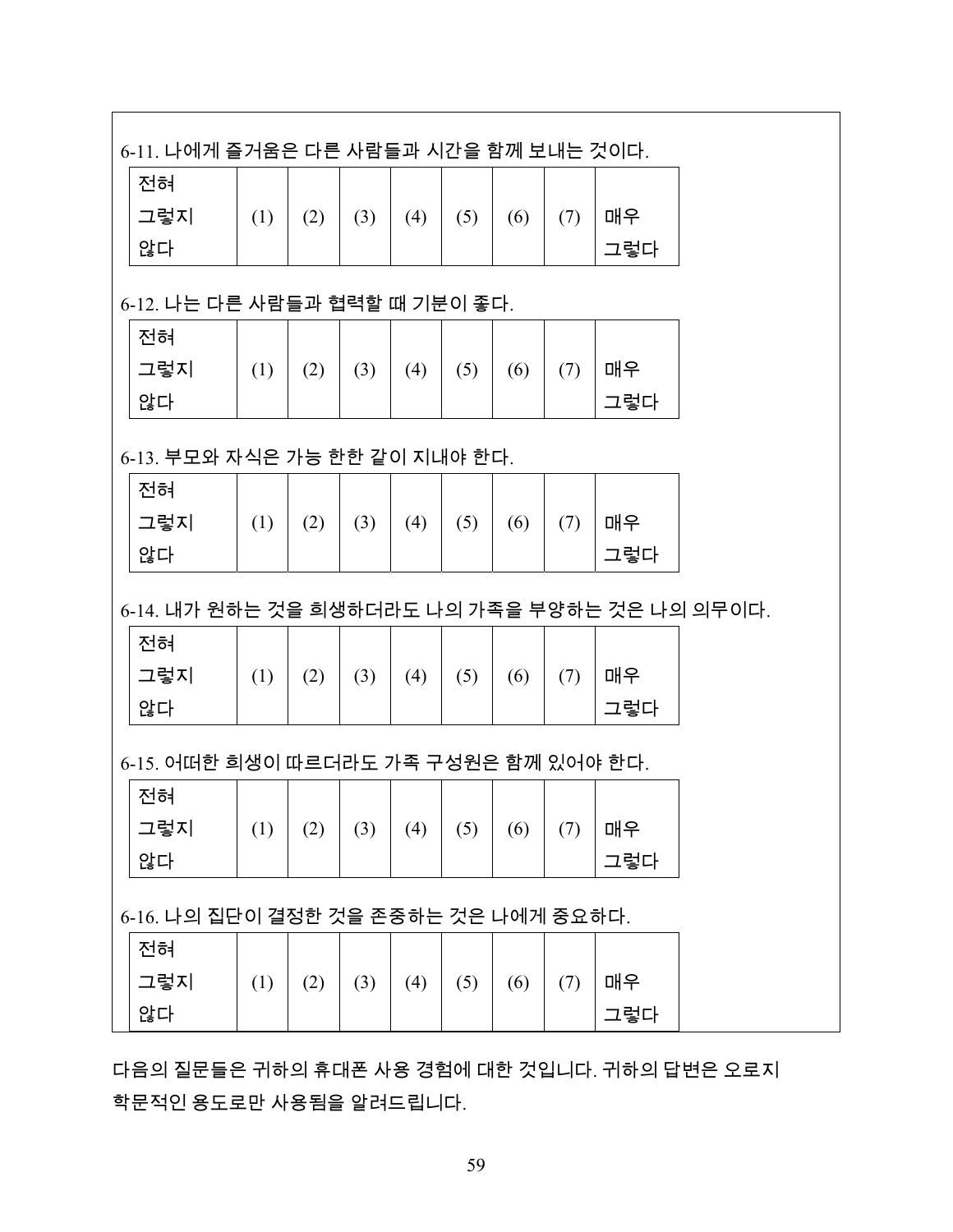7. 처음 휴대폰을 소유하신 이후로 얼마 동안 휴대폰을 사용하고 계십니까? ( ) 년 ( )개월 8. 귀하가 계약을 맺고 있는 이동통신사는 어디입니까? (1) SK 텔레콤 (2) KTF (3) LG 텔레콤 (4) 기타 9. 어떠한 요인이 귀하가 이동통신사를 결정하는데 가장 큰 영향을 미쳤습니까? (1) 제공되는 서비스 (2) 가격 (3) 휴대폰 단말기 (4) 이동통신사의 명성 (5) 기타 10. 귀하의 한달 사용요금은 평균 얼마입니까? (1) W29,999 이하 (2) W30,000- W59,999 (3) W60,000- W89,999 (4) W90,000- W119,999 (5) W120,000 이상 11. 귀하의 성별은 무엇입니까? (1) 남성 (2) 여성 12. 나이 ( ) 살 13. 직업 ( )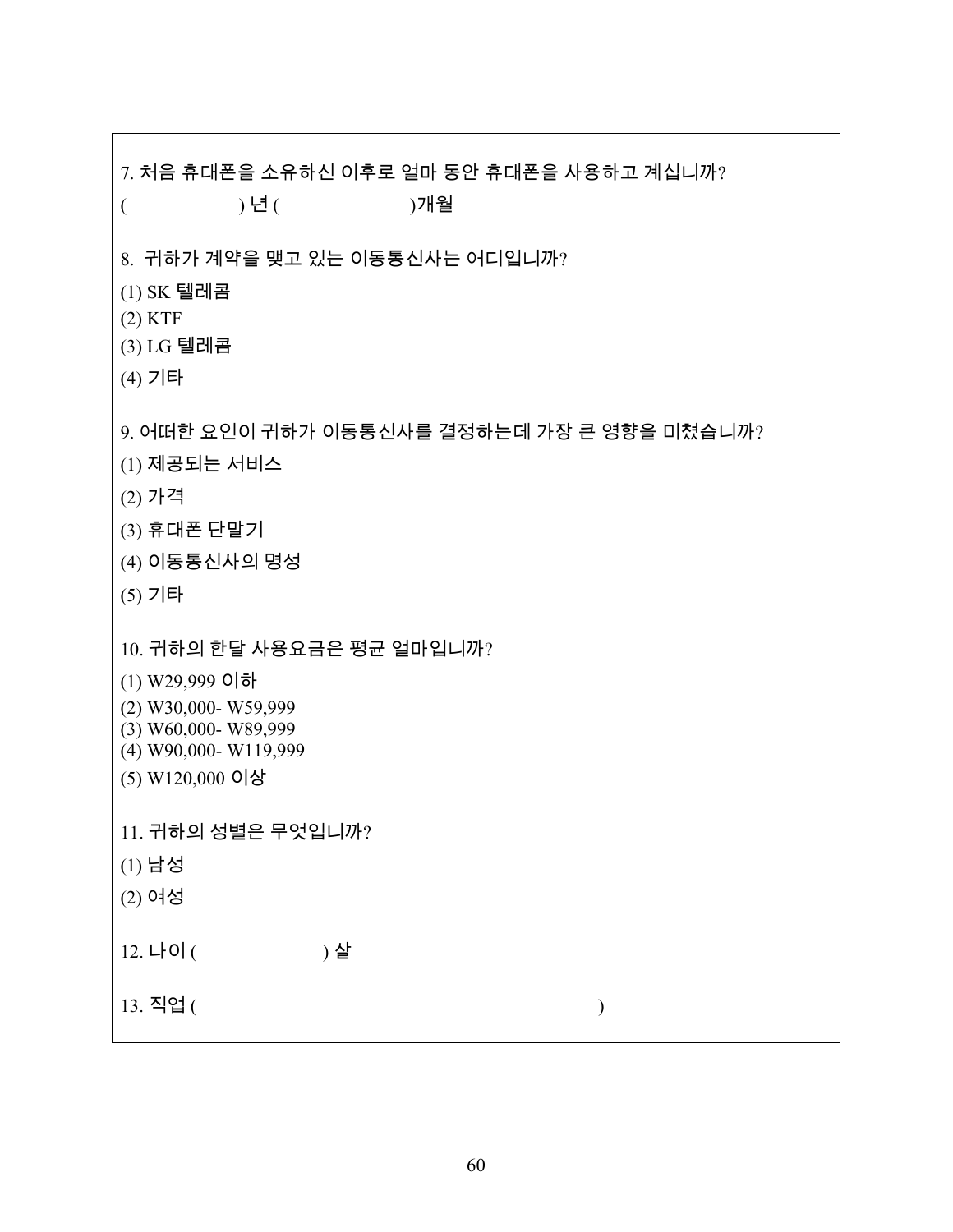#### LIST OF REFERENCES

- <span id="page-60-1"></span><span id="page-60-0"></span>Alwitt, L.F., & Prabhaker, P.R. (1994). Identifying who dislikes television advertising: Not by demographics alone. *Journal of Advertising Research*, 34(6), 17–29
- Barnes, S. J. (2002). Wireless Digital Advertising: Nature and Implications. *International Journal of Advertising*, 21, 399-420
- Barnes, S.J., Reichardt, T. & Neumann, M.M. (2005). Driving Consumer Acceptance of Mobile Marketing: A theoretical framework and empirical study, *Journal of Electronic Commerce Research,* 6(3), 181-192
- Barnes, S. J. & Scornavacca, E. (2004). Mobile Marketing: the Role of Permission and Acceptance. *International Journal of Mobile Communication*, 2 (2), 128-139
- Barwise, P. & Strong, C. (2002). "Permission-based Mobile Advertising", *Journal of Interactive Marketing*, 16 (1), 14-24
- Bauer, R. A., & Greyser, S. A. (1968). "Advertising in America: The Consumer View", Boston, MA: Harvard University, Graduate School of Business Administration
- Buckley R. (2007), "Mobile to beat all advertising odds", available at <http://mmaglobal.com/modules/article/view.article.php/840>(accessed 10, October, 2007)
- Carroll, A., Barnes, S. J., Scornavacca, E., & Fletcher, K. (2007). Consumer Perceptions and Attitudes towards SMS Advertising: Recent Evidence From New Zealand, *International Journal of Advertising*, Vol. 26(1), 79-98
- Cheltappa, R.K., & R.G. Sin (2005). "Personalization versus Privacy: An Empirical Examination of the. Online Consumer's Dilemma," *Information Technology and Management*, 6
- Chowdhury, H. K. Parvin, N. Weitenberner, C. & Becker, M. (2006). Consumer Attitude toward Mobile Advertising in an Emerging Market: An Empirical Study, *International Journal of Mobile Marke*ting, Vol.1 (2), 33-42.
- de Mooij, M. (1998). Global marketing and advertising: Understanding cultural paradoxes. Thousand Oaks, CA: Sage.
- Denk, M. & Hackl, M. (2004). Where Does Mobile Business Go?, *International Journal of Electronic Business*, 2 (5), 460-470
- DeZoysa, S. (2002). "Mobile advertising needs to get personal", Telecommunications (International Edition), 36 (2), 8
- Drossos, D., Giaglis, G. M., Lekakos, G., Kokkinaki, F., Stavraki, M. G. (2007). Determinants of Effective SMS Advertising: An Experimental Study, *Journal of Interactive Advertising*, Vol. 7 (2), 1-2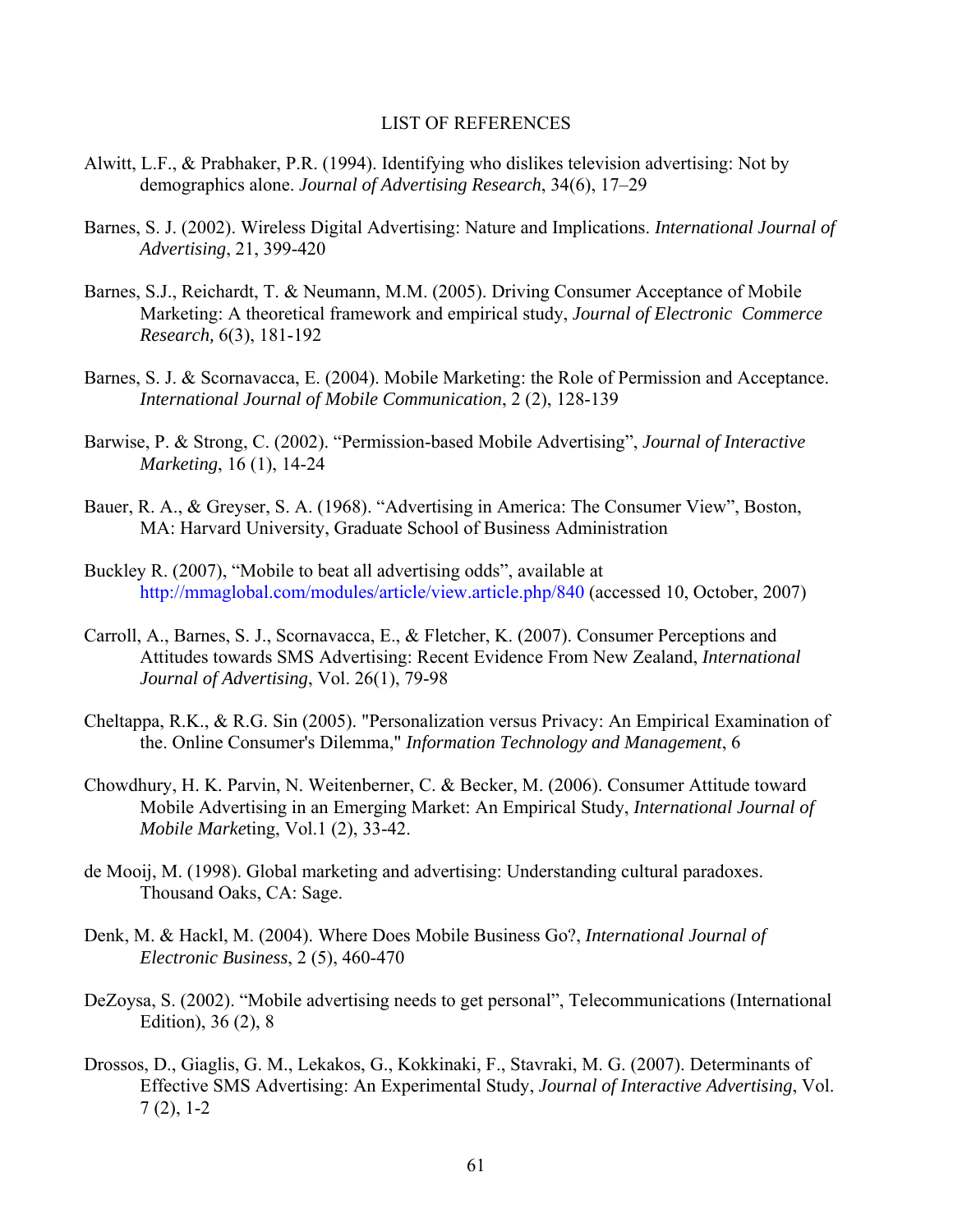- Ducoffe, R. H. (1995). How Consumers Assess the Value of Advertising, *Journal of Current Issues and Research in Advertising*, 17(1), 1 - 18.
- Gallup O. (1959). "A Study of Public Attitudes towards Advertising", Princeton, Princeton University Press
- Greenspan, R. (2003, March 25). *Look who's talking, texting, buying*. Retrieved February 17, 2007, from [http://www.emaillabs.com.](http://www.emaillabs.com/)
- Haghirian, P., Madlberger, M., & Tanuskova, A. (2005). Increasing Advertising Value of Mobile Marketing – An Empirical Study of Antecedents, *Proceedings of the 38th Hawaii International Conference on System Sciences – 2005*
- Hofstede, G. (1980). Culture's consequences. Beverly Hills, CA: Sage
- Hofstede, G. (1984). Culture's consequences: International differences in work-related values. Beverly Hills, CA: Sage
- Hofstede, G. (2001). Culture's consequences: Comparing values, behaviors, institutions and organizations across nations. Thousand Oaks, CA: Sage
- Hui, C. H., H. C, Triandis., & C. Yee (1991). Cultural differences in reward allocation: Is collectivism the explanation?, *British Journal of Social Psychology*, 30, 145–157.
- James, W. L., & Kover A. J. (1992). Do Overall Attitudes toward Advertising Affect Involvement with Specific Advertisements?, *Journal of Advertising Research*, 32(5), 78–83
- Kim, S.D.(2002). 'Korea: personal meanings', in 'James E. Katz and Mark Aakhus' (ed.)*'Perpetual contact : mobile communication, private talk, public performance',*Cambridge University Press, Cambridge, UK ; New York, pp.63-79
- *KTF mhows* Mail Magazine, Vol.21, May. 2007 [http://www.mhows.com](http://www.mhows.com/)
- Lee, W.N. & Choi, S. M. (2006). The Role of Horizontal and Vertical Individualism and Collectivism in Online Consumers' Responses Toward Persuasive Communication on the Web, *Journal of Computer-Mediated Communication*, 11 (2006), 317–336
- Leppaniemi, M., Sinisalo, J., & Karjaluoto, H. (2006). A Review of Mobile Marketing Research, *International Journal of Mobile Marketing*, 1(1), 30-42
- Li, Hairong & Lee, Ki-Young (2006). "Mobile phones and mobile advertising: an Asian perspective", *International Journal of Internet Marketing and Advertising*, 3 (2), 177-192
- Li, Hairong & Stoller, Brain (2007). "Parameters of Mobile Advertising: A Field Experiment", International Journal of Mobile Marketing, 2 (1), 4-11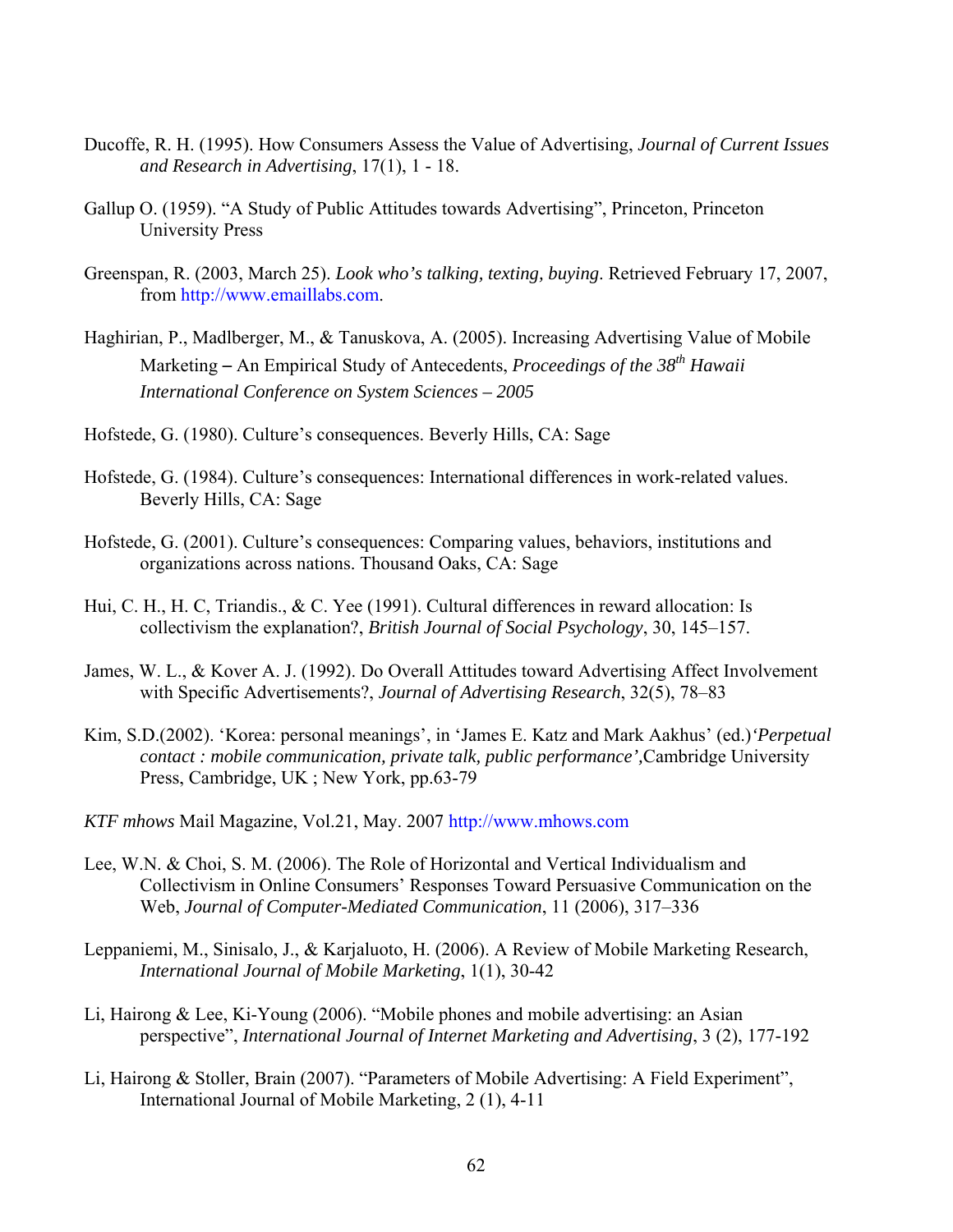- Lightner, N.J., Yenisey, M.M., Ozok, A.A., & Salvendy, G. (2002). Shopping behavior and preferences in e-commerce of Turkish and American university students: Implications from cross-cultural design. *Behaviour & Information Technology,* 21 (6), 373–385.
- Lutz, R.J. (1985). Affective and Cognitive Antecedents of Attitude Toward the AD: A Conceptual Framwork. In Psychological Processes and Advertising Effects: Theory, Research and Applications, L. Alwitt and A. Mitchell, ed., Hillsdale, NJ: Erlbaum, 45-63.
- Miceli, G. N., F. Ricotta., & M. Costabile (2007). "Customizing Customization: a Conceptual Framework for Interactive Personalization", Journal of Interactive Marketing, 21 (2), 6-25
- Mittal, B. (1994). Public assessment of TV advertising: Faint praise and harsh criticism, *Journal of Advertising Research*, 34(1), 35–53
- Mittal, B. & M.L. Walfried (1996). "The Role of Personalization in Service Encounters," *Journal of Retailing*, 72(1), 95-109.
- Mobile Marketing Association (2007) available at [http://www.mmaglobal.com](http://www.mmaglobal.com/) (access 10 Sep. 2007)
- Mobile Marketing Association (2007) available at <http://mmaglobal.com/modules/article/view.article.php/1153> (access 10 Sep. 2007)
- Moon, I. (2007). 'South Koreans Want Their M-TV!', *Business week Online*, August 6, 2007 Monday available at [http://www.businessweek.com/globalbiz/content/aug2007/gb2007083\\_146756.htm](http://www.businessweek.com/globalbiz/content/aug2007/gb2007083_146756.htm)
- Okazaki, S., Katsukura, A., & Nishiyama, M. (2007). How Mobile advertising Works: The Role of Trust in Improving Attitudes and Recall, *Journal of Advertising Research*, Vol. 47 (2), 165- 178
- Pagani, M. (2004). 'Full Internet Mobility in a 3G-4G Environment: Managing New Business paradigms', EGEA, A.gra, Milano
- Pagani, M. (2004). Determinants of Adoption of Third Generation Mobile Multimedia Services, *Journal of Interactive Marketing*, Vol. 18 (3), 46-59.
- Perlado, V. R., & Barwise, P. (2005). "Mobile Advertising: A Research Agenda" in *Advertising, Promotion, and New Media*, Marla R. Stafford and Ronald J. Faber, M.E. Sharpe, Inc. Armonk, New York
- Pijpers, G.G.M., Bemelmans, T.M.A., Heemstra, F.J., & van Montfort, K.A.G.M. (2001). Senior executives' use of information technology*. Information and Software Technology*, 43, 959–971.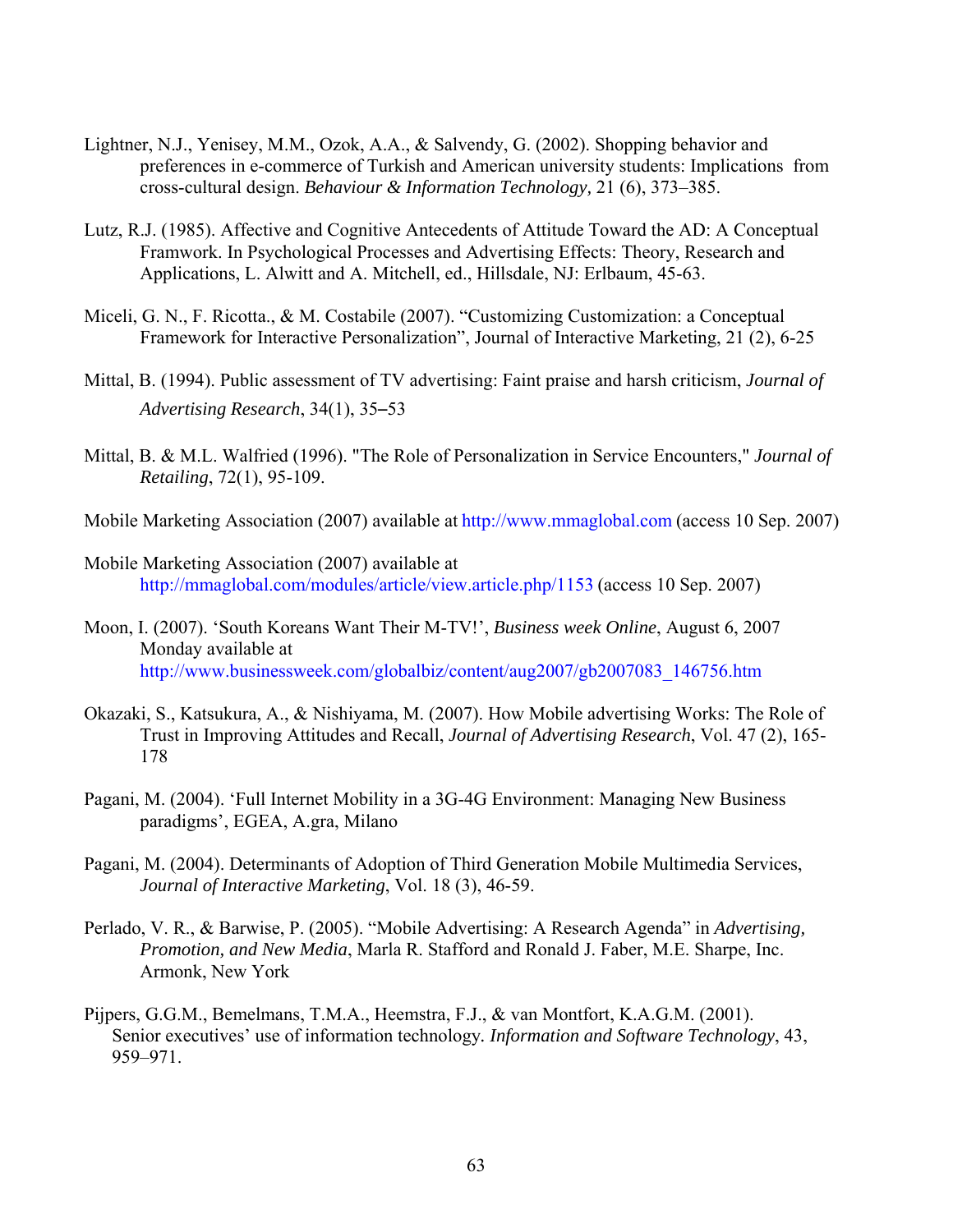- Pollay, R. W. & Mittal, B. (1993). Here's the beef: factors, determinants, and segments in consumer criticism of advertising. *Journal of Marketing*, Jul93, Vol. 57 Issue 3, p99-115.
- Robins, F. (2003). "The Marketing of 3G", *Marketing Intelligence & Planning*, 21 (6), 370 -378
- Schlosser, A. E., Shavitt, S., & Kanfer, A. (1999). Survey of Internet Users' Attitudes toward Internet advertising. *Journal of Interactive Marketing*, 13(3), 34–54.
- Shavitt, S., Lowrey, P., & Haefner, J. (1998). Public Attitudes Towards Advertising: More Favourable Than You Might Think, *Journal of Advertising Research*, 38(4), 7 - 22
- Singlis, T. M. & W. J. Brown (1995). Culture, self, and collectivist communication: Linking culture to individual behavior. *Human Communication Research,* 21, 354–389
- Steinbock, D. (2005), 'The Mobile Revolution: The Making of Mobile Services Worldwide', Thomson-Shore, Inc., London, U.K.
- Taylor, S. & P.A. Todd (1995). Understanding InformationTechnology Usage: A Test of Competing Models." *Information Systems Research*, 6(2), 144-176.
- Telecoms & Technology Forecast Asia & Australasia, "South Korea", Dec2005, p107-114, 8p
- Triandis, H. C. (1995). Individualism and Collectivism. Boulder, CO: Westview
- Triandis, H. C., Brislin, R., & Hui, C. H. (1988). Cross-cultural training across the individualismcollectivism divide. *International Journal of Intercultural Relations* 12, 269–289
- Triandis, H. C, McCusker C., & Hui C H. (1990). "Multimethod Probes of Individualism and Collectivism. *Journal of Personality and Social Psychology*, 59 (5), 1006-1020.
- Tsang, M. M.., Ho, S., & Liang, T. (2004). Consumer Attitudes Toward Mobile Advertising: An Empirical Study, *International Journal of Electronic Commerce* 8, 3, 65–78.
- Varshney, U. (2003). Location Management for Mobile Commerce Applications in Wireless Internet Environment, *ACM Transactions on Internet Technology* 3(3), 236 - 255
- Wang, S. & Wang, H. (2005). A Location-Based Business Service Model for Mobile Commerce, *International Journal of Mobile Communications*, 3 (4), 339-349
- Xu, Jingjun D. (2007). "The Influence of Personalization in Affecting Consume Attitudes toward Mobile Advertising in China", *Journal of Computer Information Systems,* 47 (2), 9-19
- Yamaguchi, S., Kuhlman, D. M., & Sugimori, S. (1995). Personality correlates of allocentric tendencies in individualist and collectivist cultures. *Journal of Cross Cultural Psychology*, 26, 658–672.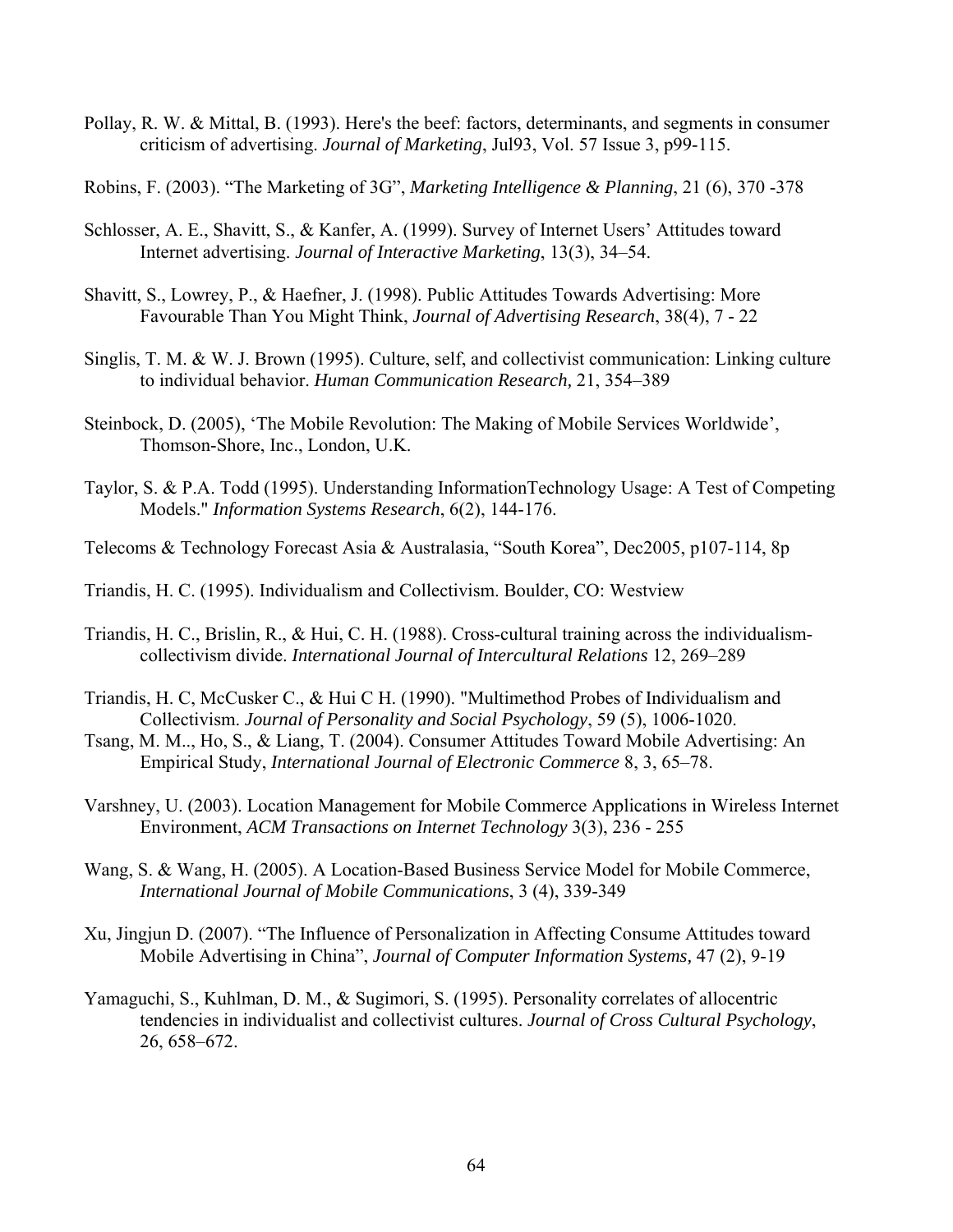- Yamaguchi, S. (1994). "Collectivism among the Japanese: A Perspective from the Self." In U. Kim, H.C. Triandis, C. Kagitcibasi, S.C. Choi & G. Yoon (Eds.), Individualism and Collectivism: Theory, Method, and Applications (175-188). Thousand Oaks, CA: Sage.
- Yoon, S.J. & Kim, J.H. (2001). Is the Internet More Effective than Traditional Media? Factors Affecting the Choice of Media*, Journal of Advertising Research*, 44(6), 53-60
- Zoller, E. Housen, V.L. & Matthews, J (2001). "Wireless Internet business models: Global perspective, regional focus" *OVUM 2001 Report*, 1–64
- Zanot, E. J. (1981). Public Attitudes Toward Advertising. In H. Keith Hunt (Ed.) Advertising in a New Age- AAA Proceedings. Provo, UT: American Academy of Advertising.
- Zanot, E. J. (1984). Public Attitudes Toward Advertising: The American Experience. International

Journal of advertising, 3, 3-15.